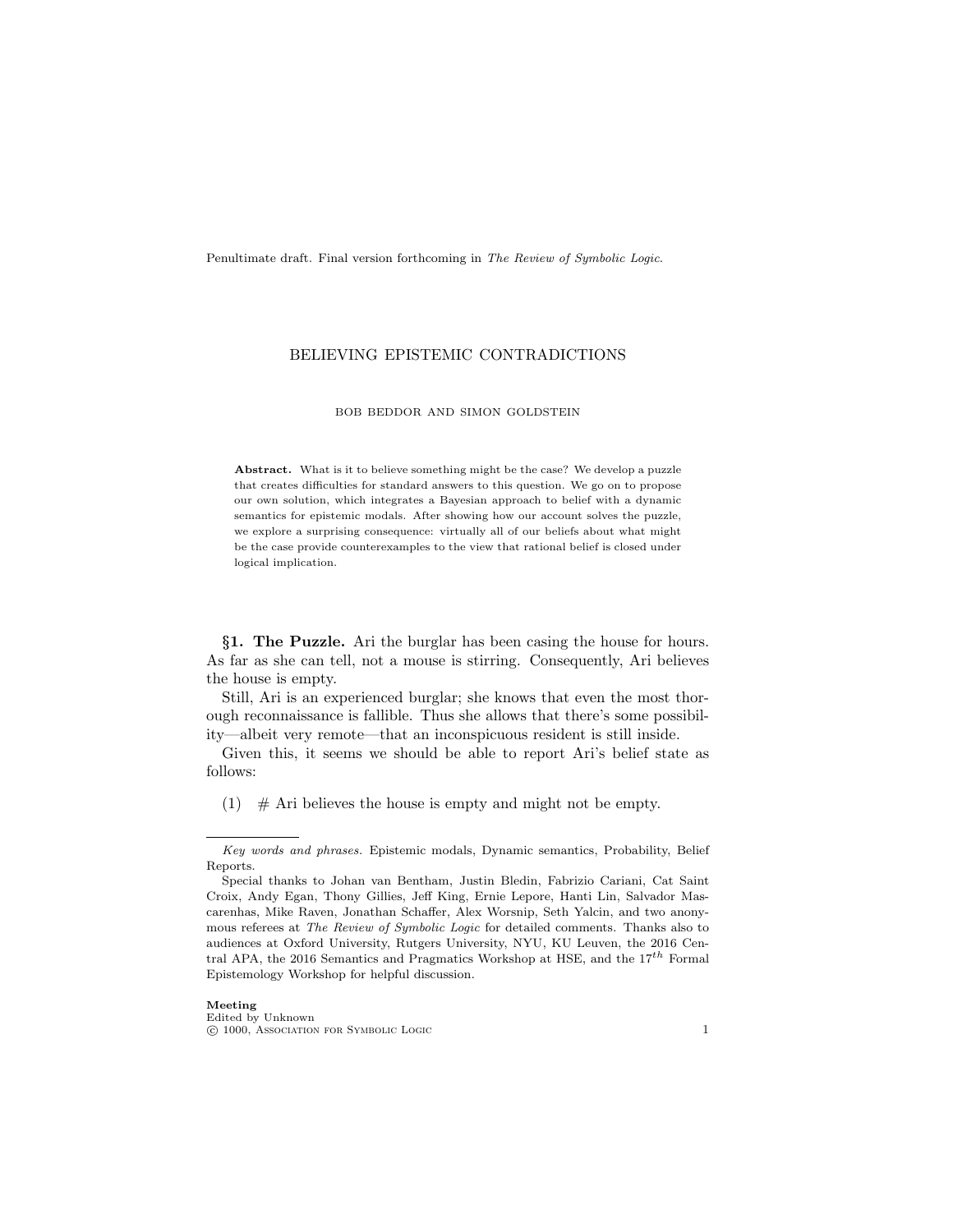But [\(1\)](#page-0-0) sounds odd. In uttering [\(1\)](#page-0-0), it sounds like you're attributing to Ari an incoherent belief.<sup>[1](#page-1-0)</sup> This is surprising, since nothing in our set-up seemed to saddle Ari with incoherence. On the face of it, Ari is being perfectly rational: forming beliefs in response to her evidence, without being overly confident in her conclusions.

We have here the makings of a puzzle, which can be formulated in more general terms. It's a sad but indisputable fact that humans are fallible: we've all held beliefs that turned out to be mistaken. Recognizing this fact, it seems rational for an agent to hold some belief, while also acknowledging that it's possible that this belief is mistaken. At the very least, it seems that this stance is *coherent*. Letting  $\Diamond$  represent epistemic possibility, we can formulate this principle as follows:

FALLIBILITY: It's sometimes coherent for an agent to believe  $\phi$  and also believe  $\Diamond \neg \phi$ .

For example, Ari believes that the house is empty, while also believing that there's some possibility that someone is still inside.

While Fallibility seems plausible, our reaction to [\(1\)](#page-0-0) motivates a principle that stands in tension with it. Following Yalcin [2007], let us refer to any sentence of the form  $\phi \wedge \Diamond \neg \phi$  as an *epistemic contradiction*. Given the oddity of [\(1\)](#page-0-0), it's tempting to maintain that it is always incoherent to believe an epistemic contradiction:

No CONTRADICTIONS: It's never coherent to believe  $(\phi \land \Diamond \neg \phi)$ .

But it is prima facie difficult to reconcile these two principles. Is any story about beliefs involving epistemic modals up to the task?

§2. Roadmap. Whenever we encounter two principles that stand in tension with each other, it is prudent to examine whether the principles are really all that plausible. We thus start by defending our principles: in §[3,](#page-2-0) we argue that both are well-supported by linguistic data. Consequently we should solve our puzzle not by denying one of our principles, but rather by providing a semantics for epistemic modals and belief reports that validates both of them, thereby dissolving the appearance of inconsistency.

This is no trivial task. The classical semantics for epistemic modals doesn't deliver the desired results. As we show in §[4,](#page-6-0) standard contextualist (Kratzer [1981], [2012]) and relativist (Egan [2007]; Stephenson [2007a],

<span id="page-1-0"></span><sup>&</sup>lt;sup>1</sup>It's important that both conjuncts of the complement clause (the house is empty and (it) might not be empty) scope under believes. The sentence:

<sup>(</sup>i) Ari believes [the house is empty]; and it might not be empty.

does not ascribe to Ari an incoherent belief. We discuss versions of (i) in §[3.](#page-2-0)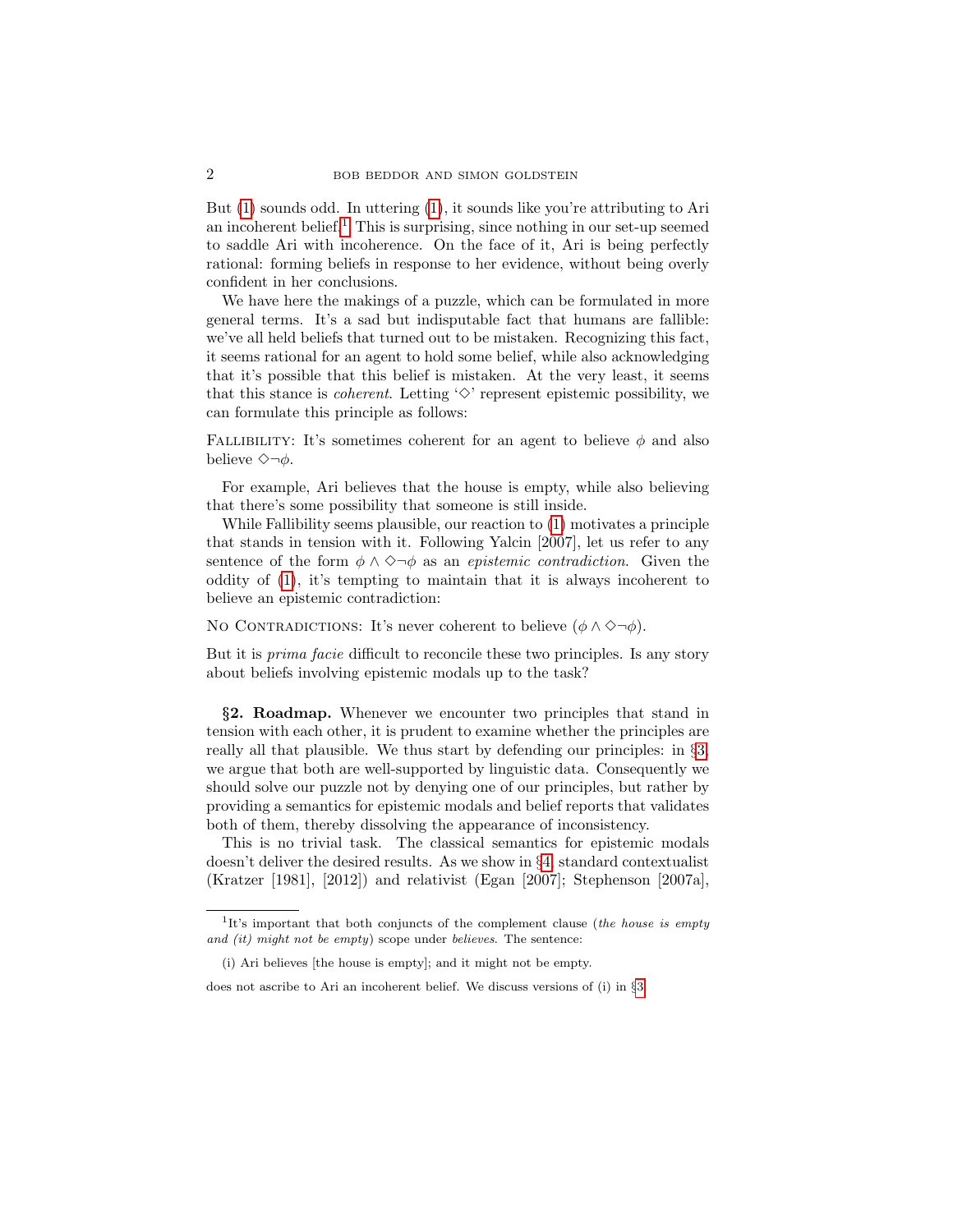[2007b]; MacFarlane [2011]) approaches to modals are forced to give up either Fallibility or No Contradictions.

By itself, this may strike some as unsurprising. After all, Yalcin [2007], [2011] has argued that the classical semantics has trouble explaining the infelicity of epistemic contradictions in embedded contexts. However, we show that while leading non-classical accounts of beliefs involving epistemic modals (Veltman [1996]; Gillies [2001]; Yalcin [2007], [2011], [2012b]; Willer [2013]) validate No Contradictions, they invalidate Fallibility (§[5\)](#page-10-0). As a result, they also fail to provide a satisfactory solution to our puzzle.

In §[6](#page-13-0) we present our own solution, which integrates a Bayesian approach to belief with a dynamic semantics for epistemic modals. According to our theory, A believes  $\phi$  iff A assigns a sufficiently high credence to the result of updating A's information with  $\phi$ . Assuming a dynamic account of updating, this theory validates both of our principles, thereby solving the puzzle. In broad outline, the solution is this. Our theory borrows from Bayesianism the insight that belief requires sufficiently high credence, not certainty. At the same time, the dynamic account of updating predicts that modal beliefs are 'transparent': to believe that the house might not be empty is to be less than certain that it's empty. And so our theory predicts that whenever an agent believes  $\phi$  without being certain of it, she counts as believing  $\Diamond \neg \phi$ , thereby validating Fallibility. However, the dynamic account of updating also predicts that no body of information can coherently be updated with  $\phi \land \Diamond \neg \phi$ . Hence no coherent agent will believe an epistemic contradiction, thereby validating No Contradictions.

After developing our solution to the puzzle, we defend and extend it. §[7](#page-18-0) explores a surprising consequence of our account of belief: coherent agents can believe  $\phi$  and believe  $\Diamond \neg \phi$ , but they cannot coherently believe an obvious entailment of these beliefs:  $\phi \wedge \Diamond \neg \phi$ . Thus our solution entails that rational belief is not closed under logical implication. Indeed, our view suggests that counterexamples to closure occur all the time—no need to look to lotteries and prefaces. Finally, §[8](#page-22-0) defends our solution from objections.

### <span id="page-2-0"></span>§3. Defending our Principles.

<span id="page-2-1"></span>3.1. Fallibility. Let us start with Fallibility—the thesis that it's sometimes coherent to believe  $\phi$  and to also believe  $\Diamond \neg \phi$ . In addition to its intuitive plausibility, we offer three arguments in support of this thesis.

The first is the argument from *concessive belief attributions*. Let a concessive belief attribution (CBA) be a discourse of the form:

## (2) I believe  $\phi$ . But  $\Diamond \neg \phi$ .

<span id="page-2-2"></span>Such discourses seem perfectly felicitous. Consider, for instance: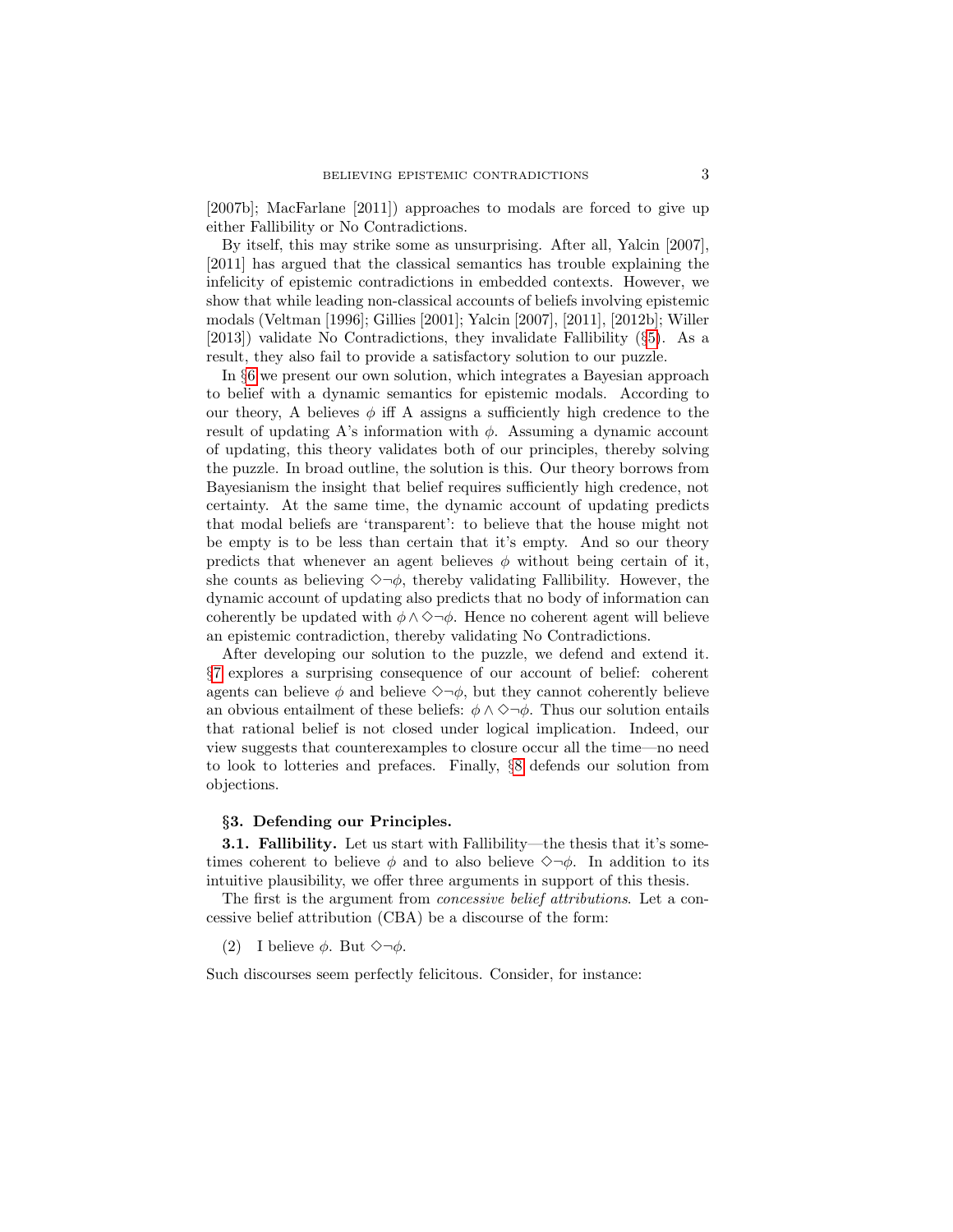(3) I believe/think the movie starts at 7, but  $\left\{\n \begin{array}{c}\n \text{it might start later} \\
\text{I might be mistaken}\n \end{array}\n\right\}$ .

Presumably it is infelicitous to make an assertion if it is impossible for a coherent agent to have a true belief in its content. But if Fallibility were false, no coherent agent could truly believe a CBA. After all, suppose the first conjunct of a CBA (I believe  $\phi$ ) is true. If Fallibility were false, the second conjunct  $(But \diamond \neg \phi)$  could not be coherently believed. More generally, if Fallibility were false, then anyone who uttered a CBA would be committed to having an incoherent doxastic state.

The second argument for Fallibility comes from considering discourses of the form:

<span id="page-3-1"></span>(4) Ari believes/thinks the house is empty. But she realizes/recognizes that it might not be.

[\(4\)](#page-3-1) sounds perfectly fine.[3](#page-3-2) But presumably both realizing and recognizing entail believing. So if Fallibility were false, [\(4\)](#page-3-1) would ascribe to Ari an incoherent doxastic state.

Our third argument for Fallibility is more theoretical. According to this argument, Fallibility follows from two further principles, both of which are supported by independent data. The first principle is that it's coherent to hold uncertain beliefs:

UNCERTAIN BELIEF: It's possible to coherently believe  $\phi$  without being certain that  $\phi$ .

The idea that belief doesn't require certainty is widely taken for granted.<sup>[4](#page-3-3)</sup> It's also well-supported by our everyday *belief* and *certainty* talk. Some examples:

- <span id="page-3-6"></span>(5) I believe, but am not certain, that the land was granted to Mr. Baca for pasturing purposes...[5](#page-3-4)
- <span id="page-3-7"></span>(6) I believe but am not certain that Palestine is not a party to the statute of the International Court of Justice, and I believe but am not certain that the General Assembly has not addressed an invitation to Palestine to join the Convention.[6](#page-3-5)

<span id="page-3-0"></span><sup>&</sup>lt;sup>2</sup>Concessive knowledge attributions (that is, sentences of the form,  $I$  know  $\phi$ , but  $\diamond\neg\phi$ ) have attracted a great deal of attention in recent years. Interestingly, while it's frequently observed that concessive knowledge attributions are infelicitous (see, e.g., Lewis [1996]; Rysiew [2001]; Stanley [2005]; Dodd [2011]; Worsnip [2015]), the comparative felicity of CBAs seems to have gone unnoticed.

<span id="page-3-2"></span><sup>3</sup> In a similar vein, Hawthorne, Rothschild, and Spectre [2016] observe that it sounds coherent to say, I believe it's raining, but I know it might not be  $(1396)$ .

<span id="page-3-3"></span><sup>4</sup>Though see Clarke [2013] and Dodd [forthcoming] for dissent.

<span id="page-3-4"></span> $5$  Executive Documents of the House of Representatives, vol.125-126: 40.

<span id="page-3-5"></span> $^6$ <https://lettersblogatory.com/2015/01/02/palestine-signs-new-york-convention/>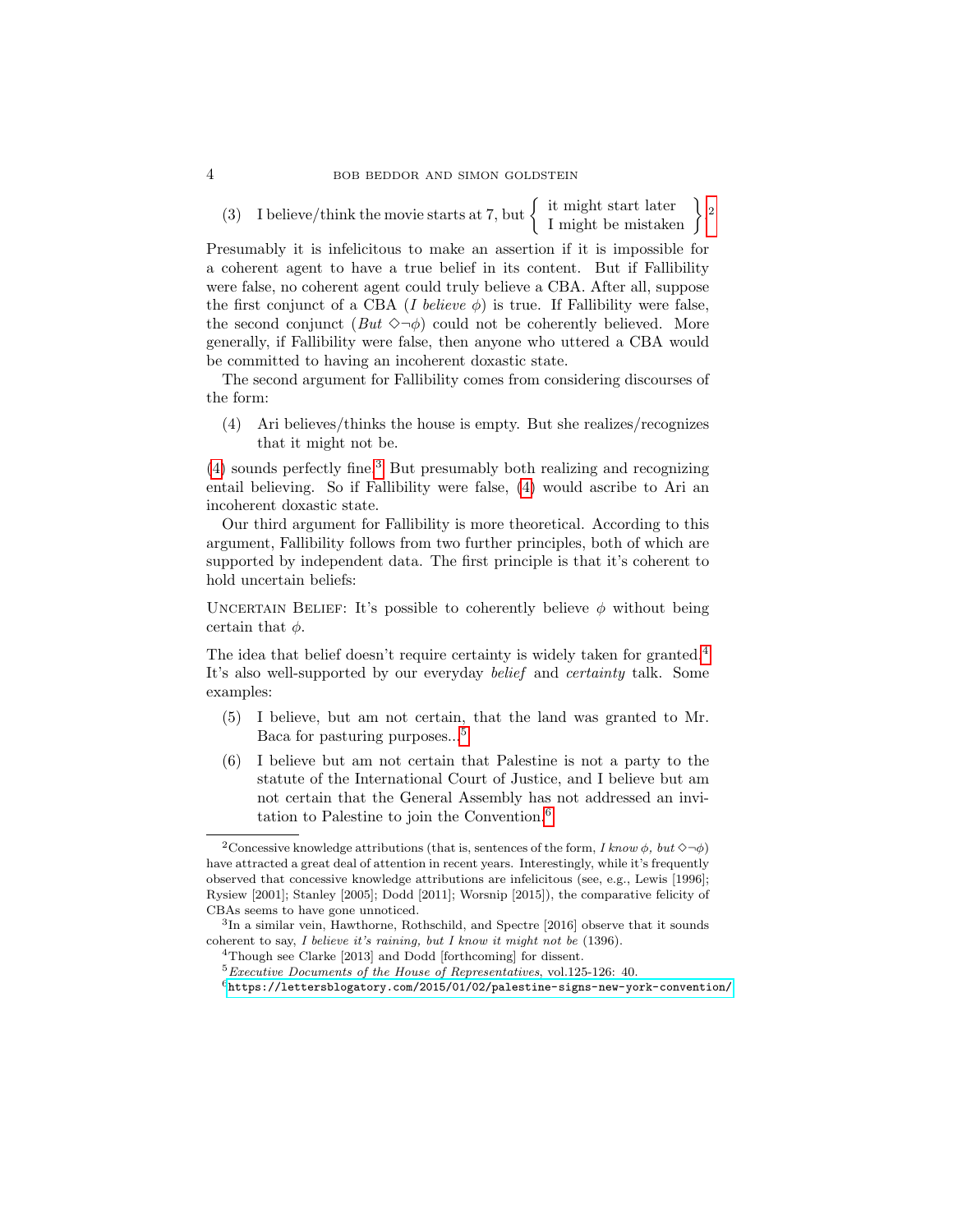Such utterances seem to express coherent doxastic states.<sup>[7](#page-4-0)</sup>

In case the reader is tempted to attribute the coherence of [\(5\)](#page-3-6) and [\(6\)](#page-3-7) to some special feature of first-person belief reports, note that it is also natural to ascribe uncertain beliefs to others. For example:

<span id="page-4-1"></span>(7) Ari believes/thinks that the house is empty, but she's not certain of it.

[\(7\)](#page-4-1) seems to ascribe a perfectly coherent doxastic state to Ari.

The second step in the argument is to posit a connection between uncertainty and believing possible:

UNCERTAINTY-POSSIBILITY LINK: If an agent A is coherent, then if A isn't certain that  $\phi$ , A is in a position to believe  $\Diamond \neg \phi$ .

We suspect that Uncertainty-Possibility Link will prove more controversial than Uncertain Belief. A couple of clarificatory remarks may help forestall some immediate objections. First, in order for the principle to be remotely plausible, we need to interpret it as making a claim about epistemic possibility, rather than physical or metaphysical possibility. Second, the 'in a position' qualification here is important. To see this, consider an agent who is not certain that  $\phi$ , but has never even considered the question of whether  $\phi$ . Arguably, it is at least somewhat counterintuitive to say that they believe that  $\phi$  might be false. Thus, Uncertainty-Possibility Link should be interpreted as making the following claim: if a coherent agent isn't certain that  $\phi$ , they are committed to believing (perhaps on further reflection) that it's epistemically possible that  $\phi$  might be false.

Even with these clarifications, some may deem Uncertainty-Possibility Link implausible. After all, it's widely held that certainty is a very demanding state. For example, many philosophers maintain that if one is certain of  $\phi$ , one should be willing to accept a bet where one wins a penny if  $\phi$  is true, and one loses life and limb otherwise. Presumably, very few ordinary beliefs are held with this degree of conviction.[8](#page-4-2) But if we are almost never in a position to believe an ordinary proposition  $\phi$  with certainty, Uncertainty-Possibility Link entails that we are almost always in a position to believe  $\Diamond \neg \phi$ , and hence almost never in a position to believe  $\neg \Diamond \neg \phi$ . But this seems wrong. In ordinary contexts, it would be natural to say:

(8) Jim believes there's no possibility the Lions will win.

even if one doesn't think that Jim would stake his life on the Lions losing.

<span id="page-4-0"></span><sup>7</sup>See Christensen [2005]: 21 and Hawthorne, Rothschild, and Spectre [2016]: 1395 for similar observations.

<span id="page-4-2"></span><sup>8</sup>For the view that certainty is rarely (if ever) attained, see Russell [1912]; Unger [1975], among others.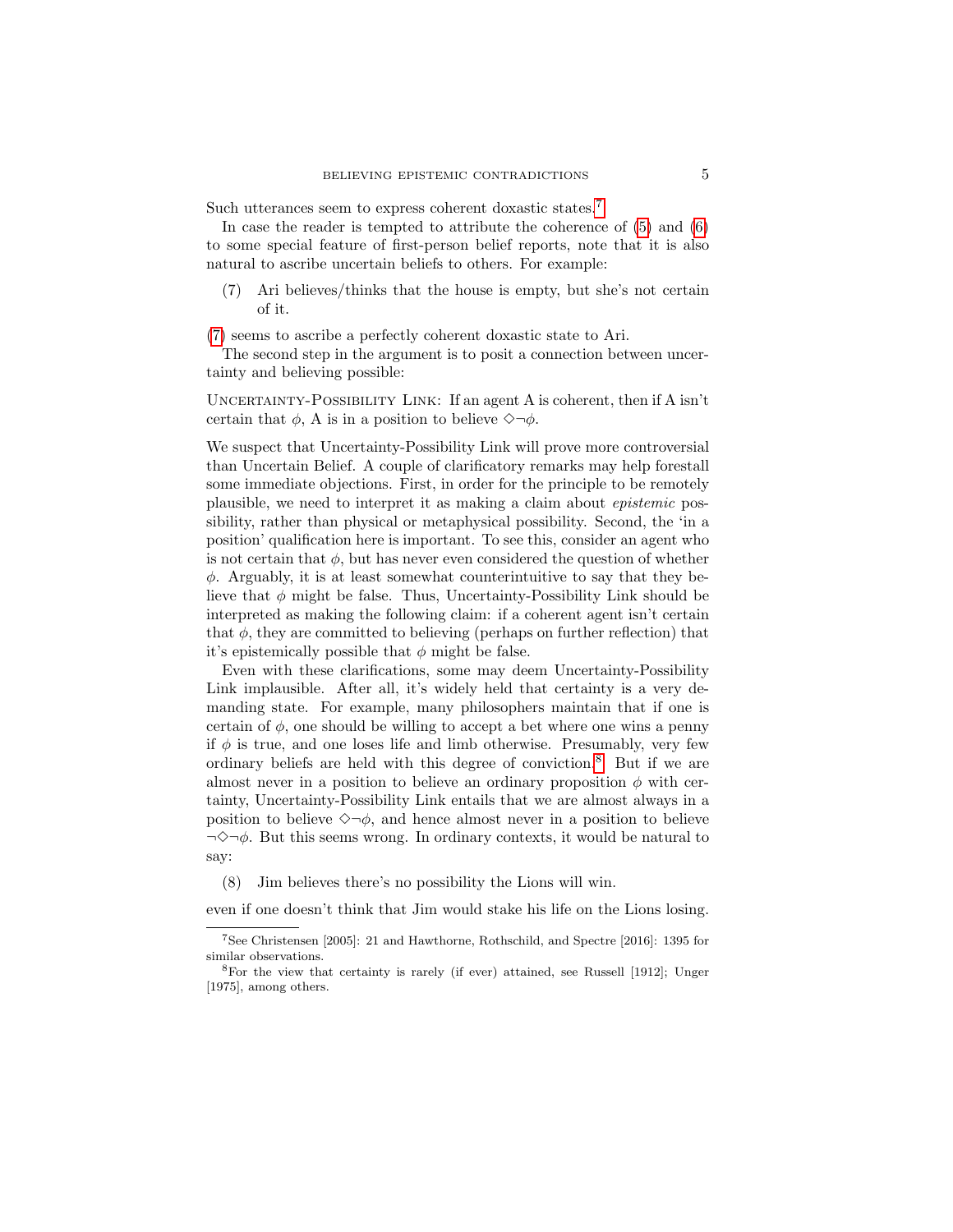However, proponents of Uncertainty-Possibility Link have a natural response. Observe that in ordinary contexts, it would be equally natural to say:

<span id="page-5-5"></span>(9) Jim is certain that the Lions will lose.

This suggests that the truth-values of certainty ascriptions differ from context to context, where here the context could be either that of the speaker or that of the subject of ascription.<sup>[9](#page-5-0)</sup> According to this view, only in the most demanding contexts will a claim of the form A is certain that  $\phi$  entail that A is willing to bet their life on  $\phi$ . In most ordinary contexts, less is required.<sup>[10](#page-5-1)</sup>

Indeed, reflecting on the assertability conditions of certainty ascriptions provides a compelling argument for Uncertainty-Possibility Link. Consider:

- <span id="page-5-3"></span><span id="page-5-2"></span>(10) a. Ari isn't certain that the house is empty.
	- b. ?? But she doesn't believe/think there's any possibility there's someone inside.

Assuming we're in a context in which Ari has considered the question of whether the house is empty, following  $(10a)$  with  $(10b)$  sounds very odd. Uncertainty-Possibility Link explains this: [\(10\)](#page-5-2) ascribes an incoherent doxastic state to Ari.[11](#page-5-4)

Thus, both Uncertain Belief and Uncertainty-Possibility Link are wellsupported by the data. And their conjunction entails Fallibility. After all, by Uncertain Belief it's coherent for an agent to believe  $\phi$  without being certain of  $\phi$ . By Uncertainty-Possibility Link, such an agent will always be in a position to believe  $\Diamond \neg \phi$ . A fortiori, it will sometimes be coherent for an agent to believe both  $\phi$  and  $\Diamond \neg \phi$ , as Fallibility maintains.

We have presented three arguments for Fallibility: the argument from CBAs, the argument from the realize-belief entailment, and the argument

<span id="page-5-0"></span><sup>9</sup>See Lewis [1979]; Stanley [2008]; Beddor [2016]. Note that if certainty ascriptions are context-sensitive, then it would be more accurate to formulate Uncertainty-Possibility Link in the formal mode: if A isn't certain that  $\phi$  is true in a context, then A is in a position to believe  $\Diamond \neg \phi$  will also be true in that context.

<span id="page-5-1"></span> $10$ Some authors will resist the conclusion that certainty attributions are contextsensitive. These authors will insist that the speaker's utterance of [\(9\)](#page-5-5) is "loose talk": false but pragmatically acceptable (Unger [1975]; Lasersohn [1999]; Kennedy [2007]). Positing such rampant falsity in ordinary conversation strikes us as a cost. That said, the "loose talk" approach is still compatible with Uncertainty-Possibility Link, provided it is reformulated in terms of assertability conditions: if A isn't certain that  $\phi$  is assertable in a context, then A is in a position to believe  $\Diamond \neg \phi$  will also be assertable in that context.

<span id="page-5-4"></span> $11$ One potential complication for this argument is that *believes* is neg-raising, and so perhaps the logical form of A doesn't believe  $\phi$  is really, A believes  $\neg \phi$ . To control for this, just rewrite the sentence with the quantifier, nobody. To our ears, Nobody is certain that the house is empty, but nobody thinks there's any possibility there's someone inside is equally marked.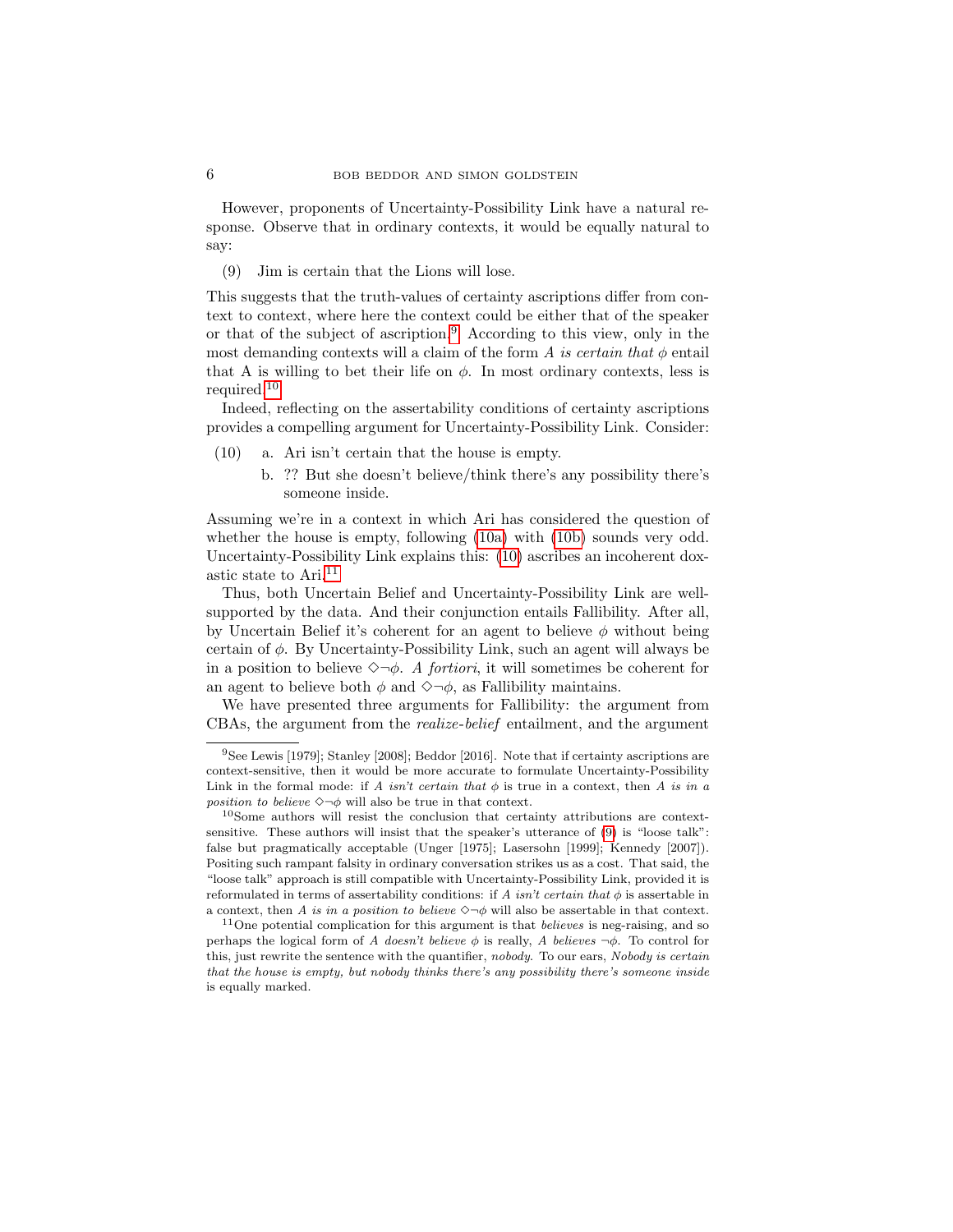from the conjunction of Uncertain Belief and Uncertainty-Possibility Link. Of course, not all readers will be fully persuaded by these arguments; we will discuss some objections to Fallibility in §[8.](#page-22-0) But for now, we propose to accept Fallibility as a working hypothesis.

3.2. No Contradictions. Turn now to No Contradictions. We've al-ready provided the main argument for this principle: [\(1\)](#page-0-0) (Ari believes the house is empty and might not be empty) seems to ascribe an incoherent doxastic state to Ari. What's more, nothing hinges on the details of the example. As far as we can tell, every instance of the schema:

<span id="page-6-1"></span>(11)  $\#$  A believes  $(\phi \land \Diamond \neg \phi)$ .

seems to ascribe incoherent beliefs to A.

We can strengthen the case for No Contradictions by observing that the oddity of [\(11\)](#page-6-1) is not an isolated phenomenon. Epistemic contradictions sound incoherent in a variety of contexts. It's often been noted that assertions of unembedded epistemic contradictions sound bizarre:

<span id="page-6-4"></span>([12](#page-6-2))  $\#$  The house is empty and might not be empty.<sup>12</sup>

Various authors have also noted that epistemic contradictions sound odd in the antecedents of indicative conditionals, as well as under other attitude verbs—for instance, suppose and imagine (Yalcin [2007], [2011]; Anand and Hacquard [2013]; Dorr and Hawthorne [2013]). This suggests that there is a genuine and general phenomenon here.<sup>[13](#page-6-3)</sup>

Some readers may be inclined to concede instances of [\(11\)](#page-6-1) are infelicitous, but doubt that this is best explained by the hypothesis that [\(11\)](#page-6-1) ascribes incoherent beliefs to agents. But then what explains the infelicity of [\(11\)](#page-6-1), if not the incoherence of the underlying doxastic state? Providing an explanation is no easy matter. Indeed, the puzzle can be reframed in a way that relies directly on our linguistic judgments, rather than No Contradictions. What account of beliefs involving epistemic modals will validate Fallibility, while also explaining the infelicity of [\(11\)](#page-6-1)?

Having motivated our two principles, we now turn to consider whether any account of beliefs involving epistemic modals can validate both of them.

<span id="page-6-0"></span>§4. Troubles for the Classical Semantics. Orthodoxy has it that modals quantify over possibilities (Kratzer [1981], [2012]). But they don't quantify over just any possibilities. Their domain is restricted by a contextually determined set of worlds: *the modal base*. Possibility modals such

<span id="page-6-3"></span><span id="page-6-2"></span><sup>12</sup>See Veltman [1996]; Gillies [2001]; Yalcin [2007], [2011]; Willer [2013].

<sup>13</sup>Note that both embedded and unembedded epistemic contradictions remain infelicitous when a contrast marker such as but is used. For instance, Ari believes the house is empty but might not be is quite bizarre (even if it is slightly less bizarre than [\(1\)](#page-0-0)).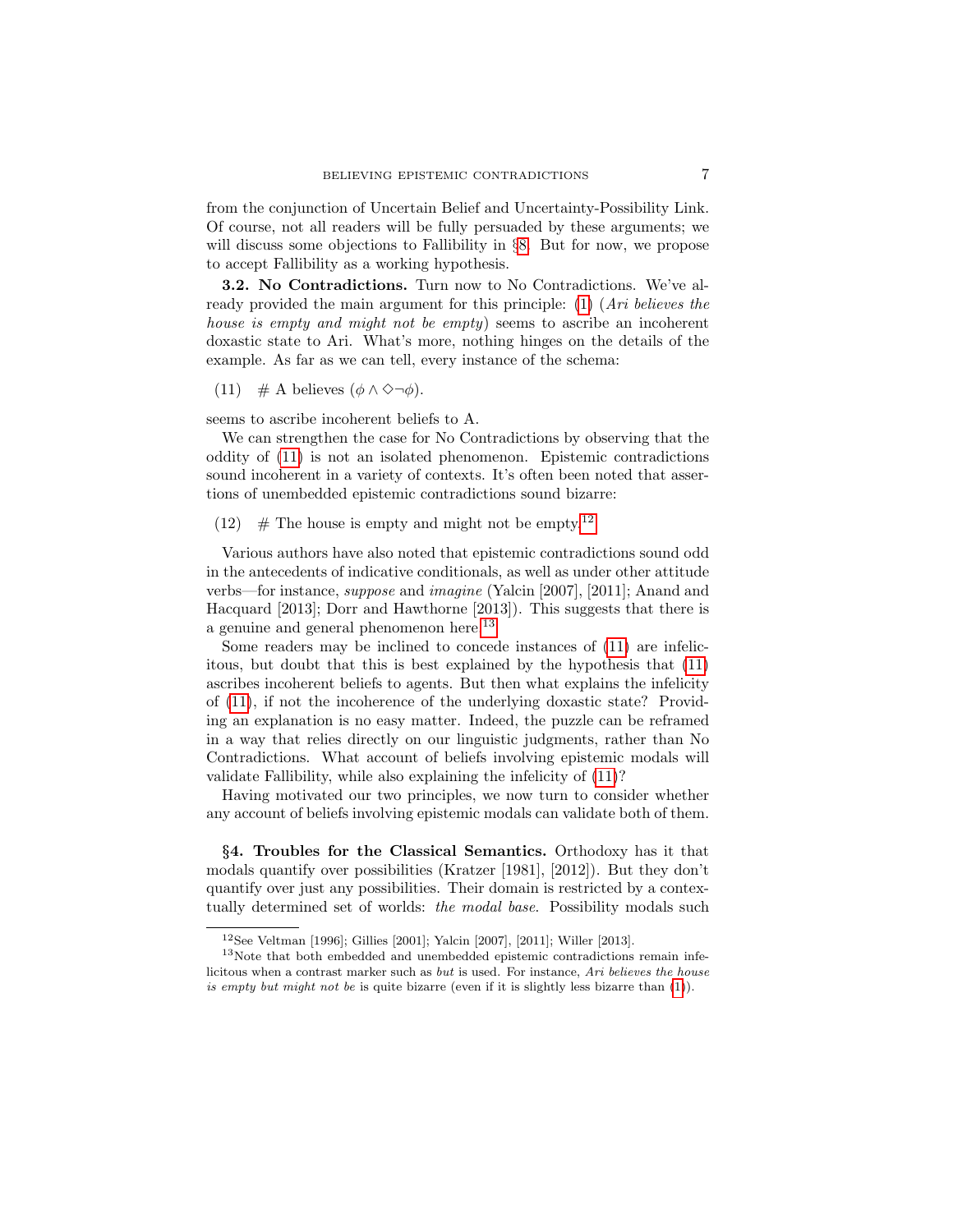as *might* existentially quantify over the modal base; necessity modals such as *must* universally quantify over it. Let c be a context, w an index,  $[\![\phi]\!]^c$ <br>the set of indices w such that  $\phi$  is true at  $\langle e, w \rangle$  and  $B^w$  the model bega the set of indices w such that  $\phi$  is true at  $\langle c, w \rangle$ , and  $B_c^w$  the modal base determined by  $c$  and  $w$ . Contextualists propose:

CONTEXTUALIST MIGHT:  $[\![\diamond \phi]\!]^c = \{w \mid B_c^w \cap [\![\phi]\!]^c \neq \emptyset\}.$ 

Epistemic modals are evaluated using an epistemic modal base—a set of worlds reflecting the epistemic state of some contextually determined agents. To illustrate, a sentence such as:

<span id="page-7-1"></span>(13) The house might not be empty.

is true iff the prejacent (The house is not empty) is compatible with the epistemic state of the contextually determined group.[14](#page-7-0)

Standard relativist accounts of epistemic modals (Egan [2007], Stephenson [2007a], [2007b]; MacFarlane [2011]) are similar. Their main point of departure is that they take the epistemic modal base to reflect the epistemic state of an assessor—an individual who is interpreting the modal. Let a be a context of assessment and  $B_c^a$  the  $c, a$ -determined modal base. Relativists propose:

RELATIVIST MIGHT:  $[\![\diamond \phi]\!]^c = \{ \langle w, a \rangle \mid B_c^a \cap [\![\phi]\!]^c \neq \emptyset \}.$ 

This allows that an utterance of [\(13\)](#page-7-1) could be true relative to one context of assessment (where the relevant folks' epistemic state leaves open the possibility that the house is occupied), and false relative to a different context of assessment (where the relevant folks' epistemic state entails the house is empty).

In order for the classical semantics to generate predictions about our puzzle, we need to say more about the nature of the epistemic modal base. In what follows, we look at the two most natural options: the knowledge-based approach and the belief-based approach. We argue that neither validates both of our principles; hence neither provides a satisfactory resolution to our puzzle.

According to the knowledge-based approach, an epistemic modal base is the set of possibilities compatible with what the relevant agents know, or can come to know (Hacking [1967]; Kratzer [1981], [2012]; DeRose [1991]; Egan, Hawthorne, and Weatherson [2005]; Stanley [2005]; Stephenson [2007a]; Hawthorne [2007], [2012]; Egan and Weatherson [2011]). On this approach, if A believes ( $\phi \land \Diamond \neg \phi$ ), then what A believes is equivalent to:

<span id="page-7-0"></span><sup>14</sup>Our exposition makes a standard simplification by omitting the role that the ordering source plays in most versions of a Kratzerian semantics. We also omit the fact that some take epistemic modals to convey indirectness (see e.g., Fintel and Gillies [2010]).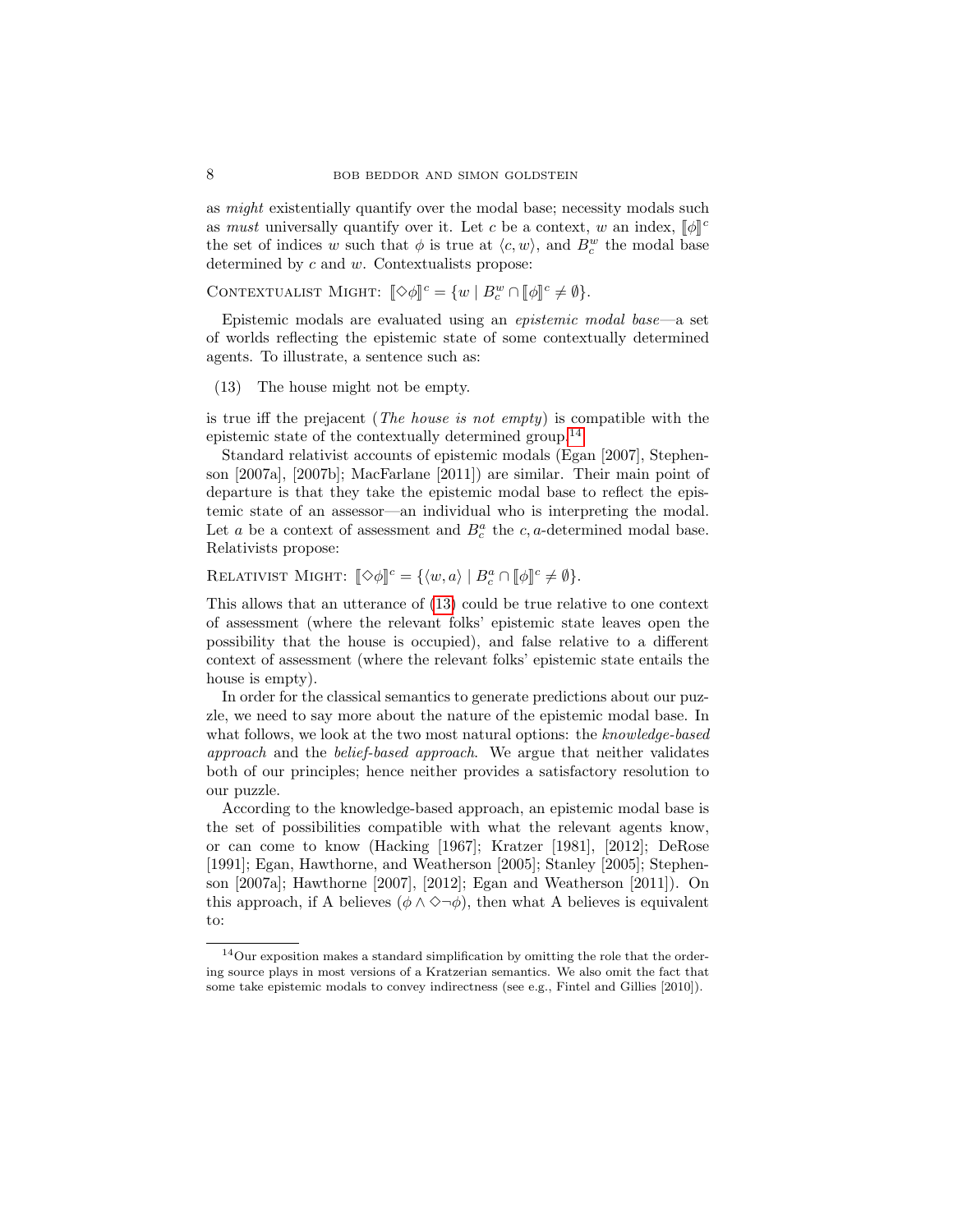(14)  $\phi$  and ( $\neg \phi$  is compatible with what the relevant agents know).

But why would this be incoherent? Suppose A is the only relevant agent. Since belief doesn't entail knowledge, A could believe  $\phi$  without knowing  $\phi$ . What's more, A could believe truly she's in such a position—that is, she could believe truly that she believes  $\phi$  without knowing  $\phi$ <sup>[15](#page-8-0)</sup>. Thus the knowledge-based approach fails to predict No Contradictions.

Some might think that this is too quick. Perhaps even though a subject can believe  $\phi$  while failing to know  $\phi$ , no subject can coherently take herself to believe  $\phi$  while failing to know  $\phi$ . One way of motivating this would be to appeal to the idea that knowledge is the norm of belief (Williamson [2000]: 47; Sutton [2005], [2007]; Bird [2007]; Huemer [2007]).[16](#page-8-1)

But we find this strategy unconvincing. There are certainly agents who take themselves to hold beliefs that don't amount to knowledge. Consider Thelma the theist, who professes to believe that God exists, while also claiming that she doesn't know that God exists: it's a matter of faith. Or consider Louise the lottery ticket holder, who believes her lottery ticket will lose (on statistical grounds), but also claims not to know it will lose, on the grounds that knowledge requires safety (McGlynn [2013]). It's natural to describe their doxastic states thus:

- <span id="page-8-2"></span> $(15)$   $\checkmark$  Thelma believes that God exists and that she doesn't know God exists.
- <span id="page-8-3"></span>(16)  $\checkmark$  Louise believes that her ticket will lose and that she doesn't know her ticket will lose.

But the knowledge-based approach predicts that [\(15\)](#page-8-2) and [\(16\)](#page-8-3) are equivalent to:

- <span id="page-8-5"></span> $(17)$  # Thelma believes God exists and might not exist.
- <span id="page-8-6"></span>(18)  $\#$  Louise believes her ticket will lose and might win.

So the knowledge-based approach does not explain the difference in felicity between these pairs of sentences.<sup>[17](#page-8-4)</sup>

<span id="page-8-0"></span><sup>&</sup>lt;sup>15</sup>If there are relevant agents besides A, we expect cases in which one can truly believe an epistemic contradiction to be even more common: they'll include any case in which A believes  $\phi$  and also believes that the other relevant folks don't know  $\phi$ .

<span id="page-8-1"></span> $16$ In a similar vein, Dorr and Hawthorne [2013] suggest that some uses of *believes* implicate that the believer believes that she knows the complement clause (910, n.60).

<span id="page-8-4"></span><sup>&</sup>lt;sup>17</sup>While our main criticism of the knowledge-based approach is that it doesn't validate No Contradictions, it's also unclear whether it validates Uncertainty-Possibility Link. The only way that the knowledge-based approach could validate this principle is if knowing  $\phi$  entails being in a position to be certain that  $\phi$ . While some authors endorse this entailment (Ayer [1936]; Moore [1959]; Unger [1975]), cases such as Radford's unconfident examinee provide grounds for doubt (Radford [1966]). Intuitively, the examinee knows the answer to the examiner's question, even though he isn't in a position to be certain of it (Armstrong [1973]; Stanley [2008]; McGlynn [2014]; Beddor [2016]).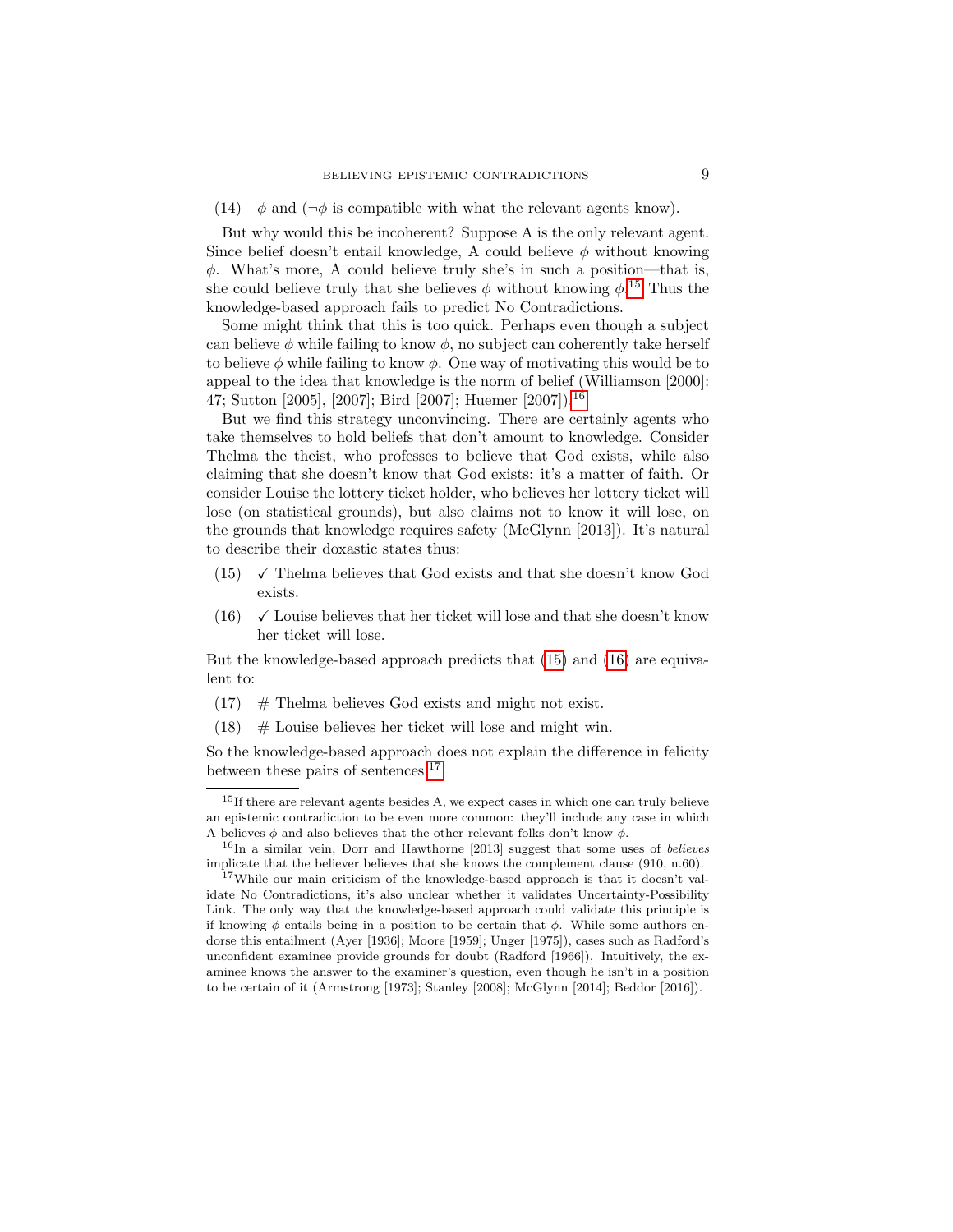Given these difficulties for the knowledge-based approach, one might adopt a belief-based approach, according to which an epistemic modal base is the set of possibilities compatible with what the relevant agents believe. This approach is in a better position to capture No Contradictions. According to the belief-based approach, if A believes ( $\phi \land \Diamond \neg \phi$ ), then what A believes is equivalent to:

(19)  $\phi$  and ( $\neg \phi$  is compatible with what the relevant agents believe).

If we assume that the relevant folks include A, this entails that A is committed to believing a Moore-paradoxical proposition:

(20)  $\phi$  and I don't believe  $\phi$ .

It's a familiar observation that such Moorean beliefs seem incoherent. And so the incoherence of believing an epistemic contradiction is explained in terms of the incoherence of Moorean belief.<sup>[18](#page-9-0)</sup>

However, giving this explanation of No Contradictions requires giving up Fallibility. Here's why. Suppose Fallibility holds, and hence that there's a coherent agent who believes  $\phi$  and also believes  $\Diamond \neg \phi$ . For concreteness, let's focus on Ari, who believes the house is empty, but also believes there's a possibility that someone is inside. Given the belief-based approach, it follows that Ari believes that it's compatible with what she believes that the house isn't empty. And so Ari is committed to having a Moorean belief: The house is empty and I don't believe the house is empty. But then Ari is just as incoherent as someone who believes an epistemic contradiction. Thus the belief-based approach only vindicates No Contradictions at the expense of giving up Fallibility.

At this point some may question the way we have argued against the classical semantics. We've been assuming that the epistemic modal base is either the set of possibilities compatible with what the relevant agents know or the set of possibilities compatible with what the relevant agents believe. But why assume that there is a context-invariant answer to this question? In some contexts it may be the former, in others, the latter. And perhaps sometimes it's simply indeterminate.[19](#page-9-1)

While this seems reasonable, it doesn't help the classical semantics evade our challenge. After all, one candidate for the epistemic modal base is the set of possibilities compatible with what the relevant agents know. This predicts that there should be coherent readings of belief reports embedding epistemic contradictions. That is, there should be an available reading of

<span id="page-9-0"></span><sup>18</sup>By now there is a large literature on why such Moorean beliefs are absurd. For discussion, see Hintikka [1962]; Williams [1994]; Almeida [2001]; Green and Williams [2007]; Holliday and Icard [2010], among many others.

<span id="page-9-1"></span><sup>&</sup>lt;sup>19</sup>This proposal would fit naturally with 'flexible contextualism' (Dowell [2011]), according to which the community of relevant agents varies with the context of utterance.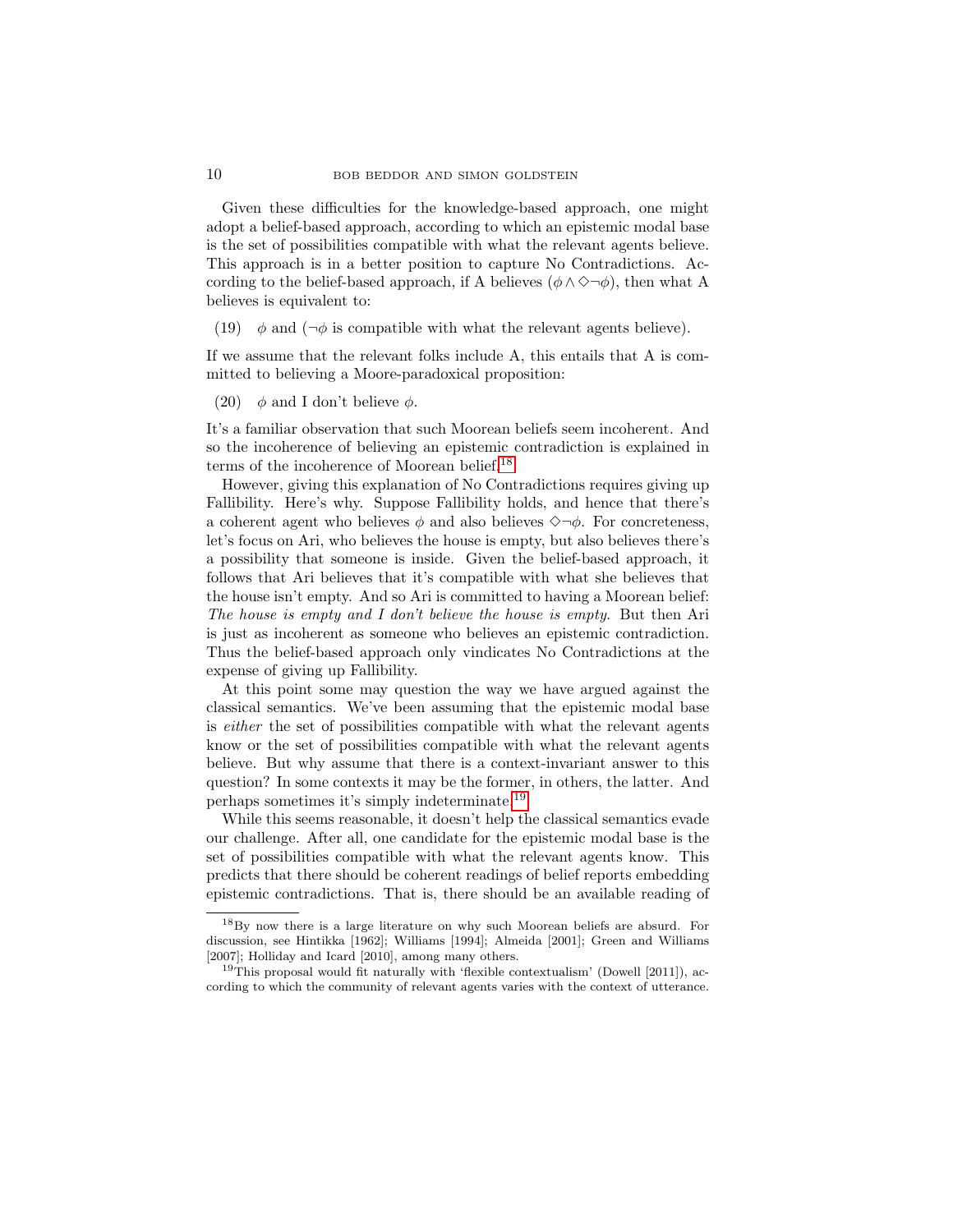[\(15\)](#page-8-2) on which it's equivalent to [\(17\)](#page-8-5), and an available reading of [\(16\)](#page-8-3) on which it's equivalent to [\(18\)](#page-8-6). Indeed, we'd expect listeners to converge on these readings, due to general principles of charity. However, as we have seen, there's no readily available coherent reading of belief reports embedding epistemic contradictions. Those who leave it to context to determine the epistemic state in question will have trouble explaining this observation.

<span id="page-10-0"></span>§5. Troubles for Non-Classical Semantics. For some readers, it may come as no surprise that the classical semantics has trouble explaining the infelicity of epistemic contradictions in belief reports. Yalcin [2007], [2011] has shown that epistemic contradictions are infelicitous when embedded under various operators, which poses a challenge to the classical semantics. Compare:

- <span id="page-10-1"></span>(21)  $\#$  Suppose it's raining and it might not be raining.
- $(22)$   $\checkmark$  Suppose it's raining and I don't know/believe it's raining.

One might hope for a unified treatment of epistemic contradictions in embedded contexts: whatever explains the infelicity of [\(21\)](#page-10-1) also explains the infelicity of [\(1\)](#page-0-0).

Indeed, a variety of non-classical semantics for might explain the infelicity of epistemic contradictions in embedded contexts. In doing so, they validate No Contradictions. However, we show that these theories are forced to deny Fallibility. For reasons of space, we focus on one implementation of a non-classical semantics for  $might$ : a version of the update semantics discussed in Veltman [1996]; Gillies [2001]; Yalcin [2012a], [2012b]; and Willer [2013]. However, the problem we raise generalizes to other nonclassical semantics, such as the static semantics developed by Yalcin [2007], [2011] and Moss [2015].

Update semantics is a type of dynamic semantics. In a dynamic semantics, the meaning of an expression is not its truth conditions. Rather, the meaning of an expression is its *context change potential*. This *ccp* is a function that takes as input a context and returns the result of updating that context with the expression. In a slogan: the meaning of an expression is its ability to change a body of information.[20](#page-10-2)

Consider a language  $\mathscr L$  containing a set of atomic sentences  $\{\alpha_1, ..., \alpha_n\}$ closed under might  $(\diamond)$ , and  $(\wedge)$ , and not  $(\neg)$ . Let a possible world w be a function from atomic sentences to truth values. Let a context s be a set of possible worlds. According to update semantics, the interpretation of  $\mathscr L$  is a function  $\lceil \cdot \rceil$  from sentences in  $\mathscr L$  to ccps, functions from contexts to contexts, defined recursively as follows:

<span id="page-10-2"></span> $^{20}$ For important contributions to the dynamic tradition, see Stalnaker [1973]; Karttunen [1974]; Heim [1982], [1983]; Groenendijk and Stokhof [1990], [1991a].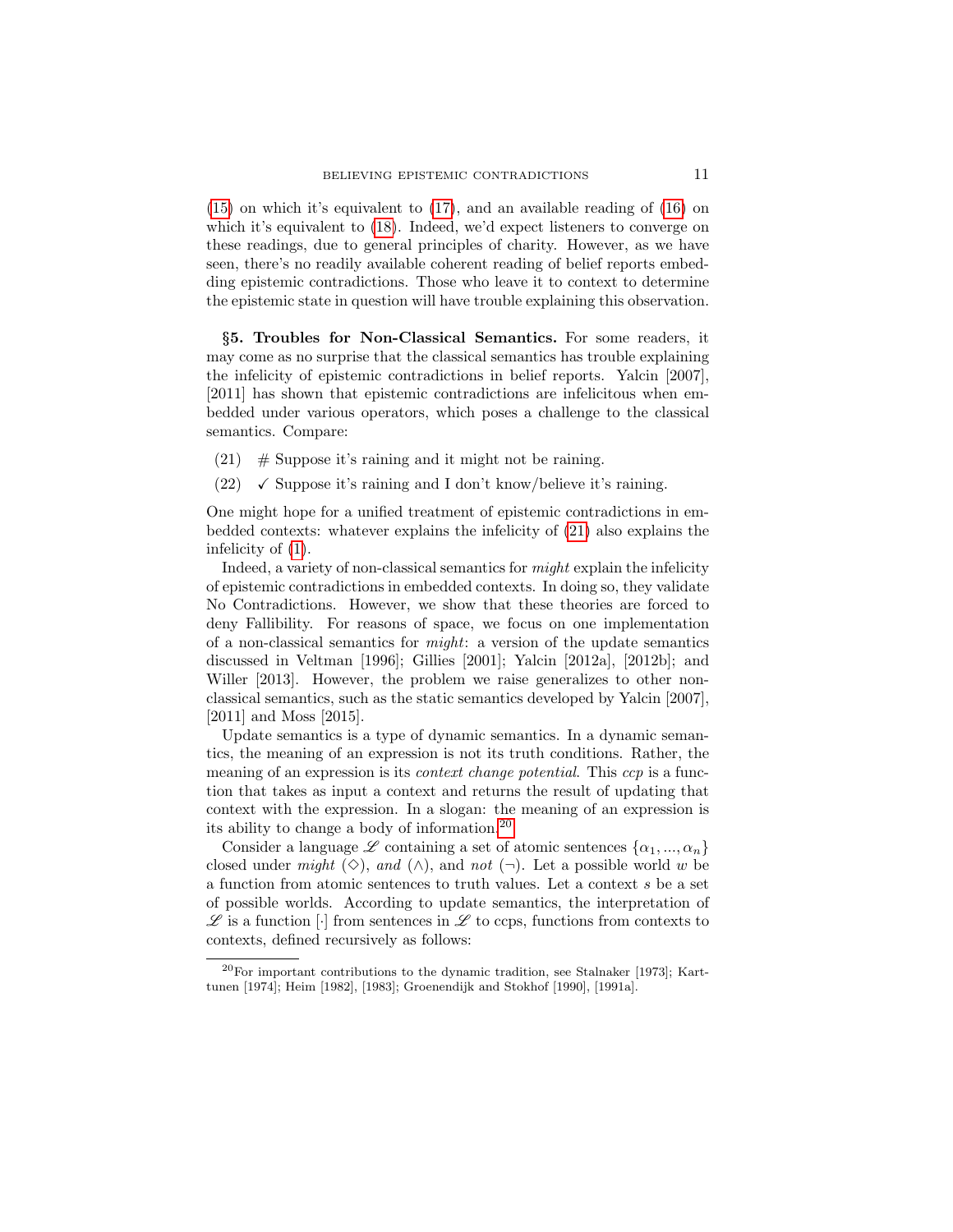Update Semantics:

1.  $s[\alpha] = \{w \in s \mid w(\alpha) = 1\}$ 2.  $s[\phi \wedge \psi] = s[\phi][\psi]$ 3.  $s[\neg \phi] = s - s[\phi]$ 4.  $s[\diamond \phi] = \{w \in s \mid s[\phi] \neq \emptyset\}$ 

According to this semantics, an atomic sentence narrows down a context to the worlds where it is true. A conjunction affects the context in two steps: first, it updates the context with the first conjunct; next, the resulting context is updated with the second conjunct. The negation of a sentence  $\phi$  updates the context with the  $\neg \phi$  worlds.

These first three clauses are updates: they affect the context by narrowing down the possible worlds in it. By contrast, might is a test. Rather than narrowing down the worlds in a context,  $\diamond \phi$  checks whether the context is compatible with  $\phi$ . For example, [\(13\)](#page-7-1) (The house might not be empty) will leave the context unchanged provided there's at least one world in the context where the house isn't empty. Otherwise, the context crashes (represented as the empty set of worlds  $\emptyset$ ).

This semantics predicts that unembedded epistemic contradictions are infelicitous (Veltman [1996]; Gillies [2001]). To see this, let us first define a notion of inconsistency for Update Semantics. A sentence  $\phi$  is inconsistent just in case updating with  $\phi$  is guaranteed to crash any context:

CONSISTENCY: A sentence  $\phi$  is consistent iff  $\exists s: s[\phi] \neq \emptyset$ .

It is easy to show that epistemic contradictions are inconsistent in Update Semantics:

FACT 1 (Epistemic Contradictions are Inconsistent). For any descriptive (non-modal) sentence  $\phi$  and any context s:  $s[\phi \land \Diamond \neg \phi] = \emptyset$ .

PROOF.  $s[\phi \wedge \Diamond \neg \phi] = s[\phi][\Diamond \neg \phi]$ . When  $\phi$  is descriptive,  $s[\phi]$  only contains  $\phi$  worlds. So this set always fails the test performed by  $\Diamond \neg \phi$ . So  $s[\phi \wedge \Diamond \neg \phi] = \emptyset.$ 

To illustrate with an example, take [\(12\)](#page-6-4) (The house is empty and it might not be empty). Suppose our context s contains three worlds: w and u, in which the house is empty, and  $v$ , in which there's someone inside. The first conjunct (*The house is empty*) narrows the context down to worlds where the house is empty, giving us  $\{w, u\}$ . The second conjunct then tests to see whether this updated context contains any worlds where the house isn't empty. Since the updated context fails this test, the sentence crashes. (See Figure [1.](#page-12-0))

However, thus far Update Semantics doesn't make any predictions about our puzzle, because it lacks a semantics for *believes*. Let's now enrich  $\mathscr L$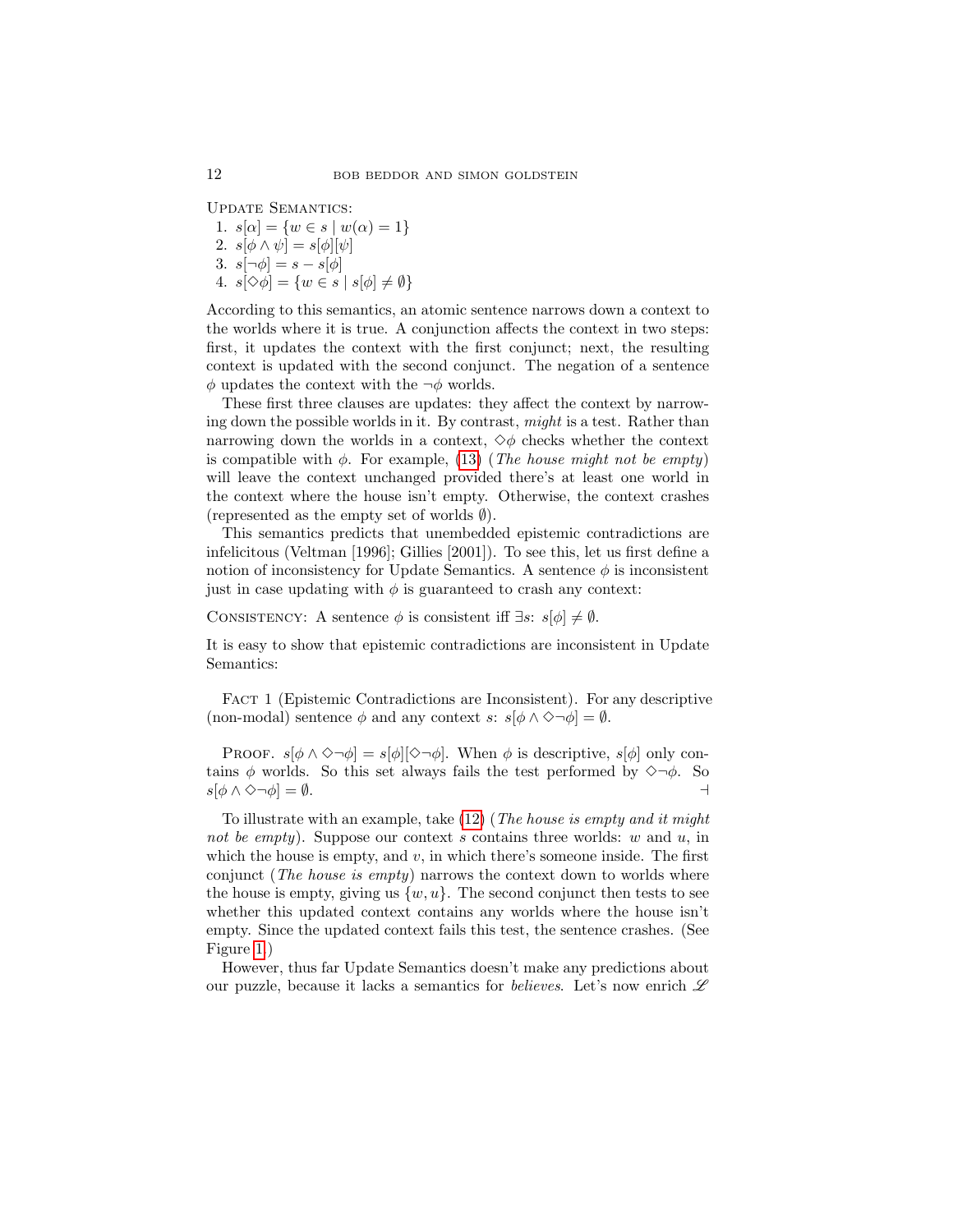

<span id="page-12-0"></span>FIGURE 1. Updating with  $\phi \wedge \Diamond \neg \phi$ 

with a *believes* operator  $(B_A)$ . The standard dynamic semantics for *believes* analyzes belief in terms of support, where support is defined as a fixed point:

SUPPORT: A context s supports  $\phi$   $(s \models \phi)$  iff  $s[\phi] = s$ .

On this definition, a context supports a sentence iff updating the context with that sentence has no effect on the context. According to the standard account, an agent then believes  $\phi$  iff her doxastic state supports  $\phi$ <sup>[21](#page-12-1)</sup> More precisely, suppose that an agent A's doxastic state at a world  $w$  is characterized by a set of worlds  $(s_A^w)$ : these are the worlds consistent with what A believes at w. Then:

BELIEF AS SUPPORT:  $s[B_A \phi] = \{w \in s \mid s_A^w \models \phi\}.$ 

To illustrate, consider:

<span id="page-12-2"></span>(23) Ari believes the house is empty.

According to Belief as Support, [\(23\)](#page-12-2) narrows down a context to those worlds where Ari's doxastic state supports *The house is empty*, which in turn obtains iff there is no world in her doxastic state in which the house is occupied.

This approach has the advantage of validating No Contradictions. By Fact 1, epistemic contradictions are semantically inconsistent. And so no non-empty set of worlds supports an epistemic contradiction. A fortiori, no coherent agent's doxastic state supports an epistemic contradiction. By Belief as Support, it follows that no coherent agent believes an epistemic contradiction.[22](#page-12-3)

<span id="page-12-1"></span> $21$ This account was first proposed by Hans Kamp, and is defended in Heim [1992]; Zeevat [1992]; Yalcin [2012a], [2012b]; Willer [2013].

<span id="page-12-3"></span><sup>22</sup>This strategy generalizes smoothly to explain the infelicity of epistemic contradictions under other attitude verbs. Take *supposes*. Update Semanticists can hold that A supposes  $\phi$  narrows down the context to those worlds where A's suppositional state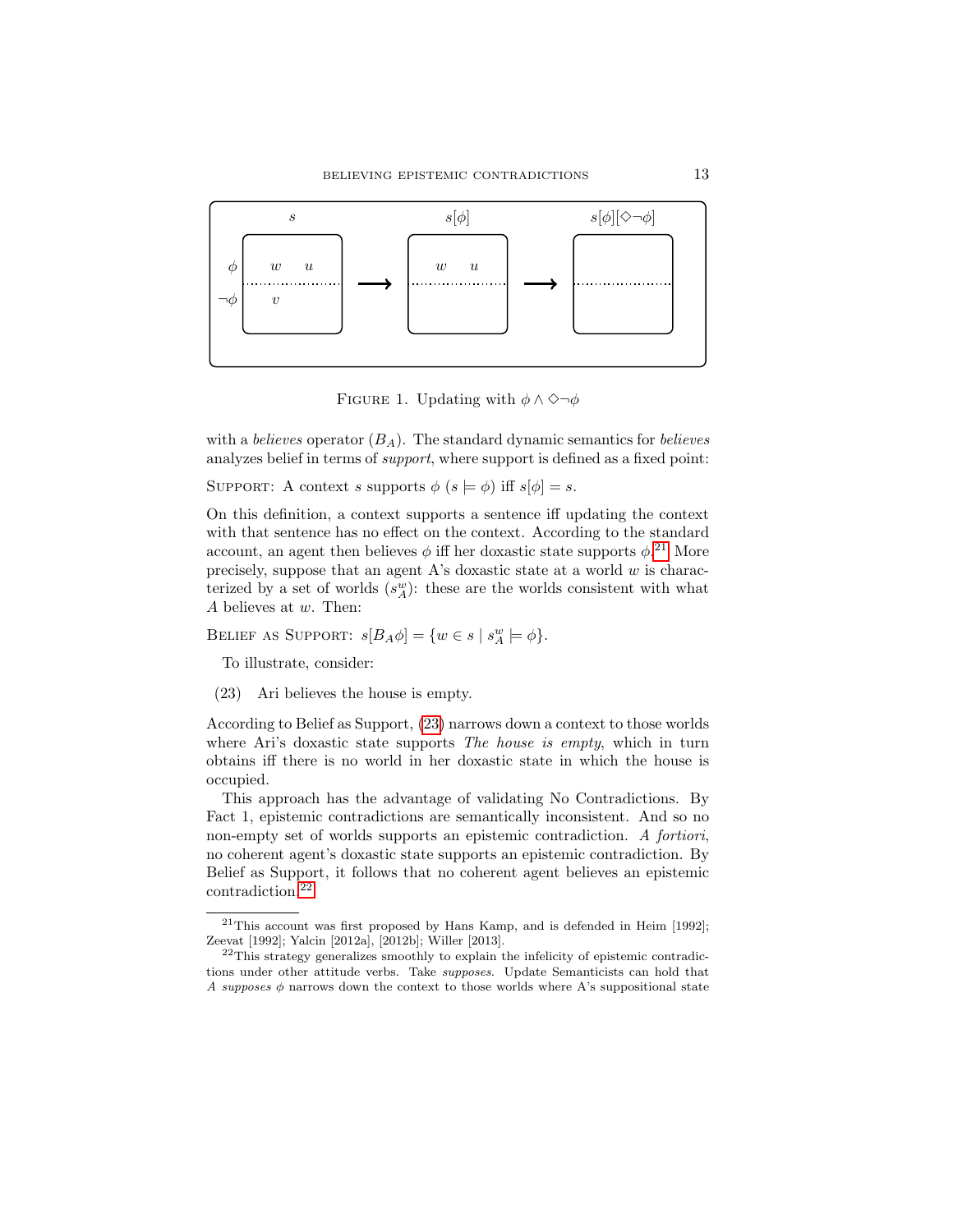Unfortunately, Belief as Support invalidates Fallibility. To see this, consider:

<span id="page-13-1"></span>(24) Ari believes the house might not be empty.

Given Update Semantics and Belief as Support, [\(24\)](#page-13-1) updates the context with the information that Ari's doxastic state contains at least one world where the house is occupied. But this means that [\(23\)](#page-12-2) is false. More generally,  $B_A\phi$  and  $B_A\diamondsuit\neg\phi$  provide incompatible instructions for updating the context. And so combining Update Semantics with Belief as Support forces us to abandon Fallibility.<sup>[23](#page-13-2)</sup>

Let's take stock. We've argued that the leading accounts of what it is to believe that something might be the case fail to satisfactorily resolve our puzzle. Specifically, we've canvassed two versions of a classical semantics for epistemic modals (the knowledge-based approach and the belief-based approach) as well as a standard dynamic approach (Update Semantics conjoined with Belief as Support). The knowledge-based approach failed to validate No Contradictions, whereas both the belief-based approach and the dynamic approach invalidated Fallibility.

Is there an alternative approach that can validate both Fallibility and No Contradictions? We think so. In what follows we present our own solution, which integrates Update Semantics with a Bayesian account of belief. We show that this position validates all of our principles, thereby resolving the puzzle.

<span id="page-13-0"></span>§6. A New Semantics for Belief Reports. Here, in a nutshell, is our proposal. An agent believes  $\phi$  iff she assigns a sufficiently high credence to the result of updating her information with  $\phi$ . This proposal synthesizes Update Semantics with a 'Lockean' account of belief, according to which

supports  $\phi$ . More precisely, let  $sup_{A}^{w}$  be the worlds compatible with what A supposes at w, and let  $Su_A$  abbreviate A supposes. Then:  $s[Su_A\phi] = \{w \in s \mid \sup_A^w \models \phi\}$ . Since no set of worlds supports an epistemic contradiction, epistemic contradictions cannot be supposed: [\(21\)](#page-10-1) is always false. (Cf. the static treatment of *supposes* in Yalcin [2007].)

<span id="page-13-2"></span><sup>&</sup>lt;sup>23</sup>Other non-classical semantics for epistemic modals, such as those developed by Yalcin [2007], [2011] and Moss [2015], arrive at much the same impasse. For example, Yalcin relativizes the truth conditions of sentences to both a world  $w$  and an information state s. (As in Update Semantics, s is a set of worlds.) On Yalcin's semantics,  $\diamond \phi$  is true at some w, s iff s contains at least one world where  $\phi$  is true. Yalcin combines this with a semantics for belief reports according to which believes shifts the information state to the believer's doxastic alternatives:  $B_A \phi$  is true at some w, s iff for every world  $w'$  in  $s_A^w$ ,  $\phi$  is true at  $w'$ ,  $s_A^w$ . This predicts that [\(23\)](#page-12-2) and [\(24\)](#page-13-1) have incompatible truth conditions: [\(23\)](#page-12-2) is true iff the house is empty at every world in Ari's doxastic state, and [\(24\)](#page-13-1) is true iff the house is occupied at some world in Ari's doxastic state. So, much like Belief as Support, Yalcin's treatment of modal beliefs invalidates Fallibility.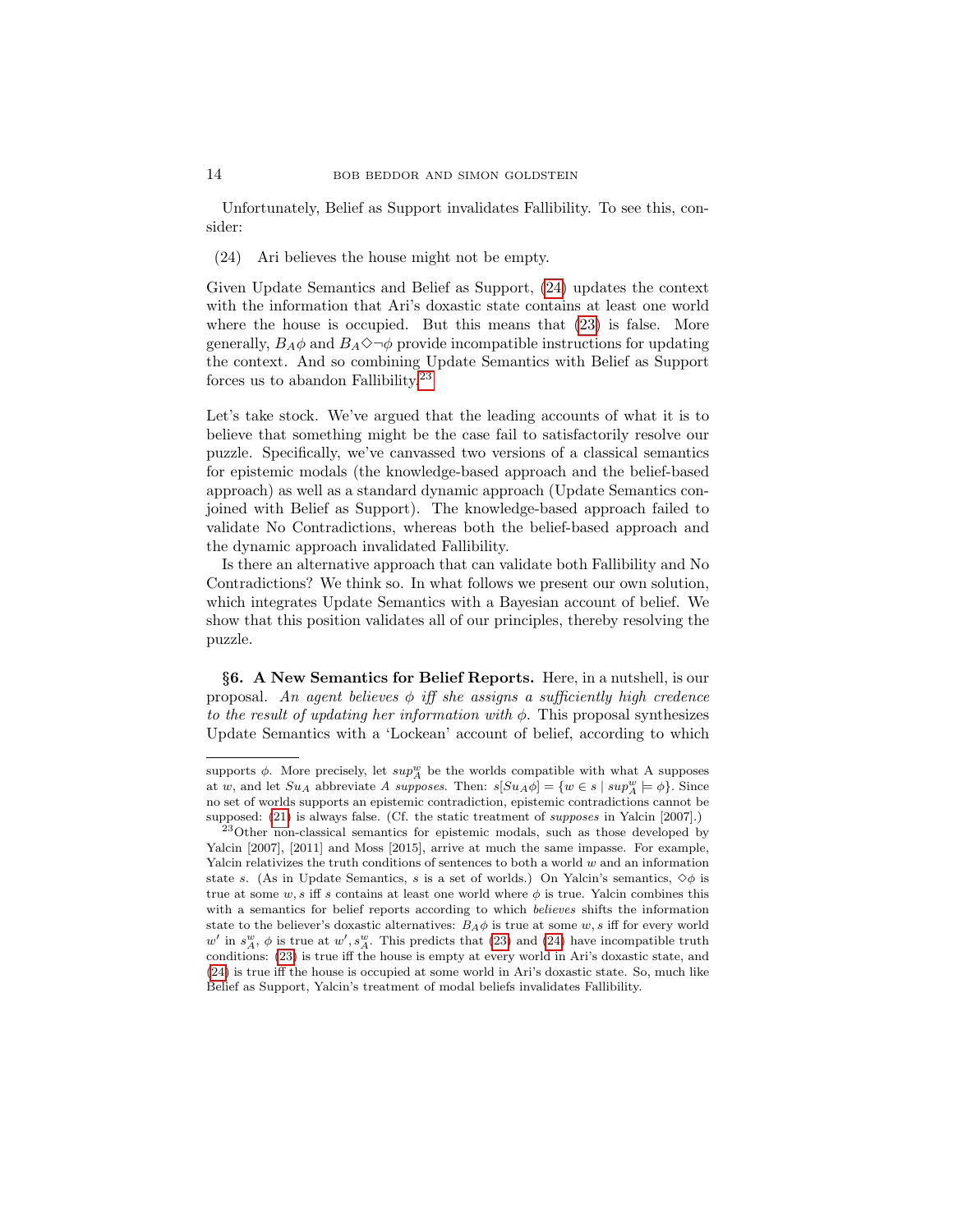belief reduces to sufficiently high credence.<sup>[24](#page-14-0)</sup> The resulting synthesis combines the primary advantages of both approaches, thereby resolving our puzzle. From Update Semantics, we borrow the resources to validate both No Contradictions and Uncertainty-Possibility Link. From the Lockean view, we borrow the resources to validate Uncertain Belief. And by validating both Uncertainty-Possibility Link and Uncertain Belief, we thereby validate Fallibility.

To introduce the details of our proposal, it may help to start with a simple version of the Lockean view, according to which A believes  $\phi$  iff A assigns a sufficiently high credence to the set of  $\phi$  worlds. Let  $\llbracket \cdot \rrbracket$  assign to each descriptive sentence of the language the set of worlds where it is true. Let  $Pr_{A}^{w}$  be A's credence function at w, and let t denote some threshold between 0 and 1. Lockeans propose:

LOCKEAN BELIEF:  $[[B_A \phi]] = \{w \mid Pr_A^w([\phi]]) > t\}$ 

That is,  $B_A \phi$  is true iff A assigns a credence greater than t to the set of worlds where  $\phi$  is true.

While we'll argue shortly that Lockean Belief requires revision, the basic idea behind the Lockean approach holds considerable appeal. Unlike Belief as Support, Lockean Belief sheds light on the connection between outright belief and degrees of belief. In particular, it validates plausible inference patterns linking these two notions, for instance:

- (25) a. Fred believes it's raining.  $\Rightarrow$ 
	- b. Fred is fairly/quite confident that it's raining.

In addition, Lockean Belief validates Uncertain Belief. After all, it's coherent to have a high credence in  $\phi$  without being certain that  $\phi$ . According to Lockean Belief, a high credence is all that's required for believing outright.

Despite its attractions, Lockean Belief does not solve our puzzle. Taken by itself, it does not validate either Fallibility or No Contradictions. Indeed, taken by itself, it is not clear how it accounts for beliefs about what might be the case. This lacuna is particularly evident if we adopt the dynamic approach to epistemic modals from §[5.](#page-10-0) After all, on the dynamic approach there is no set of worlds where  $\diamondsuit\phi$  is true. Thus the task that now faces us is to extend Lockean Belief to modal beliefs in a way that validates our two principles.

<span id="page-14-0"></span> $^{24}\rm{For}$  defenses of a Lockean view, see Foley [1993], [2009]; Christensen [2005]; Sturgeon [2008]; Dorst [2017]. Note that we will be exploring a semantic version of the Lockean position, according to which a belief ascription of the form,  $B_A\phi$  simply means than that A has a sufficiently high credence in  $\phi$ . This semantic version of Lockeanism has not been widely discussed, though see Pettigrew [2015], which argues that those inclined towards both accuracy dominance arguments for probabilism and Lockeanism would do well to embrace an analytic version of the latter.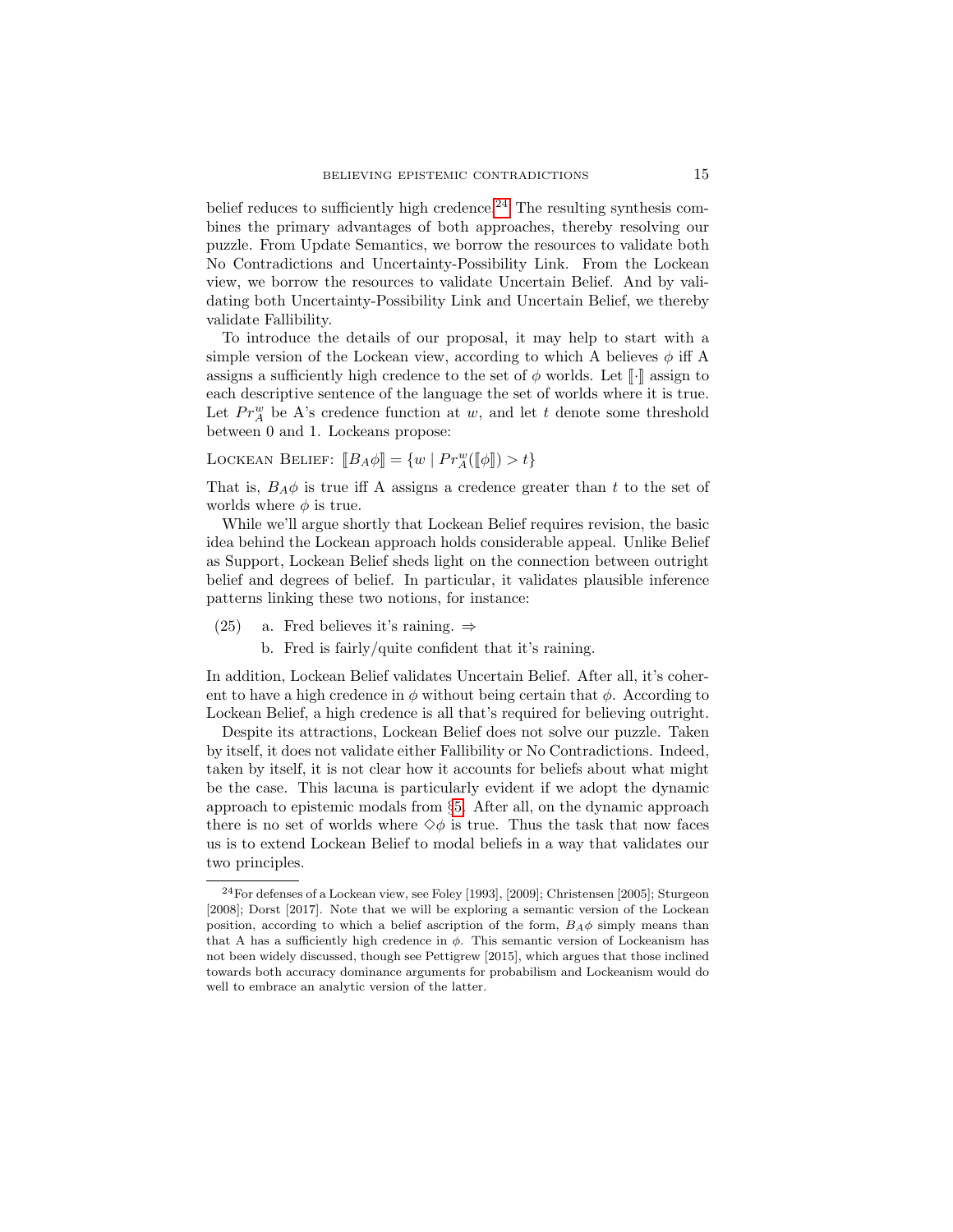To do this, we propose a dynamic twist to Lockean Belief. On a dynamic approach, while there is no set of worlds in which  $\diamondsuit \phi$  is true, updating any particular set of worlds s with  $\diamondsuit \phi$  will always result in a set of worlds (either s or  $\emptyset$ ). Thus to capture modal beliefs, we propose an updated Lockean thesis: for A to believe  $\phi$  is to assign a high credence to the result of updating A's doxastic state with  $\phi$ . Intuitively, we can think of updating one's doxastic state with  $\phi$  as a way of modeling becoming certain of  $\phi$ . Given this gloss, our proposal amounts to the following. A believes  $\phi$  iff A assigns a sufficiently high credence to the doxastic state that would result from becoming certain of  $\phi$ .

In order to implement this, we model an agent  $A$ 's doxastic state at  $w$ with two components—a set of worlds  $s_A^w$ , and a probability function  $Pr_A^w$ .  $s_A^w$  is the set of worlds compatible with what A is certain of at w. As in Lockean Belief,  $Pr_A^w$  is an agent's credence function at w. It assigns  $s_A^w$ a probability of 1. We model the result of updating  $A$ 's information at  $w$ with  $\phi$  as  $s_A^w[\phi]$ , where [·] is defined as in Update Semantics. Our proposal is that an agent believes  $\phi$  iff she assigns a sufficiently high credence to this set of worlds  $(s_A^w[\phi])$ . And so updating a context with  $B_A\phi$  ensures that it only contains worlds where A's credence function meets this condition. More precisely:

LOCKE UPDATED:  $s[B_A \phi] = \{w \in s \mid Pr_A^w(s_A^w[\phi]) > t\}.$ 

Let's unpack this. According to Locke Updated,  $B_A\phi$  updates a context with the worlds where A believes  $\phi$ . Which worlds are these? The worlds where A has a sufficiently high credence in  $s_A^w[\phi]$ . Here  $s_A^w[\phi]$  represents the doxastic state that A would be in, if A were to become certain of  $\phi$ <sup>[25](#page-15-0)</sup>

We now show how this semantics resolves our puzzle. To do this, we first show that our semantics validates both Uncertain Belief and Uncertainty-Possibility Link, thereby validating Fallibility. We next show that our semantics validates No Contradictions.

Start with Uncertain Belief. To see that Locke Updated validates this principle, note that Locke Updated agrees with Lockean Belief when it comes to descriptive beliefs. If  $\phi$  is descriptive, then to believe  $\phi$  is to assign a sufficiently high credence to the  $\phi$  worlds:

FACT 2 (Descriptive Beliefs Are Lockean). For any agent A and any descriptive sentence  $\phi$ :  $s[B_A \phi] = \{w \in s \mid Pr_A^w([\![\phi]\!]) > t\}.$ 

<span id="page-15-0"></span><sup>25</sup>Locke Updated can be complicated in various ways. For example, one could also allow the threshold to vary with the context of utterance and/or the believer's practical interests (Weatherson [2005], [2012]; Ganson [2008]; Fantl and McGrath [2009]). One could also make believes sensitive to a question under consideration (Yalcin [2011], [forthcoming]). We will set these complications aside, since they are not directly relevant to our puzzle.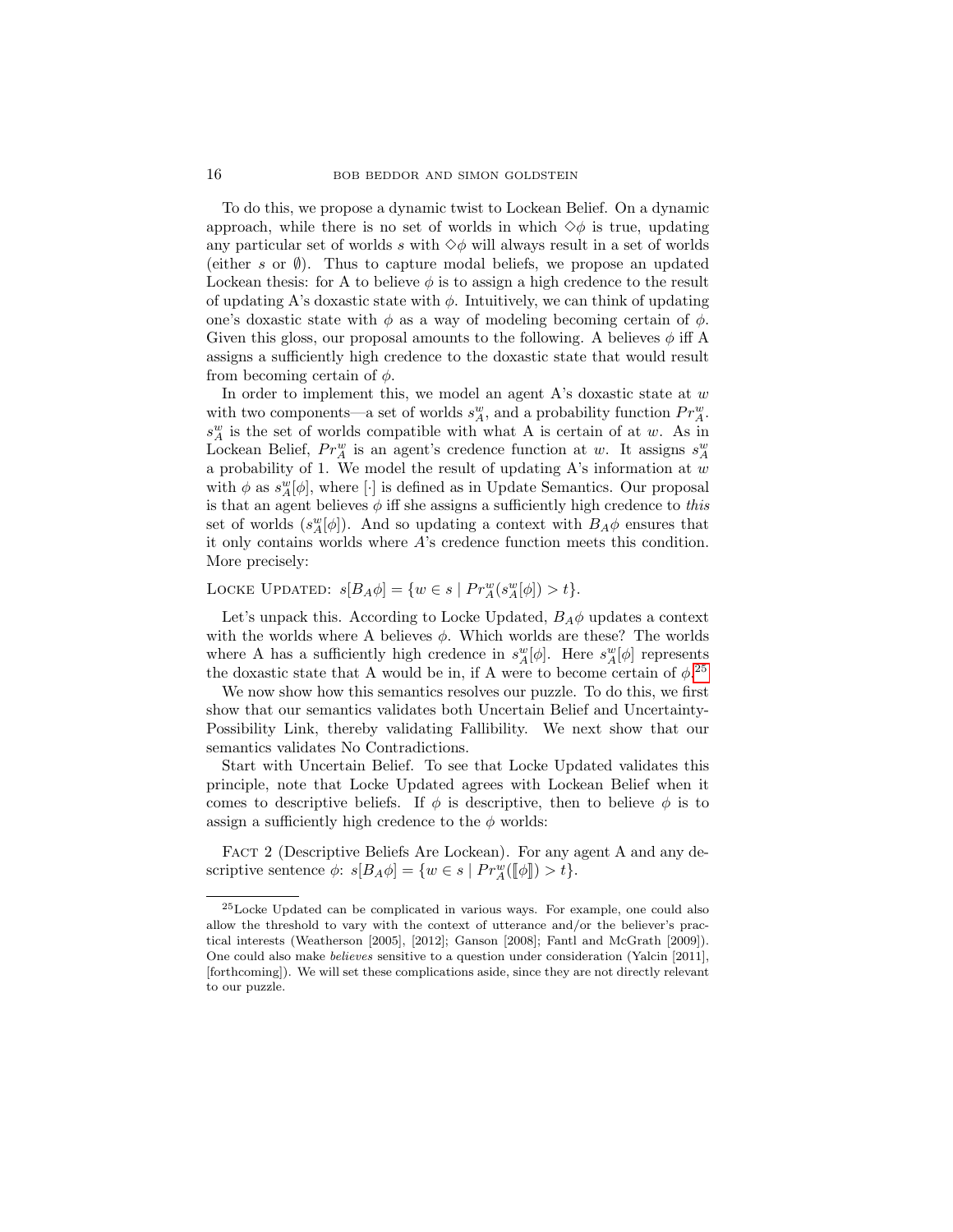PROOF.  $B_A \phi$  holds at w iff A's credence in  $s_A^w[\phi]$  exceeds t. To find  $s_A^w[\phi]$ , we take the set of worlds in A's doxastic state at  $w(s_A^w)$  and update this set with  $\phi$ . When  $\phi$  is descriptive, this is simply the result of intersecting  $s_A^w$  with the  $\phi$  worlds  $(s_A^w \cap [\![\phi]\!])$ . Since every agent assigns credence 1 to the set of worlds in her devertie state, her eredones in  $[\![\phi]\!]$  will cause her the set of worlds in her doxastic state, her credence in  $\llbracket \phi \rrbracket$  will equal her credence in  $s^w_x[\phi]$ . credence in  $s_A^w$  $A^w_A[\phi]$ .

From Fact 2, it's a short step to Uncertain Belief. Recall that we are conceiving of an agent's doxastic state as the set of worlds compatible with her certainties. This suggests a natural semantics for certainty ascriptions: an agent is certain of  $\phi$  just in case her doxastic state supports  $\phi$ . This will in turn entails that her credence in  $\phi$  is 1. Let  $C_A$  be an operator short for A is certain that. This gives us the following:

CERTAINTY AS SUPPORT:  $s[C_A \phi] = \{w \in s \mid s_A^w \models \phi\}.^{26}$  $s[C_A \phi] = \{w \in s \mid s_A^w \models \phi\}.^{26}$  $s[C_A \phi] = \{w \in s \mid s_A^w \models \phi\}.^{26}$ 

Thus, on Locke Updated, anyone whose credence in a descriptive claim  $\phi$ is greater than t but less than 1 will count as believing  $\phi$  without being certain of it.

To apply our semantics, recall our larcenous friend Ari, who believes the house is empty without being certain of it. We model this by saying that, at every world in the context, Ari's doxastic state includes both worlds where the house is empty and worlds where it isn't. To simplify, suppose Ari's doxastic state consists of just our three worlds from  $\S5: w$  $\S5: w$  $\S5: w$  and u, in which the house is empty, and  $v$ , in which there's someone inside. Suppose that Ari assigns a credence of .8 to  $\{w, u\}$  and a credence of .2 to  $\{v\}$ . Finally, suppose that  $t$ , the threshold for belief, is .75. Given all of this, Locke Updated entails that  $(23)$  (repeated here as  $(26)$ ) is supported:

<span id="page-16-1"></span>(26) Ari believes the house is empty.

After all, the result of updating Ari's doxastic state with the house is empty is  $\{w, u\}$ , and Ari's credence in this proposition exceeds .75.

At the same time, our semantics for certain predicts that the following will update the context to return the empty set:

(27) Ari is certain that the house is empty.

After all, Ari's doxastic state includes a world where the house is not empty  $(v).$ 

<span id="page-16-0"></span> $^{26}$ In §[3.1,](#page-2-1) we suggested that the truth-value of a certainty ascription depends on the context (either that of the conversation, or that of the subject of the certainty ascription). One way to implement this suggestion in the present framework would be to let the subject's doxastic alternatives vary with context, so that in high-stakes contexts  $\mathbf{s}_A^w$  includes possibilities that are absent in low-stakes contexts. See Clarke [2013] for an account of belief along much these lines.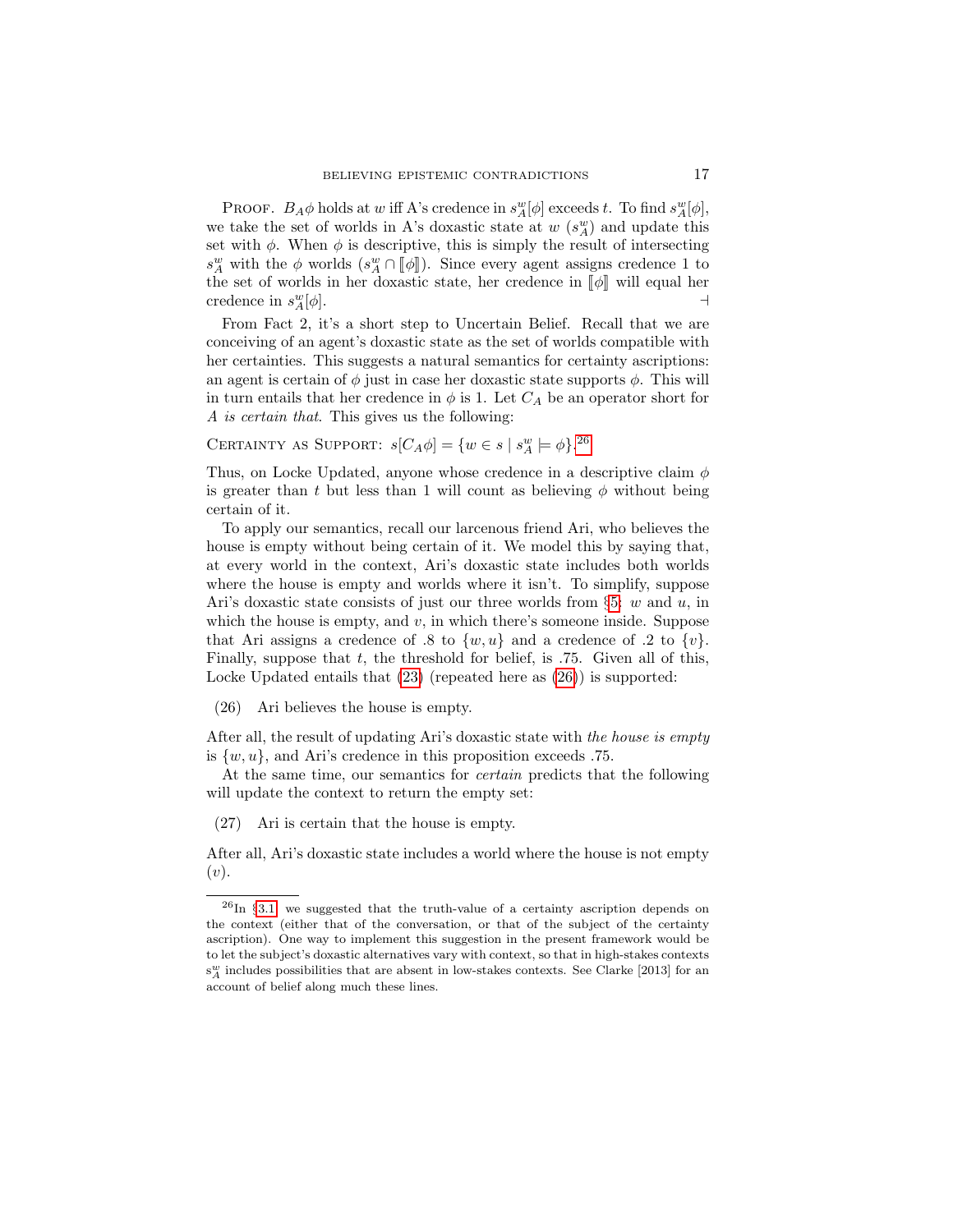Let's turn to Uncertainty-Possibility Link. To see that our semantics validates this principle, note that while Locke Updated and Lockean Belief agree with respect to descriptive beliefs, they diverge with respect to beliefs about what might be the case. In particular, Locke Updated agrees with Belief as Support that modal beliefs are 'transparent': an agent believes  $\diamondsuit$ φ just in case her doxastic state contains a φ world. Summarizing:

FACT 3 (*Might* Beliefs Are Transparent). For any agent A and any descriptive sentence  $\phi$ :  $s[B_A \Diamond \phi] = \{w \in s \mid s_A^w \not\models \neg \phi\}.$ 

PROOF. A believes  $\diamondsuit \phi$  at w just in case she gives sufficiently high credence to  $s_A^w[\diamond \phi]$ . But  $s_A^w[\diamond \phi]$  is either  $s_A^w$  or  $\emptyset$ , depending on whether there is a  $\phi$  world in  $s_A^w$ . If there is, then  $s_A^w[\diamondsuit \phi] = s_A^w$ , to which A assigns credence 1. Otherwise,  $s_A^w[\diamond \phi] = \emptyset$ , to which A assigns credence 0. And so A believes  $\diamond \phi$  just in case her doxastic state includes a  $\phi$  world.

Fact 3 and Certainty as Support entail Uncertainty-Possibility Link. Given Certainty as Support, if A isn't certain that  $\phi$ , then A's doxastic state doesn't support  $\phi$ . And so, given Fact 3, A believes  $\Diamond \neg \phi$ . To illustrate, let's return to Ari. Since Ari isn't certain that the house is empty, her doxastic state contains a world where the house isn't empty  $(v)$ . From Fact 3, we derive that Ari believes the house might not be empty.

Because our semantics validates both Uncertain Belief and Uncertainty-Possibility Link, it validates Fallibility as an immediate corollary. According to our semantics, anytime an agent believes  $\phi$  without being certain that  $\phi$ , she will also count as believing  $\Diamond \neg \phi$ . We summarize Facts 2 and 3 in Figure [2,](#page-17-0) which illustrates the different constraints imposed by being certain that  $\phi$ , believing  $\phi$ , and believing  $\diamondsuit \phi$ .



<span id="page-17-0"></span>Figure 2. Locke Updated

Finally, our semantics validates No Contradictions.

FACT 4 (No Contradictions). For any context s, agent A and any descriptive sentence  $\phi$ :  $s[B_A(\phi \wedge \Diamond \neg \phi)] = \emptyset$ .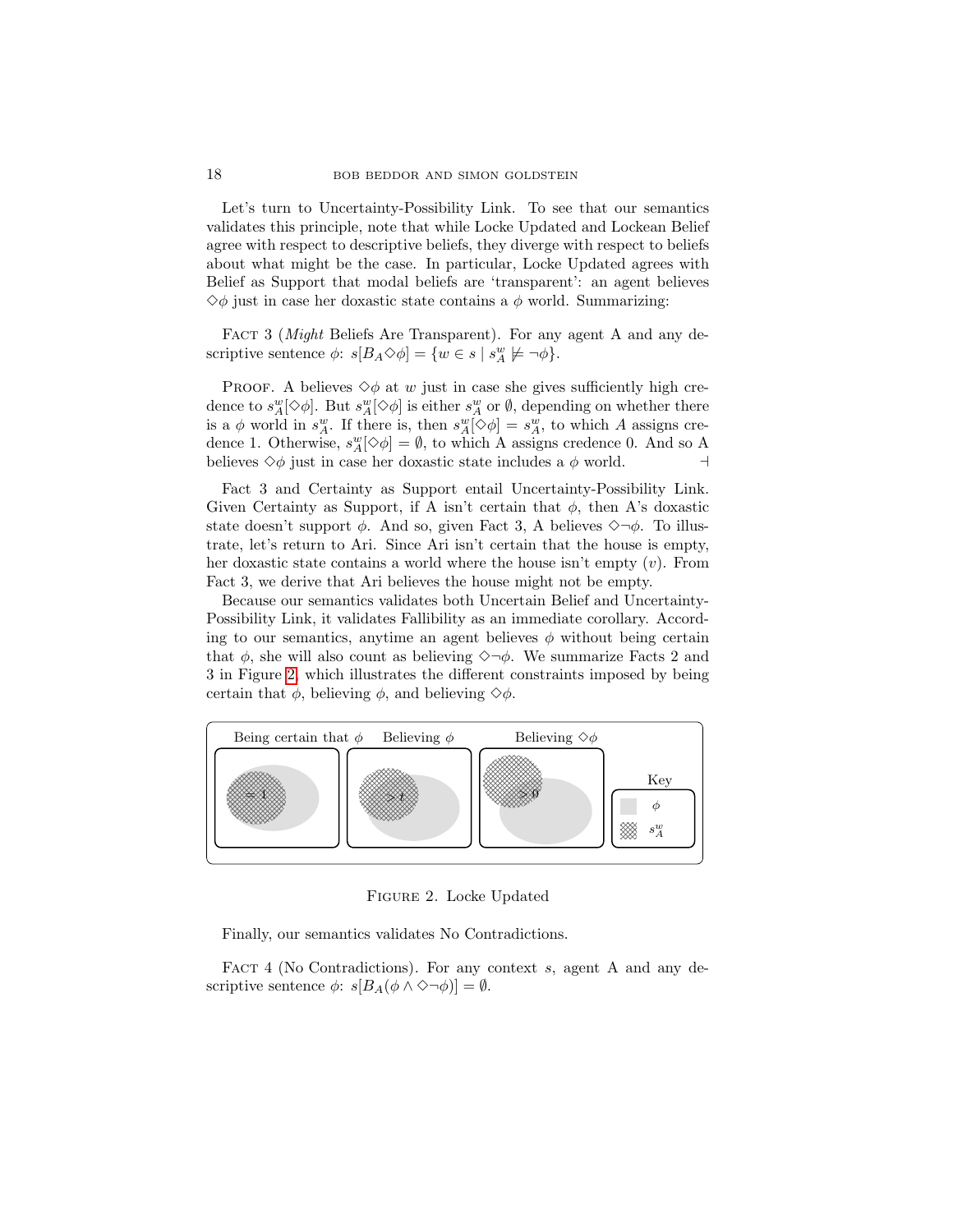**PROOF.** A believes  $(\phi \land \Diamond \neg \phi)$  at w iff A assigns a sufficiently high credence to  $s_A^w[\phi \wedge \Diamond \neg \phi]$ . From Fact 1, we know that  $s_A^w[\phi \wedge \Diamond \neg \phi] = \emptyset$ . Consequently,  $Pr_A^w(s_A^w[\phi \wedge \Diamond \neg \phi]) = 0.$ 

Applied to our example, [\(1\)](#page-0-0) (Ari believes the house is empty and might not be empty) is true iff Ari assigns a sufficiently high credence to the result of updating her doxastic state with the house is empty and might not be empty. This proposition is found by taking her doxastic state  $({w, u, v})$ and updating it in two steps. First, we update it with the house is empty, giving us  $\{w, u\}$ . Next, we update this set with the house might not be empty, which requires checking whether  $\{w, u\}$  contains at least one world where the house isn't empty. Since there's no such world in  $\{w, u\}$ , we get the empty set. Since coherent agents assign credence 0 to the empty set, Ari cannot coherently believe that the house is empty and might not be.

<span id="page-18-0"></span>§7. Against Closure. We have proposed a new account of modal be-liefs, an account that proves a solution to our puzzle.<sup>[27](#page-18-1)</sup> We now explore a radical consequence of our solution: beliefs about what might the case furnish a new class of counterexamples to the thesis that rational belief is closed under logical implication.

Here's an off-the-shelf formulation of a multi-premise closure principle:

Multi-Premise Closure (MPC): If A is rational in believing a set of premises, and A competently infers some conclusion from these premises, then A's resulting belief in the conclusion is rational.<sup>[28](#page-18-2)</sup>

<span id="page-18-2"></span><sup>28</sup>Our formulation is based on Schechter [2013].

<span id="page-18-1"></span><sup>&</sup>lt;sup>27</sup>We claim that Locke Updated solves the puzzle, not that it is the only possible solution. To sketch just one example of an alternative approach, we could introduce a belief function  $\beta$  that, for any agent A and world w, delivers a subset of A's doxastic state at w—call this subset A's belief state at w. (As before, A's doxastic state at w  $(s_A^w)$  is the set of worlds compatible with A's certainties at  $w.)$  Different versions of this approach could be developed depending on how one understands the relation between A's belief state and A's doxastic state; one natural option is to take A's belief state to contain all the worlds in A's doxastic state that A takes to be most plausible—or perhaps sufficiently plausible—candidates for actuality. We could then propose that A believes  $\phi$  iff A's belief state is a subset of the result of updating A's doxastic state with  $\phi$ . That is,  $s[B_A \phi] = \{w \in s \mid \mathcal{B}_A^w \subseteq s_A^w[\phi]\}.$  This approach solves the puzzle in much the same manner as Locke Updated. It validates Uncertain Belief (since  $\phi$ could hold throughout A's belief state without holding throughout A's doxastic state), as well as Uncertainty-Possibility Link (since if A is not certain of  $\phi$ , then, by Certainty as Support,  $s_A^w[\Diamond \neg \phi] = s_A^w$ . As a consequence, it validates Fallibility. And since  $s_A^w[\phi \wedge \Diamond \neg \phi] = \hat{\emptyset}$ , for any coherent agent A,  $\mathcal{B}_A^w \not\subseteq s_A^w[\phi \wedge \Diamond \neg \phi]$ ; thus No Contradictions is also valid. Ultimately, the choice between Locke Updated and this alternative approach will depend—at least in part—on how plausible one finds Lockean accounts of belief in the first place. This is not an issue we will try to adjudicate here, but see the references in fn. 24 for relevant discussion. (Thanks here to Fabrizio Cariani and Johan van Benthem.)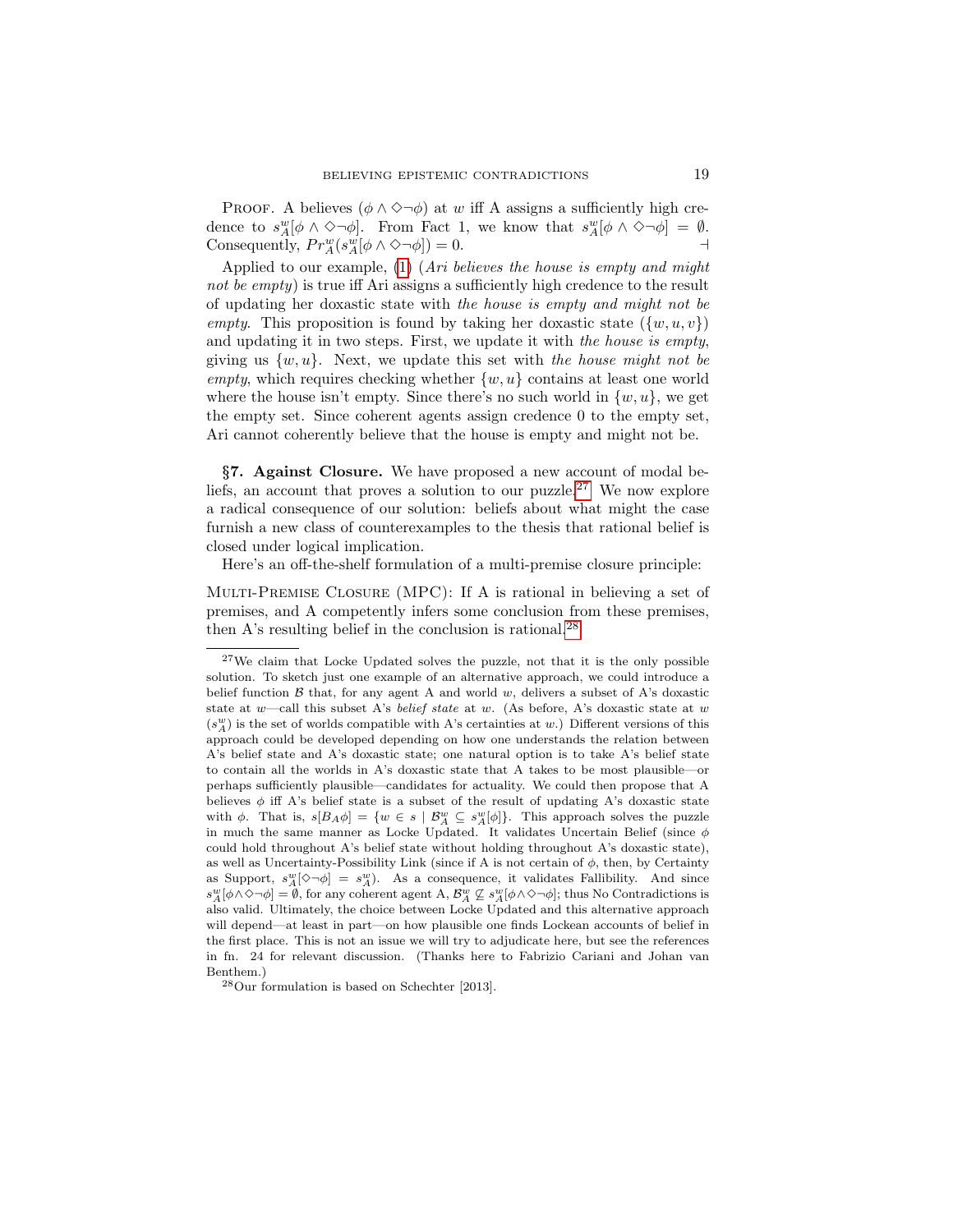Let  $\phi_1$  be the premise: The house is empty. Let  $\phi_2$  be the premise: The house might not be empty. Let  $\psi$  be the conclusion: The house is empty and it might not be empty. On our account, Ari can coherently (and presumably, rationally) believe  $\phi_1$  and  $\phi_2$ , but it would be incoherent (and hence irrational) for her to believe  $\psi$  on this basis. Indeed, this is not just an idiosyncratic feature of our semantics: any semantics that validates both Fallibility and No Contradictions is forced to reject MPC.[29](#page-19-0)

Of course, challenges to closure are nothing new: it's well-known that lotteries (Kyburg [1961]) and prefaces (Makinson [1965]) cause trouble for MPC. But if we're right, counterexamples to MPC are much more common than has been acknowledged. What our account suggests is that anytime you believe something without being certain of it, there's a counterexample to MPC lurking.

Here is another way in which our counterexample to MPC is stronger than others. While Bayesian theories of belief reject MPC, they accept a weaker principle (Adams [1966]; Edgington [1997]; Sturgeon [2008]). Say that an agent's uncertainty in  $\phi$  is the difference between 1 and her credence in  $\phi$ . So if an agent is certain that  $\phi$ , her uncertainty in  $\phi$  is 0. And if an agent is certain that  $\neg \phi$ , then her uncertainty in  $\phi$  is 1. Bayesians accept:

Bayesian Closure (BC): If a set of premises entails some conclusion, then a rational agent's uncertainty in the conclusion cannot be greater than the sum of her uncertainty with respect to each of the premises.

According to our approach, Ari also furnishes a counterexample to BC. Since Ari's credence in  $\phi_1$  (*The house is empty*) is .8, her uncertainty with respect to  $\phi_1$  is .2. So Ari should be certain in  $\phi_2$  (The house might not be empty), which means her degree of uncertainty with respect to  $\phi_2$  should be 0. However, Ari should also be certain that  $\psi$  (*The house is empty and* it might not be empty) is false. So Ari's degree of uncertainty in  $\psi$  is 1, which exceeds the sum of her uncertainty in the premises  $\phi_1$  (.2) and  $\phi_2$  $(0).^{30}$  $(0).^{30}$  $(0).^{30}$ 

LUKASIEWICZ'S PRINCIPLE:  $\neg \phi \models \neg \Diamond \phi$ 

(See, e.g., Veltman [1996]; Yalcin [2007]). Bledin and Lando point out that this principle stands in tension with single-premise closure, since it seems one can rationally believe  $\neg \phi$  without being in a position to rationally believe  $\neg \Diamond \phi$ . For example, someone might

<span id="page-19-0"></span><sup>&</sup>lt;sup>29</sup>Here, we make the assumption that  $\phi$ ;  $\Diamond \neg \phi \models \phi \land \Diamond \neg \phi$ . This holds on standard dynamic notions of validity such as 'update-to-test' and 'test-to-test' entailment (Veltman [1996]).

<span id="page-19-1"></span> $\rm ^{30}Our$  counterexample to MPC has affinities with a recent challenge to  $single\text{-}premise$ closure developed independently by Bledin and Lando [forthcoming]. Bledin and Lando observe that many proponents of a non-classical semantics for epistemic modals embrace a non-classical consequence relation that validates what Yalcin [2007] refers to as" Lukasiewicz's Principle":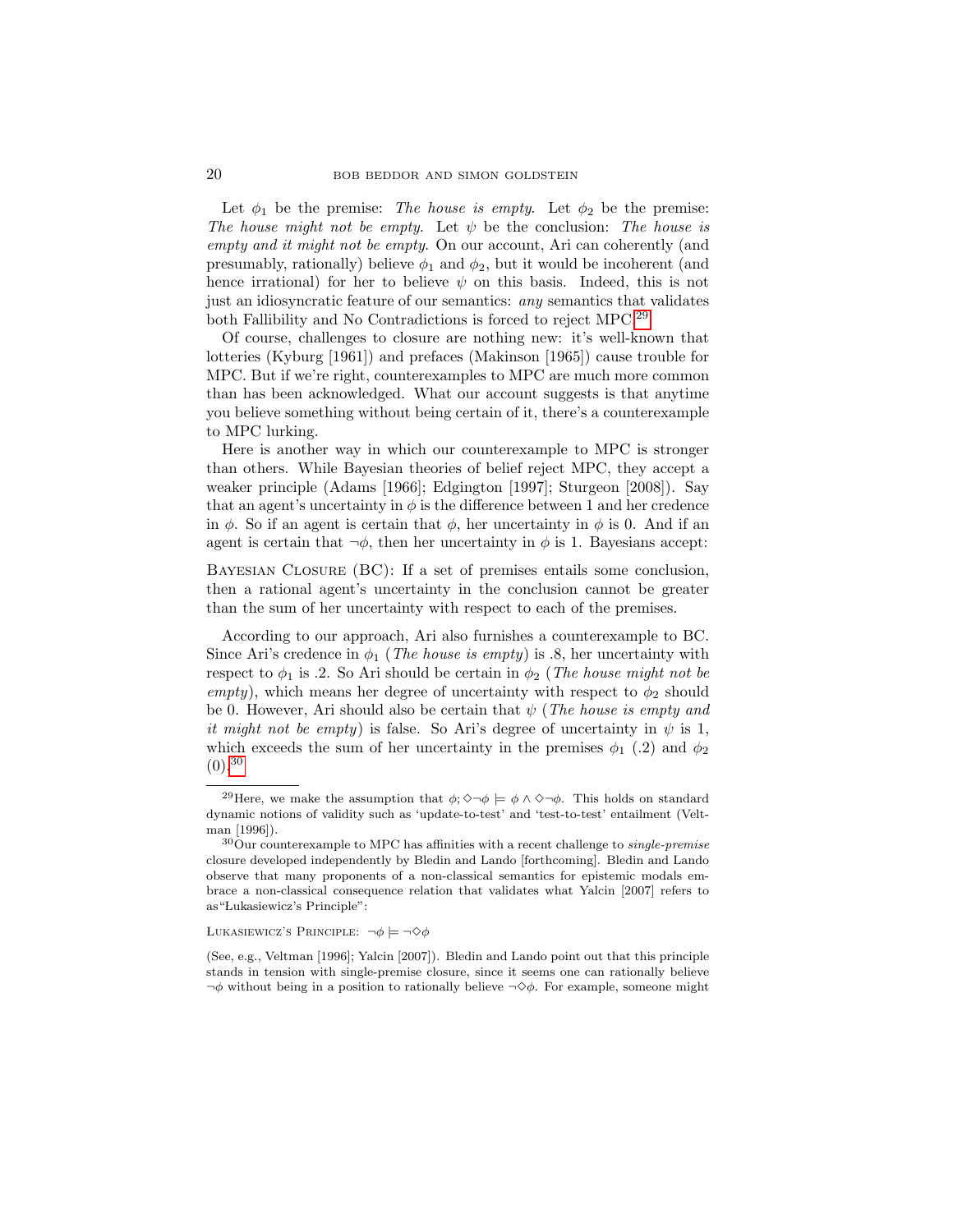For those attracted to closure, it's natural to try to restrict MPC so that it does not apply to reasoning involving epistemic modals:

RESTRICTED MPC: If A is rational in believing a set of descriptive premises, and A competently infers some descriptive conclusion from these premises, then A's resulting belief in the conclusion is rational.

Restricted MPC captures many of the intuitions that motivated closure in the first place—in particular, the idea that deduction is a rational way of extending our beliefs. On the picture that emerges, deduction is always a rational way of extending our beliefs about what is the case, but it's not always a rational way of extending our beliefs about what might be the case.

Of course, validating Restricted MPC without invalidating Uncertain Belief is no easy task. Locke Updated is not up to it. This is because Locke Updated, like Lockean Belief, embraces the idea that belief only requires meeting some threshold less than 1. Notoriously, any such Lockean approach stands in tension with even Restricted MPC.[31](#page-20-0)

However, there are promising strategies for modifying the Lockean thesis to preserve closure. For example, Leitgeb [2014] defends a 'stability' theory of belief, according to which "Belief is determined by a proposition of resiliently or stably high subjective probability" (145). The intuitive idea here is that in order to count as believing  $\phi$ , an agent's credence in  $\phi$ must remain sufficiently high even upon acquiring new information (within certain limits). Leitgeb develops this idea in terms of a technical notion of 'P-Stability'. Say that a descriptive sentence  $\phi$  is P-stable relative to a probability function  $Pr$  iff  $Pr([\![\phi]\!])$  remains higher than  $\frac{1}{2}$  even after conditionalizing on any *admissible* elaint And say that  $\psi$  is admissible (relative tionalizing on any *admissible* claim. And say that  $\psi$  is admissible (relative to  $\phi$ , Pr) iff  $\psi$  is consistent with  $\phi$  and Pr assigns  $\llbracket \psi \rrbracket$  some non-zero

rationally believe that a particular lottery ticket won't win, without being in a position to rationally believe there's no possibility that it will win.

While both of our challenges involve epistemic modals, it is worth highlighting an important difference. Our challenge does not require that Lukasiewicz's Principle is valid, or even that it's rational to reason in accordance with it. All our counterexample requires is that the argument from  $\phi$  and  $\diamond \neg \phi$  to  $\phi \land \diamond \neg \phi$  is valid—a point that advocates of both a classical and a non-classical consequence relation will agree on. This difference is important, because it creates difficulty for a potential response to Bledin and Lando's challenge: namely, to perform modus tollens, and reject any consequence relation that validates Lukasiewicz's Principle (Schulz [2010]: 388). Thus while our counterexample is strictly independent of Bledin and Lando's, we take our counterexample to complement theirs. Indeed, Locke Updated can explain why it's not always rational to reason in accordance with Lukasiewicz's Principle: it's only rational to believe  $\neg \Diamond \phi$  if one is certain that  $\neg \phi$  is true.

<span id="page-20-0"></span> $31$ Note that Locke Updated does validate a restricted form of BC, according to which BC holds for descriptive premises and conclusions.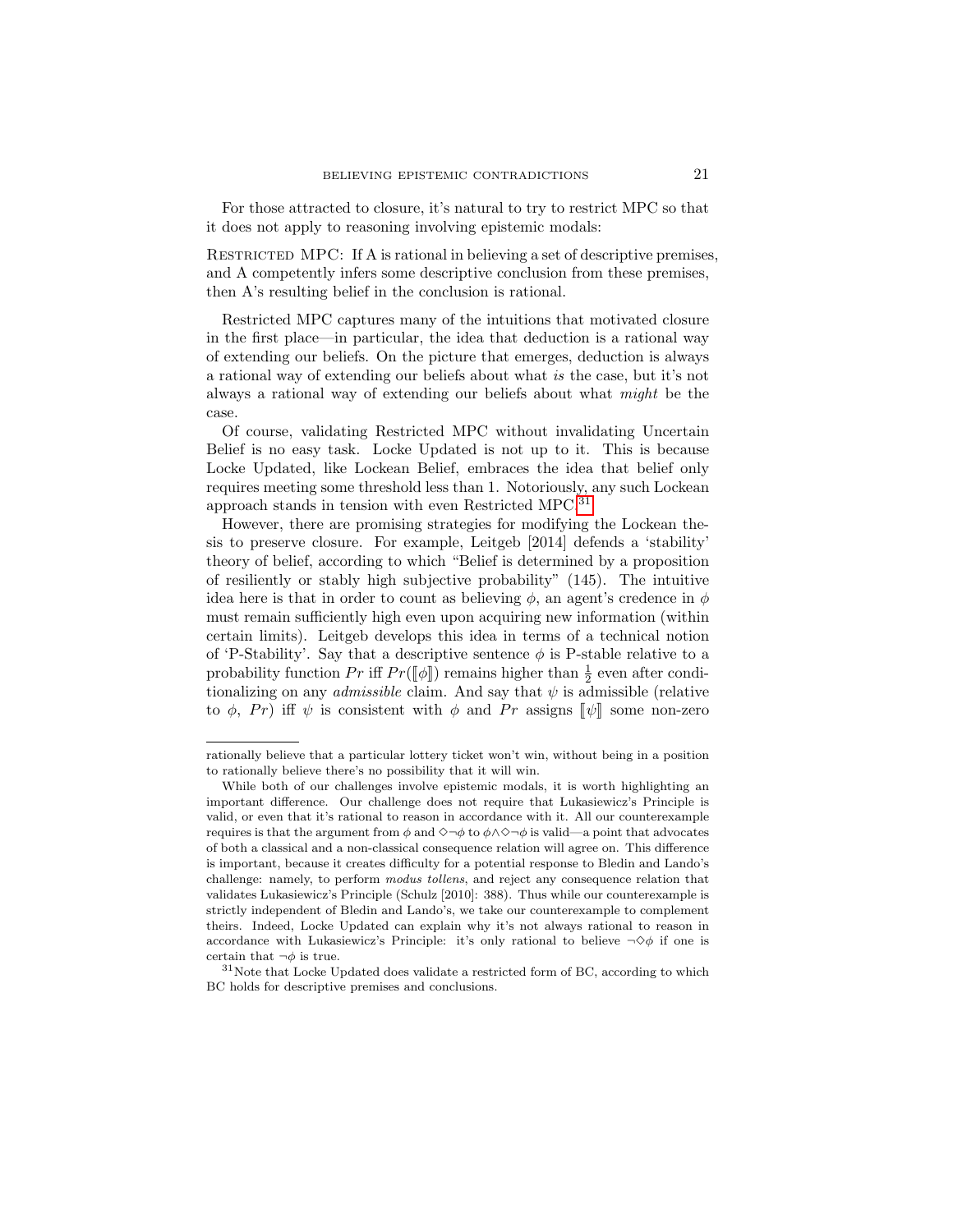probability. That is, the set of P-stable sentences for  $Pr(\mathscr{P}(Pr))$  can be characterized as follows:

P-STABILITY:  $\mathcal{P}(Pr) = \{\phi \mid \forall \psi \in \mathcal{A}(\phi, Pr) : Pr([\![\phi]\!] \mid [\![\psi]\!]) > \frac{1}{2}\},\$  where  $\psi \in \mathscr{A}(\phi, Pr)$  iff  $\phi$ ;  $\psi \not\models \perp$ , and  $Pr([\![\psi]\!]) > 0$ .

Equivalently:  $\phi$  is P-stable just in case every world at which  $\phi$  is true is assigned a higher probability than the union of the worlds at which  $\phi$  is false.

As Leitgeb develops the stability theory, an agent believes  $\phi$  just in case  $\phi$  is entailed by some P-stable claim  $\psi$  that she believes, and hence her credence in  $\phi$  is greater than or equal to her credence in  $\psi$ . Leitgeb shows that, on such a view, an agent's beliefs will be closed under logical implication.

As stated, Leitgeb's view is schematic. After all, a given credence function can generate multiple P-stable sentences. And for every such P-stable sentence  $\phi$ , an agent's credence in  $\llbracket \phi \rrbracket$  gives us a different candidate for the Lockean threshold. To convert Leitgeb's view into a semantics for *believes*, we can posit a contextually determined choice function  $f$  that, given the agent's set of P-stable sentences, selects one as the Lockean threshold.<sup>[32](#page-21-0)</sup> Those attracted to this approach could modify Locke Updated as follows:

LOCKE STABILIZED:  $s[B_A \phi] = \{w \in s \mid Pr_A^w(s_A^w[\phi]) \ge Pr_A^w(f(\mathcal{P}(Pr_A^w)))\},\$ where f selects a unique member of  $\mathscr{P}(Pr_A^w)$ .

To illustrate, consider [\(23\)](#page-12-2) (Ari believes the house is empty). According to Locke Stabilized, this means that Ari's credence in the result of updating her doxastic state with the claim that the house is empty exceeds her credence in the f-selected P-stable claim.

While this semantics validates Restricted MPC, it does not validate an unrestricted closure principle: MPC will still fail when it comes to  $\phi$  and  $\Diamond \neg \phi$ . After all, on Locke Stabilized (as on Locke Updated) and agent believes  $\diamond \phi$  iff  $\phi$  is compatible with her doxastic state. In that case,  $s_{\mathcal{A}}^w[\diamond \phi] = s_{\mathcal{A}}^w$ . And since  $Pr_{\mathcal{A}}^w(s_{\mathcal{A}}^w) = 1, Pr_{\mathcal{A}}^w(s_{\mathcal{A}}^w[\llbracket \psi \rrbracket) = 1$  for every  $\psi$ . But  $\phi \wedge \Diamond \neg \phi$  still crashes A's doxastic state, and so she does not believe this.

For our purposes, we need not commit to a stability theory of belief. Perhaps the reader prefers some other closure-preserving modification of a Lockean view. If so, we should be able to import any such modification into our semantics for believes, thereby preserving Restricted MPC. Or perhaps the right response to lotteries and prefaces is to abandon even restricted closure principles. For our purposes, the important point is that beliefs involving epistemic modals provide strong grounds for abandoning (unrestricted) MPC; we leave it as an open question whether our semantics

<span id="page-21-0"></span> $32$ See Leitgeb [2013] for the view that f selects the strongest P-stable proposition.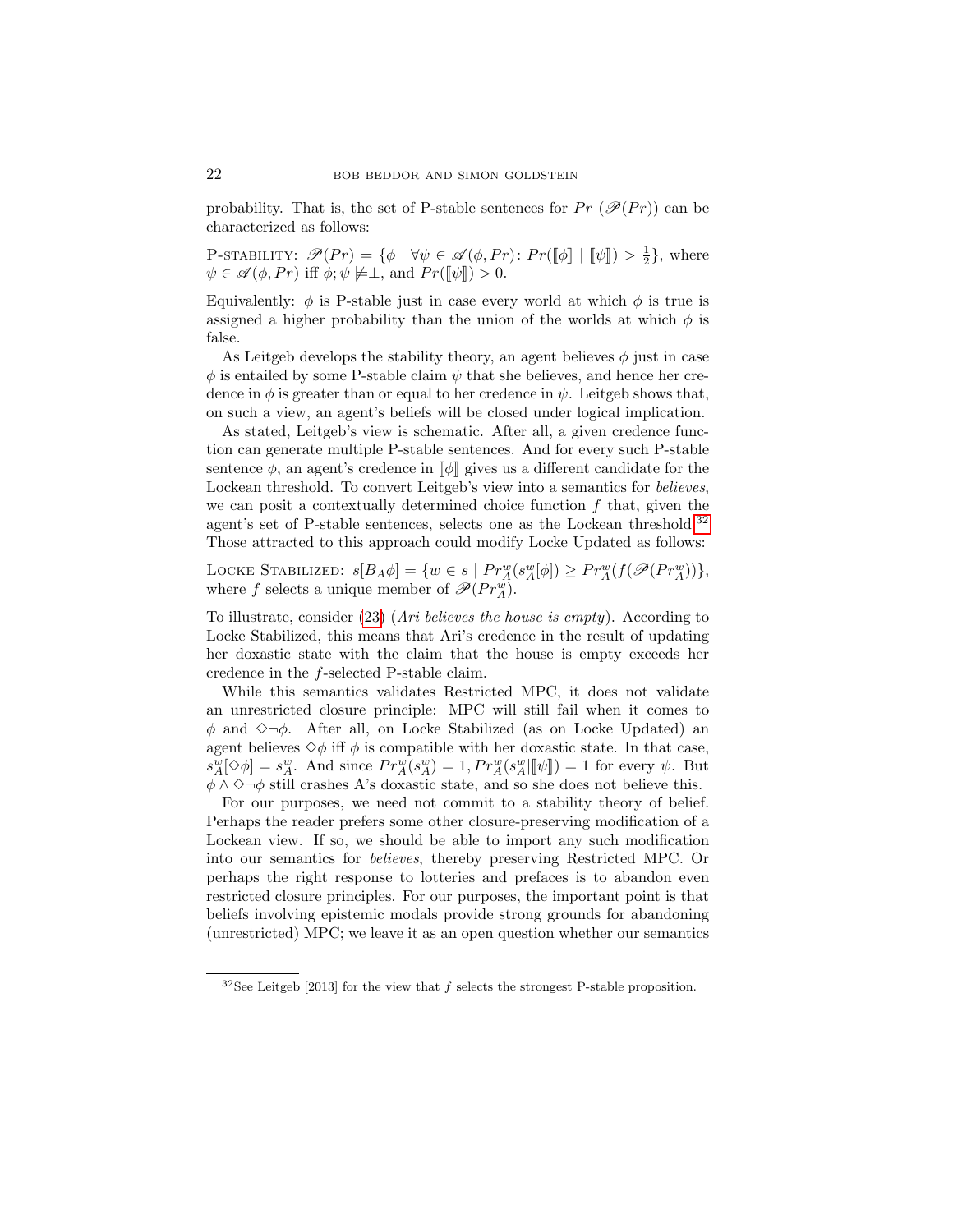for believes should validate Restricted MPC (and, if so, how this validation is best achieved).[33](#page-22-1)

# <span id="page-22-0"></span>§8. Objections.

8.1. First Objection: Order Effects. While epistemic contradictions are semantically inconsistent in Update Semantics, reversing the order of the conjuncts restores consistency:

(28)  $\Diamond \neg \phi \land \phi$ 

To see that these reversed epistemic contradictions are consistent in Update Semantics, consider an example such as:

<span id="page-22-2"></span>(29) ? The house might not be empty and it is empty.

And consider again our context s containing three worlds—w and  $u$ , in which the house is empty, and  $v$ , in which it isn't empty. Updating with the first conjunct of  $(29)$  (*The house might not be empty*) leaves the context the same, while updating with the second conjunct shrinks it down to  $\{w, u\}$ . So  $s[(29)] \neq \emptyset$  $s[(29)] \neq \emptyset$  $s[(29)] \neq \emptyset$ .

As a result, our solution to the puzzle does not predict that it's incoherent to believe reversed epistemic contradictions. That is, our semantics does not predict that instances of the following are infelicitous:

<span id="page-22-4"></span>(30)  $B_A(\Diamond \neg \phi \land \phi)$ 

To see this, suppose (as before) that Ari's doxastic state is  $\{w, u, v\}$ . Then:

<span id="page-22-3"></span>(31) ? Ari believes that the house might not be empty and (it) is empty.

is predicted to narrow down the context to those worlds in which Ari's credence in  $\{w, u\}$  exceeds the Lockean threshold.

Some may regard this as a problem for our approach. After all, [\(31\)](#page-22-3) sounds fairly odd. Thus some might insist that any adequate solution to our puzzle will explain not just the incoherence of believing epistemic contradictions, but also the incoherence of believing reversed epistemic contradictions.

In response, we should first note that there is a delicate and—to our knowledge—currently unresolved question as to what exactly the data are. Historically, many dynamic semanticists have regarded it as a datum that discourse [\(32\)](#page-23-0) is coherent, or at least less degraded than [\(33\)](#page-23-1):

<span id="page-22-1"></span><sup>33</sup>Here the non-Lockean alternative developed in fn. 27 makes for an interesting comparison. On this alternative semantics, A believes a descriptive claim  $\phi$  iff  $\phi$  holds throughout all the worlds in A's belief state. Thus this alternative approach agrees with Locke Stabilized in validating Restricted MPC. And like Locke Stabilized, it still invalidates Unrestricted MPC, since it still predicts failures of closure when it comes to  $\phi$  and  $\Diamond \neg \phi$ .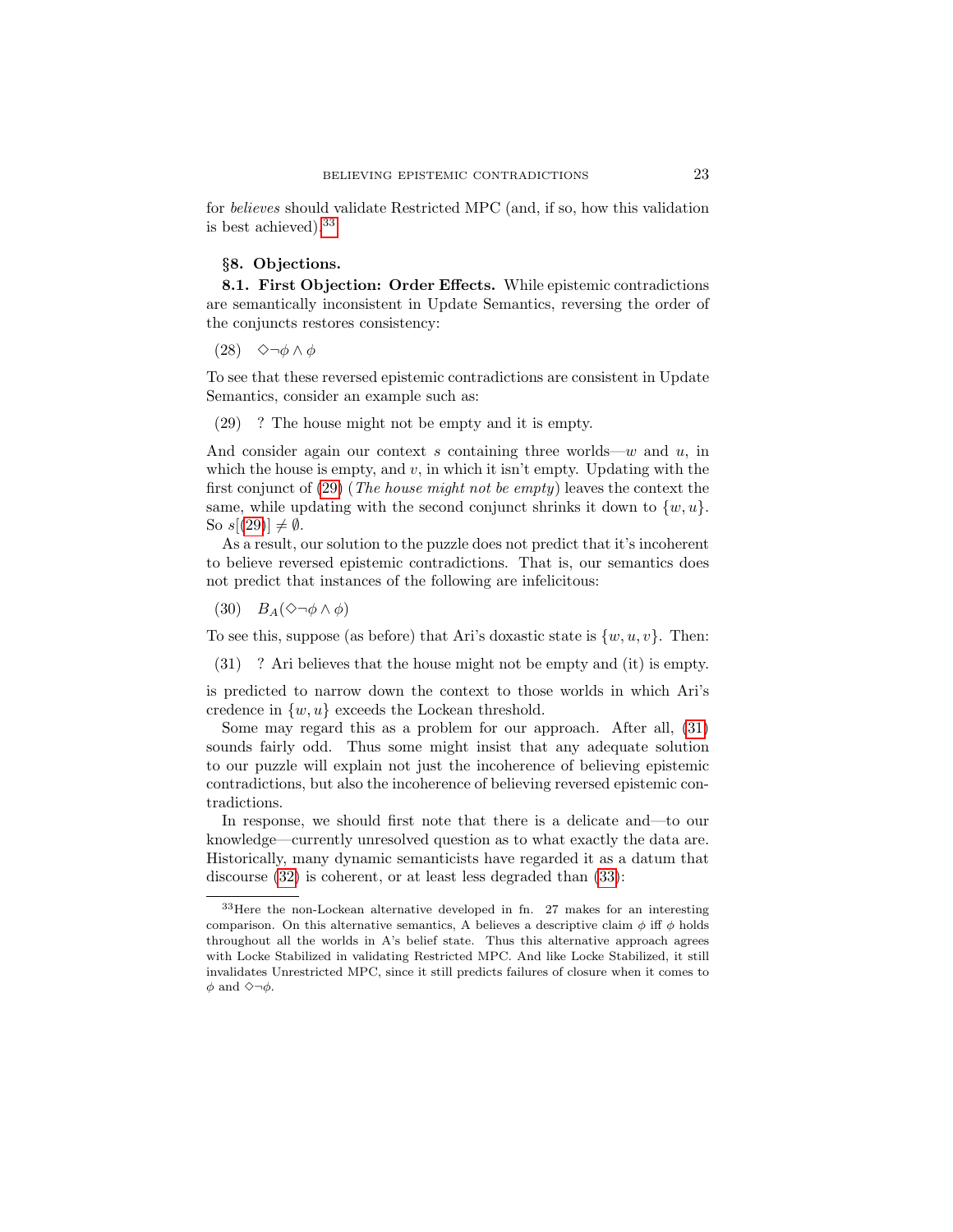- <span id="page-23-0"></span>(32) It might be raining. It isn't raining.
- <span id="page-23-1"></span> $(33)$  ? It isn't raining. It might be raining.<sup>[34](#page-23-2)</sup>

In a similar vein, Sorensen [2009] and Dorr and Hawthorne [2013] claim that reversing the order of the conjuncts of an embedded epistemic contradiction tends to make the sentence more acceptable. Others have questioned these judgments.[35](#page-23-3) Until this empirical issue is investigated more fully, it's not obvious whether the fact that our theory predicts that [\(30\)](#page-22-4) is consistent should be regarded as a vice or a virtue.

But suppose we set aside this question about the data and assume, at least for the sake of argument, that instances of [\(30\)](#page-22-4) are typically judged infelicitous. Is there any way of modifying our semantics to predict this? Note that while reversed epistemic contradictions are consistent, they do display a somewhat unusual property. Say that a sentence is *incohesive* if there is no non-absurd context that supports it:

COHESION: A sentence  $\phi$  is cohesive iff  $\exists s \neq \emptyset$ :  $s \models \phi$ ; otherwise  $\phi$  is incohesive.[36](#page-23-4)

It is easy to show that reversed epistemic contradictions are incohesive:

FACT 5 (Reversed Epistemic Contradictions are Incohesive). For any descriptive sentence  $\phi$  and any non-absurd context  $s: s \not\models \Diamond \neg \phi \land \phi$ .

PROOF. Either s contains a  $\neg \phi$  world or it does not. If it does,  $s[\Diamond \neg \phi \land \phi]$  $\phi$   $\neq$  s, since updating with the second conjunct will remove the  $\neg \phi$  world. And if s does not contain a  $\neg \phi$  world, then  $s[\Diamond \neg \phi \land \phi] \neq s$ , since the first conjunct will crash the context. Either way,  $s \not\models \Diamond \neg \phi \land \phi$ .

As a number of authors have noted, our reaction to [\(29\)](#page-22-2) suggests that there is something defective—or at least odd—about asserting incohesive sentences.<sup>[37](#page-23-5)</sup> And our reaction to  $(31)$  suggests that this defect also extends to belief reports that embed incohesive sentences. The question is now whether there is any way of incorporating this observation into our semantics.

Two strategies suggest themselves. Taking a cue from Klinedinst and Rothschild [2015] and Yalcin [2015], the first option is to modify the update function in Update Semantics to predict that sentences containing

<span id="page-23-2"></span><sup>34</sup>See, for example, Groenendijk and Stokhof [1991b]; Veltman [1996]; Gillies [2001]; Fintel and Gillies [2007].

<span id="page-23-4"></span><span id="page-23-3"></span><sup>35</sup>See, for example, Yalcin [2015].

 $^{36}\mathrm{This}$  property is often referred to as 'coherence' (Groenendijk, Stokhof, and Veltman [1996]; Willer [2013]). We follow Gillies [2004] in using the label 'cohesiveness' so as to avoid confusion with the intuitive notion of coherence deployed in our earlier principles.

<span id="page-23-5"></span><sup>37</sup>Or at least this is odd when no new information is received between the utterance of the first and second conjunct (Groenendijk, Stokhof, and Veltman [1996]; Gillies [2004]; Willer [2013]).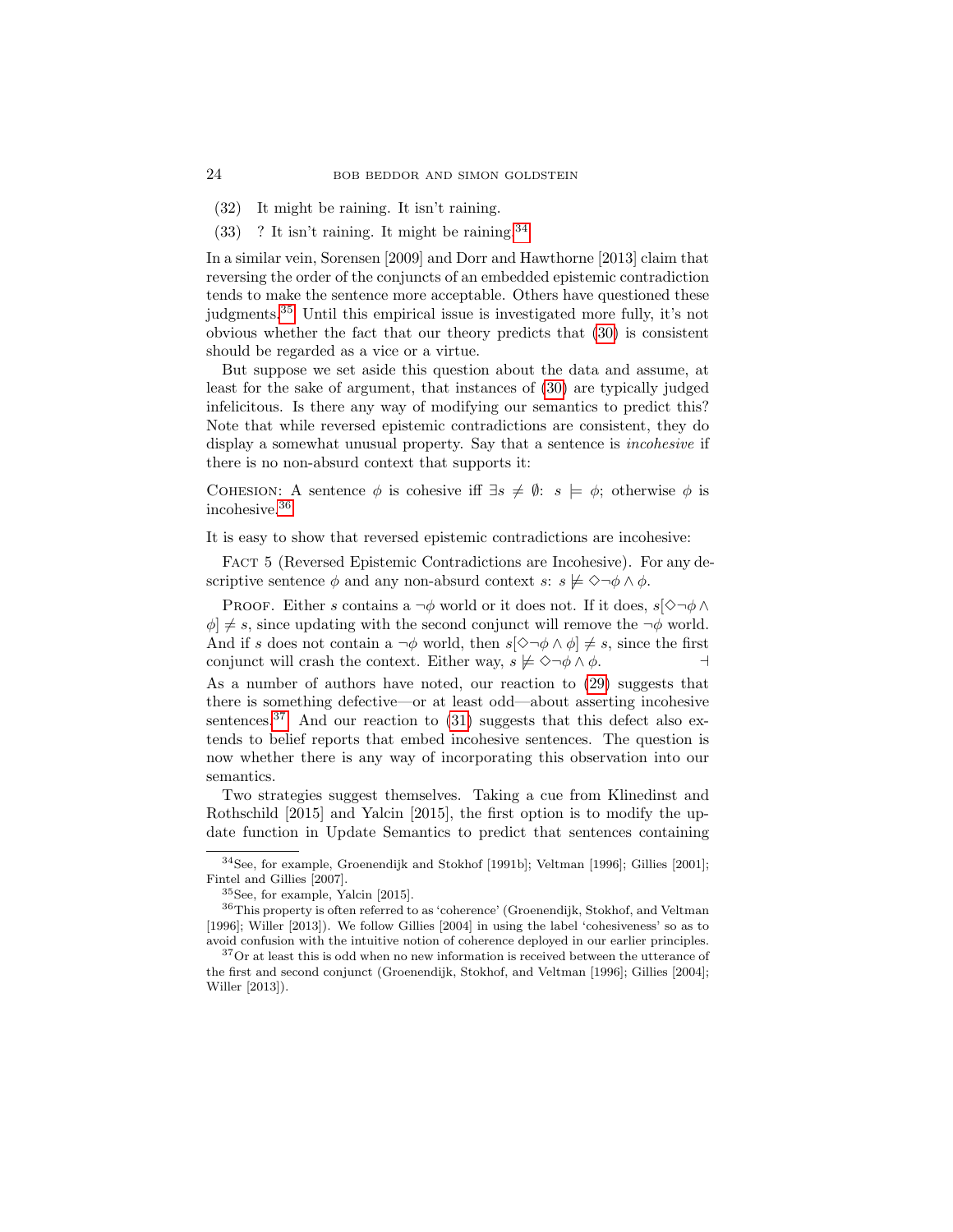incohesive constituents always crash the context.[38](#page-24-0) A second option is to modify not the update function but the semantics for believes. As an anonymous referee helpfully observes, one way to do so would be to hold that A believes  $\phi$  iff there's some subset of their doxastic state that meets two conditions: (i) A assigns it a sufficiently high probability, (ii) it supports  $\phi$ . That is:

LOCKE SUPPORTED:  $s[B_A \phi] = \{w \in s \mid \exists s' \subseteq s_A^w : Pr_A^w(s') > t \& s' \models \phi\}$ 

Locke Supported validates all of our principles from §[3.](#page-2-0) It agrees with both Lockean Belief and Locke Updated that believing a descriptive claim  $\phi$  only requires assigning a sufficiently high probability to the set of  $\phi$  worlds; it thus validates Uncertain Belief. And it agrees with Locke Updated that modal beliefs are transparent—i.e., A believes  $\diamond \neg \phi$  iff there's at least one  $\neg \phi$  world in A's doxastic state. It thus validates Uncertainty-Possibility Link. As a consequence of these two facts, Locke Supported preserves Fallibility. Finally, since no set of worlds supports an epistemic contradiction, Locke Supported also predicts that no agent believes an epistemic contradiction. At the same time, Locke Supported avoids order effects. After all, since reversed epistemic contradictions are incohesive, the second condition of Locke Supported ensures that no coherent agent believes a reversed epistemic contradiction.

Is one of these strategies—modifying the update function, or modifying the semantics for believes—preferrable to the other? For the purposes of this paper, we will refrain from taking a stand on this question. However, let us briefly raise one pertinent consideration. Note that Locke Supported and Locke Updated differ not only with respect to reversed epistemic contradictions, but also with respect to beliefs about what must be the case. After all, in Update Semantics, any state that supports  $\phi$  will also support  $\neg \Diamond \neg \phi$ , and hence, assuming *must* ( $\Box$ ) is the dual of  $\diamond$ , will also support  $\Box \phi$ . So Locke Supported predicts that anyone who believes  $\phi$  also believes  $\Box \phi$ . By contrast, Locke Updated predicts that an agent only believes  $\Box \phi$  if they are certain of  $\phi$ . To test which of these predictions is correct, consider variants of our earlier examples [\(4\)](#page-3-1) and [\(7\)](#page-4-1) involving necessity beliefs:

(34) ? Ari believes the house must be empty. But she realizes that it might not be.

<span id="page-24-0"></span><sup>38</sup>Klinedinst and Rothschild [2015] and Yalcin [2015] locate the trouble in a slightly weaker property of reversed epistemic contradictions, specifically, their *non-idempotence*, where a sentence is idempotent iff updating any context with it once delivers the same result as updating the context with it twice—i.e.,  $\forall s : s[\phi] \models \phi$ . (Note that any incohesive sentence is non-idempotent, but not vice versa.) See Yalcin [2015]: 503-504 for one way of modifying the update function to rule out sentences that are defined in terms of non-idempotent updates.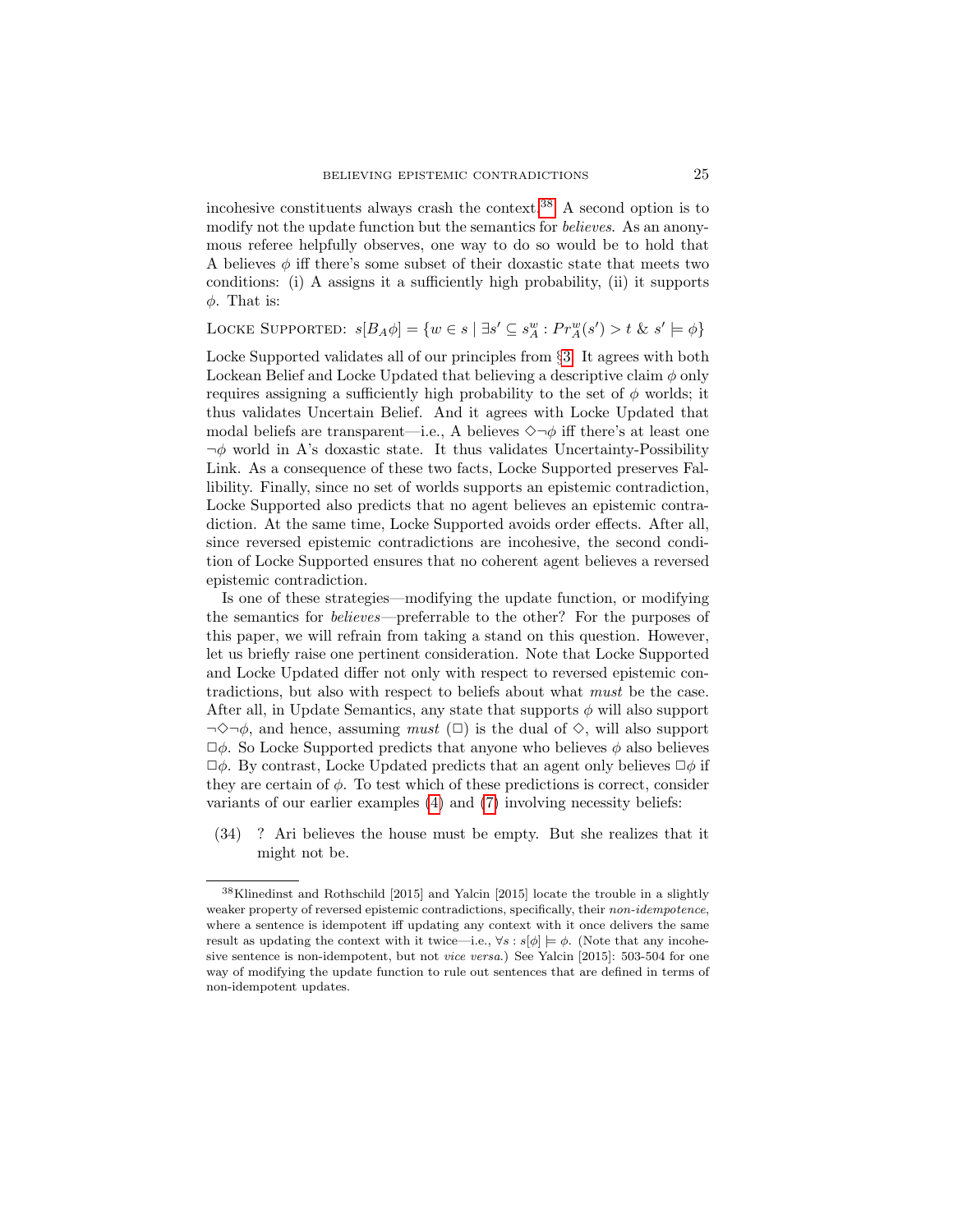(35) ? Ari believes there's no possibility the house isn't empty. But she isn't certain the house is empty.

To our ears such discourses sound odd—worse, at any rate, than their necessity modal-free counterparts. Insofar as others share these intuitions, this provides reason to resist replacing Locke Updated with Locke Supported,<sup>[39](#page-25-0)</sup> and hence to explain the oddity of  $(31)$  via the first strategy.<sup>[40](#page-25-1)</sup>

8.2. Second Objection: Questioning Fallibility. According to Locke Updated, believing a conjunction is not equivalent to believing each conjunct individually. In particular, while Locke Updated predicts that  $B_A(\phi \wedge$  $\Diamond \neg \phi$ ) crashes, it doesn't predict that [\(36\)](#page-25-2) crashes:

<span id="page-25-2"></span>(36)  $B_A\phi$ .  $B_A\Diamond\neg\phi$ .

Many find discourses like this at least somewhat odd. Consider, for instance:

<span id="page-25-3"></span>(37) ? Ari believes the house is empty. She also believes it might not be empty.

Should we revise our semantics to make [\(37\)](#page-25-3) inconsistent after all?

Here too there is a question about the data. While we agree that  $(37)$  is a bit peculiar, it doesn't sound to us as bad as [\(1\)](#page-0-0). Informal polling suggests others agree: roughly half of those we've surveyed judge [\(37\)](#page-25-3) to be marked, while the other half judged it to be fine. By contrast, the vast majority of respondents deem [\(1\)](#page-0-0) infelicitous. This provides reason to resist revising

<span id="page-25-0"></span><sup>39</sup>See Bledin and Lando [forthcoming] for further arguments (mentioned in fn. 30) against the view that believing  $\phi$  entails believing  $\Box \phi$ .

<span id="page-25-1"></span><sup>&</sup>lt;sup>40</sup>These two strategies are not the only options. Another route is to modify the semantics for conjunction. One simple modification would be to make  $\land$  perform a second, reverse sequential upate—that is:  $s[\phi \wedge \psi] = s[\phi][\psi] \cap s[\psi][\phi]$ . This ensures that reversed epistemic contradictions are inconsistent, because computing  $s[\Diamond \neg \phi \land \phi]$ would require computing  $s[\phi] [\Diamond \neg \phi]$ , the usual epistemic contradiction. However, we worry that this strategy may prove too extreme, since a commutative semantics for conjunction along these lines would rule out order effects involving other phenomena that have called for a dynamic treatment—for example, presupposition and anaphora.

A more nuanced modification of the semantics for conjunction may fare better. For example, we could exploit Fact 5 by letting  $\land$  return the maximal subset of the context that supports the standard dynamic conjunction. That is:  $s[\phi \wedge \psi] = \bigcup \{s' \subseteq s \mid$  $s'[\phi][\psi] = s'$ . This semantics is not commutative; it thus allows for order effects involving presupposition and anaphora. At the same time, reversed epistemic contradictions are still guaranteed to crash every context, since no context supports them. However, this semantics has some surprising consequences. For example, it predicts that  $\Box \phi$  is not equivalent to  $\Box \phi \land \Box \phi$ . (To see this, consider again our context  $s = \{w, u, v\}$ . Note that  $s[\Box \phi \land \Box \phi] = \{w, u\}$ , since this is the maximal subset of s that supports  $\Box \phi$ . But  $s[\Box \phi] = \emptyset$ , since s contains v, which is a  $\neg \phi$  world.) We leave it to future work to explore whether this consequence is acceptable, and—if not—whether some other modification of the semantics for conjunction proves more successful.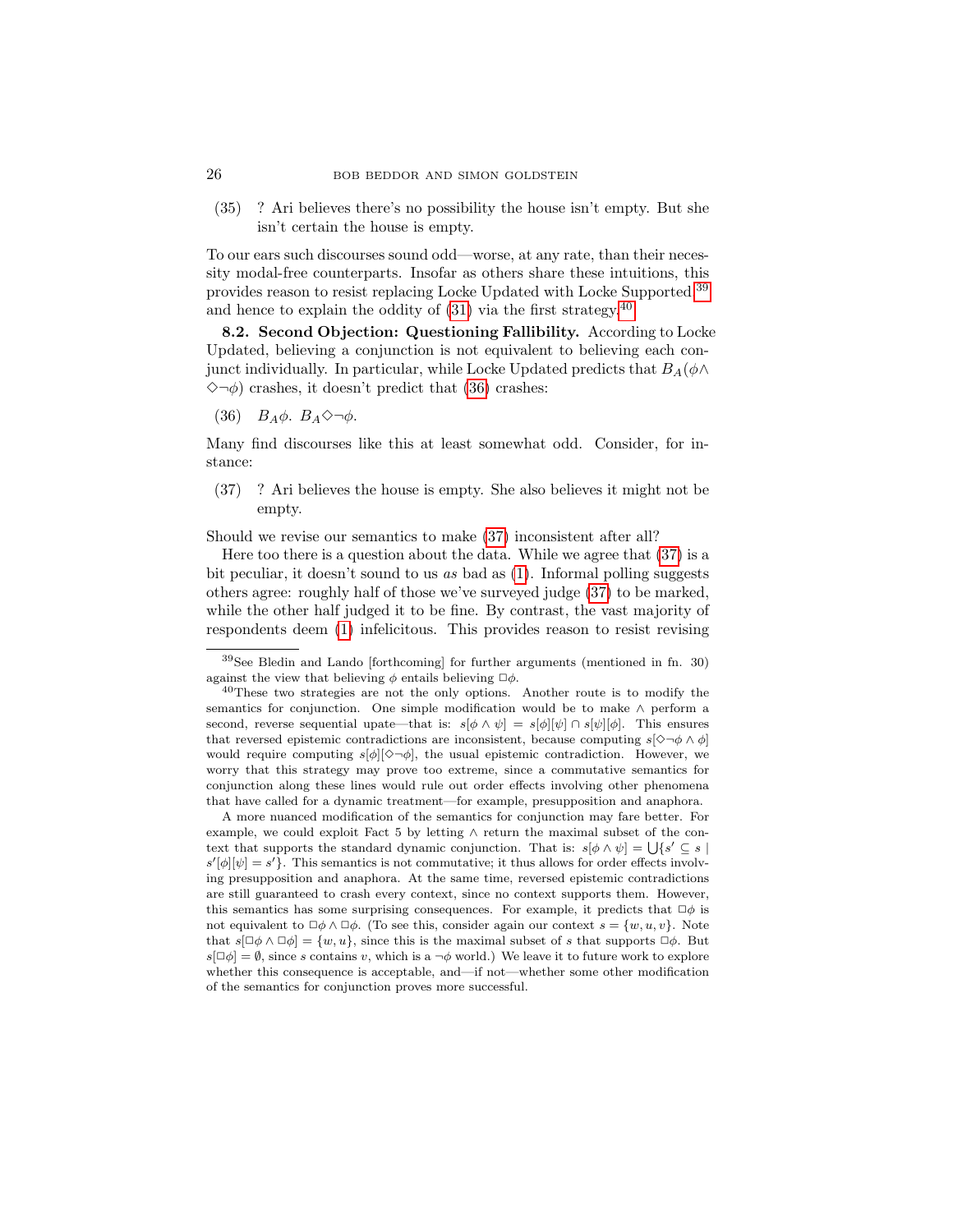our semantics to predict that instances of [\(36\)](#page-25-2) crash: an adequate solution to the puzzle will capture the fact that [\(1\)](#page-0-0) sounds worse than [\(37\)](#page-25-3).

In addition to our scruples about the infelicity of [\(37\)](#page-25-3), there are principled reasons to resist revising our semantics to predict that instances of [\(36\)](#page-25-2) crash. Any such revision would require giving up Fallibility. But, as we have seen  $(\S 3.1)$  $(\S 3.1)$ , there are independent arguments for Fallibility. To review: there was the argument from the felicity of CBAs  $(e.g., (3))$  $(e.g., (3))$  $(e.g., (3))$ ; there was the argument from the felicity of variants of [\(37\)](#page-25-3) involving realize and recognize  $(e.g., (4))$  $(e.g., (4))$  $(e.g., (4))$ ; finally, there was the theoretical argument, which derived Fallibility from the conjunction of Uncertain Belief and Uncertainty-Possibility Link, both of which were supported by independent data.

For ease of reference, [\(38\)](#page-26-0) collects much of the relevant data in one place, showcasing these three grades of modal infelicity:

- <span id="page-26-3"></span><span id="page-26-1"></span><span id="page-26-0"></span>(38) a. # A believes  $(\phi \land \Diamond \neg \phi)$ .
	- b. ? A believes  $\phi$ . A also believes  $\Diamond \neg \phi$ .
	- c.  $\checkmark$  A believes  $\phi$ . But A realizes  $\Diamond \neg \phi$ .
	- d.  $\checkmark$  I believe  $\phi$ . But  $\Diamond \neg \phi$ .

<span id="page-26-2"></span>None of the views that we've considered predicts all of these judgments. However, Locke Updated comes the closest. On the one hand, views that reject Fallibility (e.g., the belief-based version of the classical semantics and Belief as Support) incorrectly predict that all of these sentences are infelicitous. On the other hand, the knowledge-based version of the classical semantics does not predict that any of these sentences are infelicitous. Only Locke Updated predicts both the infelicity of [\(38a\)](#page-26-0) and the felicity of [\(38c\)](#page-26-1)- [\(38d\)](#page-26-2).

Still, our initial question remains: what explains why [\(37/](#page-25-3)[38b\)](#page-26-3) is at least somewhat odd? We are not sure, but one hypothesis is that optional modal subordination is responsible.<sup>[41](#page-26-4)</sup> A modal is subordinated when it is evaluated relative to a range of possibilities controlled by previous discourse. We propose that when we evaluate [\(37/](#page-25-3)[38b\)](#page-26-3), we tend to access a reading that subordinates the modal might to the complement of the previous belief report (The house is empty). On this reading, the modal is evaluated relative to a set of worlds where the house is empty; consequently, the discourse crashes. While this reading is available, it is not mandatory; there's another reading of [\(37/](#page-25-3)[38b\)](#page-26-3) on which the modal is not subordinated. On this reading, the discourse does not crash. We suspect the availability of this unsubordinated reading explains why [\(37\)](#page-25-3) is less odd than [\(1\)](#page-0-0).

<span id="page-26-4"></span><sup>41</sup>For discussion of modal subordination, see Roberts [1989]; Kibble [1995]; Rooij [2005]. For evidence that might gives rise to optional modal subordination, see Klecha [2012].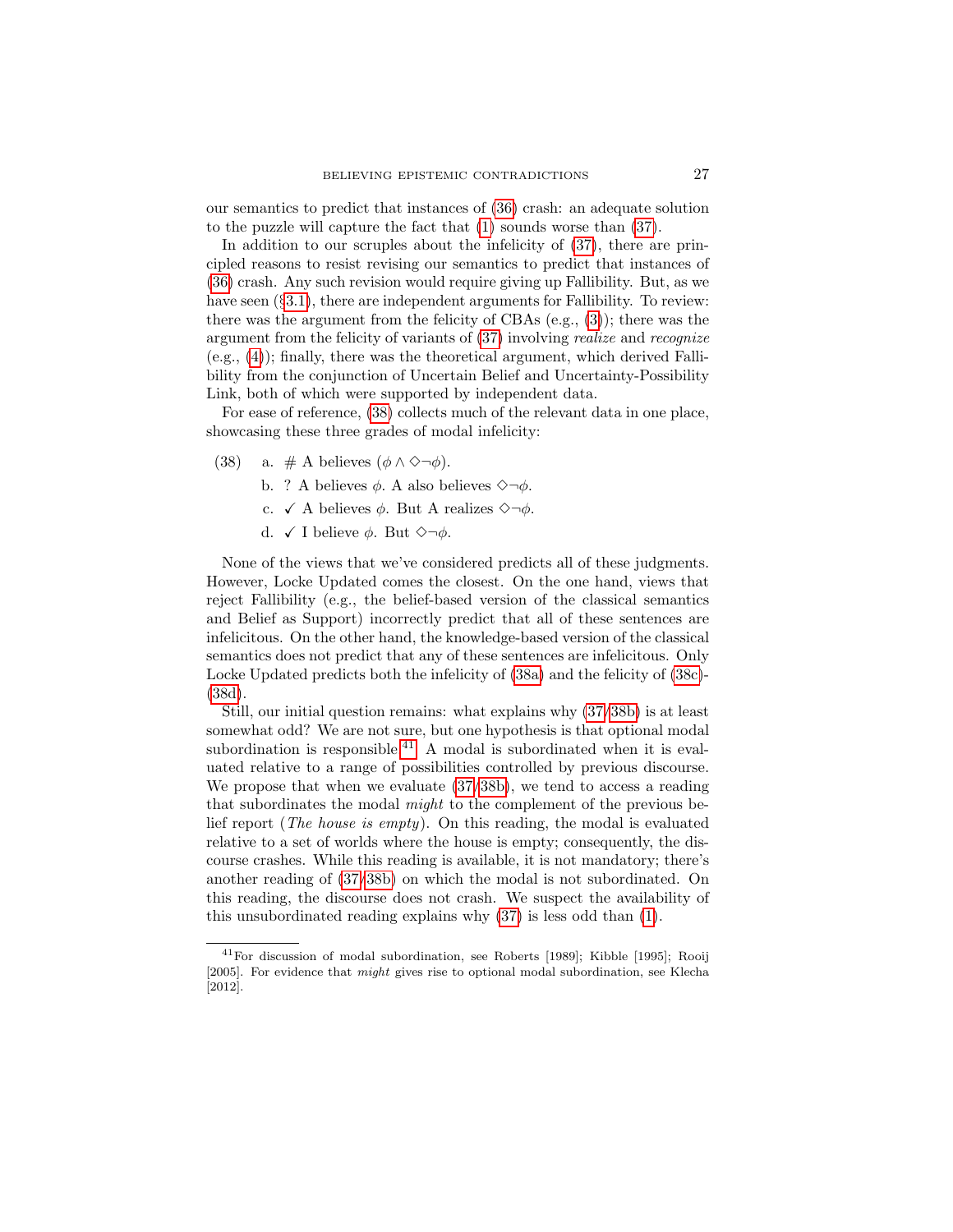This explanation leaves some questions unanswered. First, why do some speakers prefer the subordinated reading over the unsubordinated reading? Second, why does [\(4/](#page-3-1)[38c\)](#page-26-1) sound better than [\(37/](#page-25-3)[38b\)](#page-26-3)? We do not at present have fully developed answers to these questions. We suspect that when a modal has two readings—one subordinated, the other unsubordinated—the extent to which one reading will be preferred over the other will be influenced by a variety of factors. Perhaps for some speakers subordinated readings are the default—the readings they tend to latch onto in the absence of cues to the contrary. But this default can be overridden. Tellingly,  $(4/38c)$  $(4/38c)$  contains a contrast marker (but); what's more, this discourse sounds best when the contrast marker is given prosodic focus. We suspect that this may override the default, biasing speakers towards the unsubordinated reading.<sup>[42](#page-27-0)</sup> However, we will leave to future research the project of developing a rigorous account of the factors that influence the extent to which the different readings are preferred. What's important for our purposes is that there are compelling reasons to retain Fallibility. This suggests that the right response to [\(37](#page-25-3)[/38b\)](#page-26-3) is not to revise Locke Updated, but rather to explain the oddity of these sentences via some pragmatic mechanism.

8.3. Third Objection: Might Beliefs vs. Might Certainties. According to our view, an agent believes  $\diamondsuit \phi$  iff  $\phi$  is compatible with her certainties. Given Certainty as Support, an agent is certain of  $\diamondsuit \phi$  iff  $\phi$  is compatible with her certainties. Thus our proposal collapses believing  $\phi$  is possible and being certain that  $\phi$  is possible:

FACT 6 (Collapse). For any context s, agent A and any descriptive sentence  $\phi$ :  $s[B_A \Diamond \phi] = s[C_A \Diamond \phi].$ 

*Proof:* From Fact 2,  $s[B_A \diamond \phi] = \{w \in s \mid s_A^w \not\models \neg \phi\}$ . By Certainty as Support and Update Semantics,  $s[C_A \Diamond \phi] = \{w \in s \mid s_A^w \not\models \neg \phi\}$ . So  $s[B_A \Diamond \phi] = s[C_A \Diamond \phi].$ 

This seems counterintuitive. Consider, for example, DeRose [1991]'s cancer case, in which Jane's husband John has undergone a test to determine whether he has cancer. A negative result will mean that John definitely does not have cancer. A positive result does not necessarily mean that John does have cancer; rather, it means that further tests have to be run. It seems natural to describe Jane's credal state as follows:

<span id="page-27-1"></span>(39) Jane believes John might have cancer. But she isn't certain he might have cancer.

<span id="page-27-0"></span> $^{42}\mathrm{It's}$  well known that contrast—and coherence relations more generally—influence how we resolve ambiguous sentences (Hobbs [1985]; Kehler [2002]). For discussion of how coherence relations influence the resolution of epistemic modals in particular, see Asher and McCready [2007].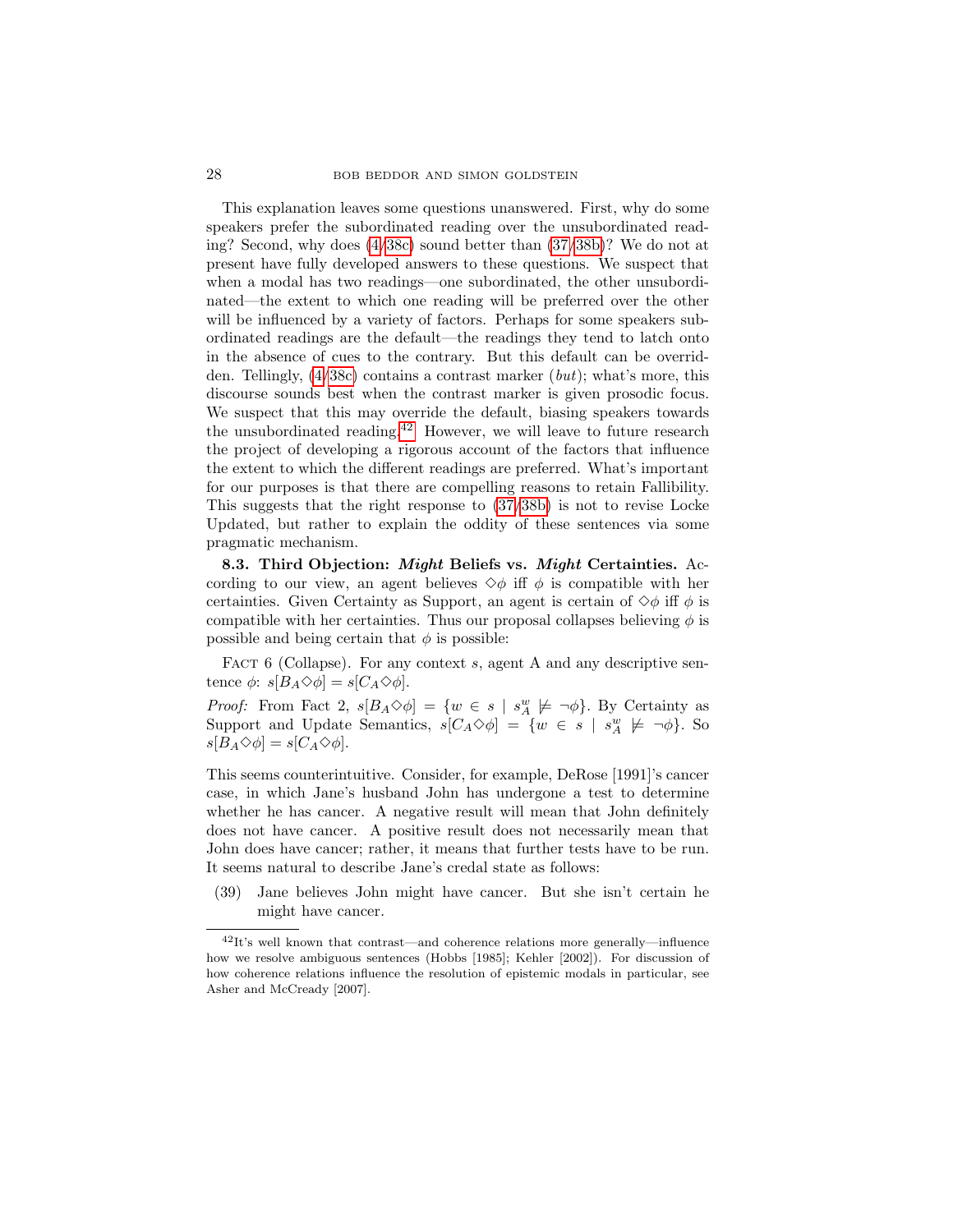One possible response is to claim that the modal in the second conjunct is not epistemic; rather, it quantifiers over physical or metaphysical possibilities (Stephenson [2007b]: 50). However, some might regard this as ad hoc. At the very least, it doesn't seem obvious that the occurrence of might in the second conjunct is non-epistemic.

Perhaps a better response is to concede the counterexample and amend our semantics for certainty ascriptions. Earlier we raised the possibility that there is a stability constraint on belief. We could likewise impose a stability constraint on certainty. According to this constraint, in order for A to be certain that  $\phi$ , A's doxastic state must support  $\phi$  even once it's been updated with any admissible claim. As before,  $\psi$  is admissible iff  $\psi$ is consistent with  $\phi$  and assigned some non-zero credence by A. That is:

CERTAINTY STABILIZED:  $s[C_A \phi] = \{w \in s \mid \forall \psi \in \mathscr{A}(\phi, Pr_A^w): s_A^w[\psi] \models$  $\phi$ }, where  $\psi \in \mathscr{A}(\phi, Pr_A^w)$  iff  $\phi; \psi \not\models \perp$  and  $Pr_A^w([\![\psi]\!]) > 0.43$  $Pr_A^w([\![\psi]\!]) > 0.43$ 

To see how this solves the present difficulty, let  $\psi$  be the claim that the test results are negative. This is consistent with the claim that John might have cancer; Jane also assigns this claim some non-zero credence. But if we update Jane's doxastic state with  $\psi$ , the resulting set contains no worlds in which John has cancer. And so the resulting set will fail the test imposed by the sentence: John might have cancer. Thus Certainty Stabilized predicts that the second sentence in  $(39)$  (*She isn't certain he might have cancer*) is true, as desired.

Certainty Stabilized is a conservative extension of Certainty as Support. That is, the two semantics make the same predictions whenever  $\phi$  is not a possibility claim. To see why, we need to introduce some further terminology. A sentence  $\phi$  is *persistent* when any context s that supports  $\phi$ will continue to support  $\phi$  once s is updated with more information (Veltman [1996]: 3):

PERSISTENCE:  $\phi$  is persistent iff  $\forall s \ \forall \psi$ : if  $s \models \phi$ , then  $s[\psi] \models \phi$ .

In Update Semantics, any descriptive claim is persistent. After all, s supports some descriptive claim  $\phi$  just in case  $\phi$  holds at every world in s. Whenever this obtains,  $\phi$  also holds at any subset of s. By contrast,  $\diamond \phi$  is not persistent (Veltman [1996]). After all, if  $s \models \Diamond \phi$ , then updating s with  $\phi$  will not yield  $\emptyset$ . But it may well be that updating certain subsets of s with  $\phi$  will yield  $\emptyset$ . For example, when  $s \models \Diamond \phi$  we will not in general have that  $s[\neg \phi] \models \Diamond \phi$ .

<span id="page-28-0"></span><sup>&</sup>lt;sup>43</sup>This corresponds to the claim that A is certain of  $\phi$  iff  $\phi$  is  $P^1$ -stable, where  $\phi$  is P<sup>1</sup>-stable iff, for any sentence  $\psi$  that is both consistent with  $\phi$  and assigned some nonzero by A,  $Pr(s_{\text{A}}^{w}[\phi] | \llbracket \psi \rrbracket = 1)$ . For further discussion of different levels of P-stability, see Leitgeb [forthcoming] (appendix B).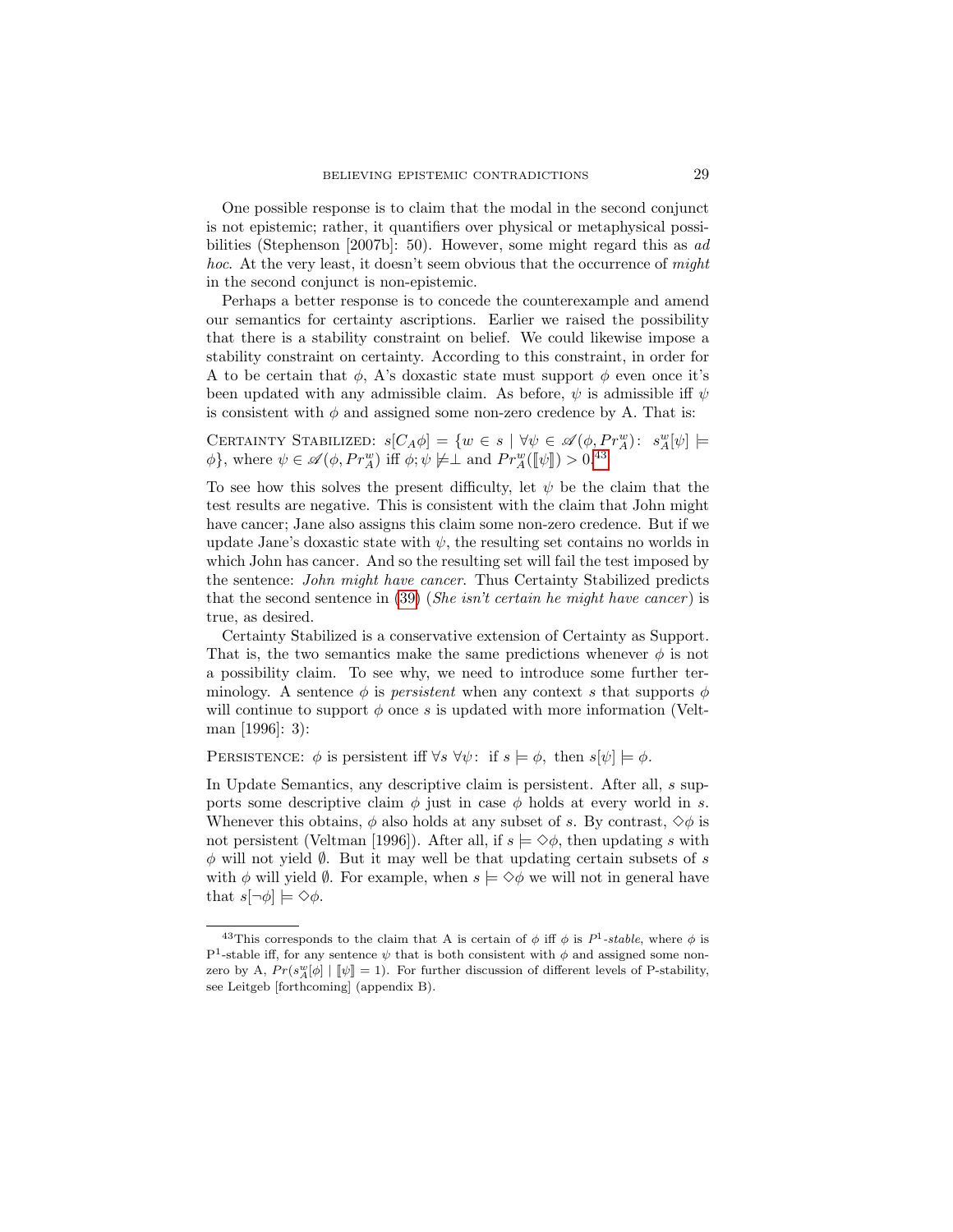It turns out that whenever  $\phi$  is persistent, Certainty Stabilized agrees with Certainty as Support. That is, assuming the semantics for  $C_A \phi$  is provided by Certainty Stabilized, the following holds:

FACT 7 (Persistent Certainties are Stable). For any agent A and any persistent sentence  $\phi$ :  $s[C_A \phi] = \{w \in s \mid s_A^w \models \phi\}.$ 

PROOF. It suffices to show that if  $\phi$  is persistent, then  $s_A^w \models \phi$  iff  $\forall \psi \in \mathcal{S}$  $\mathscr{A}(\phi, Pr_A^w) : s_A^w[\psi] \models \phi$ . So suppose  $s_A^w \models \phi$ . Then since  $\phi$  is persistent,  $\forall \psi \in \mathscr{A}(\phi, Pr_A^w) : s_A^w[\psi] \models \phi$ . Similarly, suppose that  $\forall \psi \in \mathscr{A}(\phi, Pr_A^w)$ :  $s_A^w[\psi] \models \phi$ . Then since  $\top \in \mathscr{A}(\phi, Pr_A^w), s_A^w \models \phi$ .

This last fact leads to an interesting prediction. While  $\diamondsuit \phi$  is not persistent in Update Semantics,  $\Box \phi$  is.<sup>[44](#page-29-0)</sup> After all,  $s \models \Box \phi$  just in case  $s \models \phi$ . If this holds, then by the persistence of  $\phi$  we know that for any  $\psi : s[\psi] \models \phi$ . and hence that  $s[\psi] \models \Box \phi$ . Thus while Certainty Stabilized allows for a distinction between belief and certainty about what might be the case, it doesn't allow for any distinction between belief and certainty about what must be the case. Interestingly, this prediction appears to be borne out by the data. Consider the variant of  $(39)$  that replaces might with must:

<span id="page-29-1"></span>(40) ?? Jane believes John must have cancer. But she isn't certain he must have cancer.

We find it much harder to access a true reading of [\(40\)](#page-29-1) than [\(39\)](#page-27-1). This is a surprising observation—one that Certainty Stabilized elegantly explains.

§9. Conclusion. Recent work on the semantics of epistemic modals has explored what sort of mental state is involved in beliefs about epistemic possibility: what is it to believe that something *might* be the case? In this paper, we've tried to make progress on this question. We began by identifying two principles that should constrain any account of what's involved in believing that something might be the case. Taken together, these principles form a puzzle, since they are prima facie difficult to reconcile. We went on to resolve this puzzle by offering a new semantics for *believes* that integrates a Bayesian approach to belief with a dynamic semantics for modals.

While we have focused on belief, our approach extends to other attitudes. Say that an attitude verb V is *credal* iff  $V_A\phi$  entails that A assigns some non-zero credence to  $\phi$ . Many—perhaps most—attitude verbs are credal: one cannot suspect, regret, fear, or hope the house is empty if one is certain the house isn't empty. A natural generalization of our semantics for believes holds that for any credal attitude verb  $V$ ,  $V_A\phi$  entails that A assigns some

<span id="page-29-0"></span><sup>&</sup>lt;sup>44</sup>Here we again assume that  $\Box$  is the dual of  $\diamond$ , and so  $s[\Box \phi] = \{w \in s \mid s \models \phi\}.$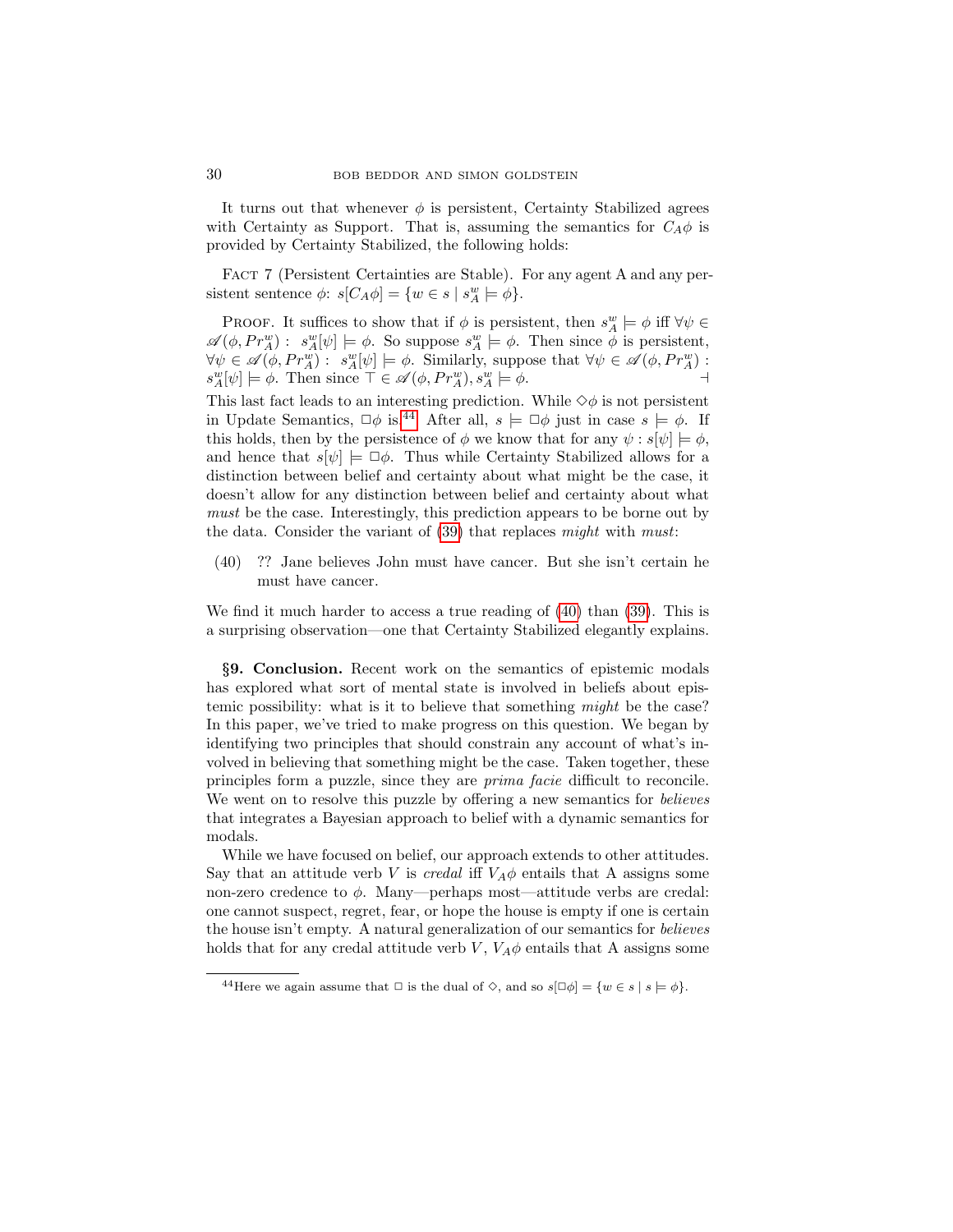credence to the result of updating A's doxastic state with  $\phi$  (i.e.,  $Pr_A^w(s_A^w[\phi])$  $> 0$ ).

This proposal provides a general explanation of the oddity of epistemic contradictions under credal attitude verbs:

 $(41)$  # Ari suspects/regrets/fears/hopes that [the house is empty and might not be].

Since A will —if coherent—always have credence 0 in the result of updating her doxastic state with an epistemic contradiction, this proposal explains the incoherence of adopting any credal attitude towards an epistemic contradiction.[45](#page-30-0) Thus the account of belief developed in this paper has repercussions for our understanding of a broader class of attitudes.

#### References

ERNEST ADAMS [1966], Probability and the logic of conditionals, Aspects of inductive logic (Hintikka and Suppes, editors), North-Holland, Amsterdam, pp. 165–316.

PRANAV ANAND AND VALENTINE HACQUARD [2013], Epistemics and attitudes, Semantics and Pragmatics, vol. 6, pp. 1-59.

D.M. ARMSTRONG [1973], Belief, truth, and knowledge, Cambridge University Press, London.

NICHOLAS ASHER AND ERIC MCCREADY [2007], Were, would, might and a compositional account of counterfactuals, Journal of Semantics, vol. 24, pp. 93–129.

A.J. AYER [1936], Language, truth, and logic, Dover, New York.

BOB BEDDOR [2016], Reduction in epistemology, PhD thesis, Rutgers University, New Brunswick, NJ.

ALEXANDER BIRD [2007], Justified judging, Philosophy and Phenomenological Research, vol. 74, pp. 81-110.

JUSTIN BLEDIN AND TAMAR LANDO [forthcoming], Closure and epistemic modals, Philosophy and Phenomenological Research.

DAVID CHRISTENSEN [2005], *Putting logic in its place*, Oxford University Press.

ROGER CLARKE [2013], Belief is credence one (in context), Philosophers' Imprint, vol. 13, no. 11, pp. 1–18.

CLAUDIO DE ALMEIDA [2001], What Moore's paradox is about, Philosophy and Phenomenological Research, vol. 62, no. 1, pp. 33-58.

KEITH DEROSE [1991], *Epistemic possibilities*, *Philosophical Review*, vol. 100, no. 4, pp. 581–605.

DYLAN DODD [2011], Against fallibilism, Australasian Journal of Philosophy, vol. 89, no. 4, pp. 665–685.

DYLAN DODD [forthcoming], Belief and certainty, Synthese.

CIAN DORR AND JOHN HAWTHORNE [2013], *Embedding epistemic modals*, *Mind*, vol. 488, no. 122, pp. 867–913.

<span id="page-30-0"></span><sup>45</sup>What about non-credal attitude verbs? One option is to generalize the semantics for supposes in fn.22. For any non-credal attitude verb  $N$ , let  $N_A^w$  be the set of worlds compatible with what A N's at w. Then:  $s[N_A\phi] = \{w \in s \mid \tilde{N}_A^w \models \phi\}$ . This predicts that one cannot coherently take any non-credal attitude towards an epistemic contradiction, since no set of worlds supports an epistemic contradiction.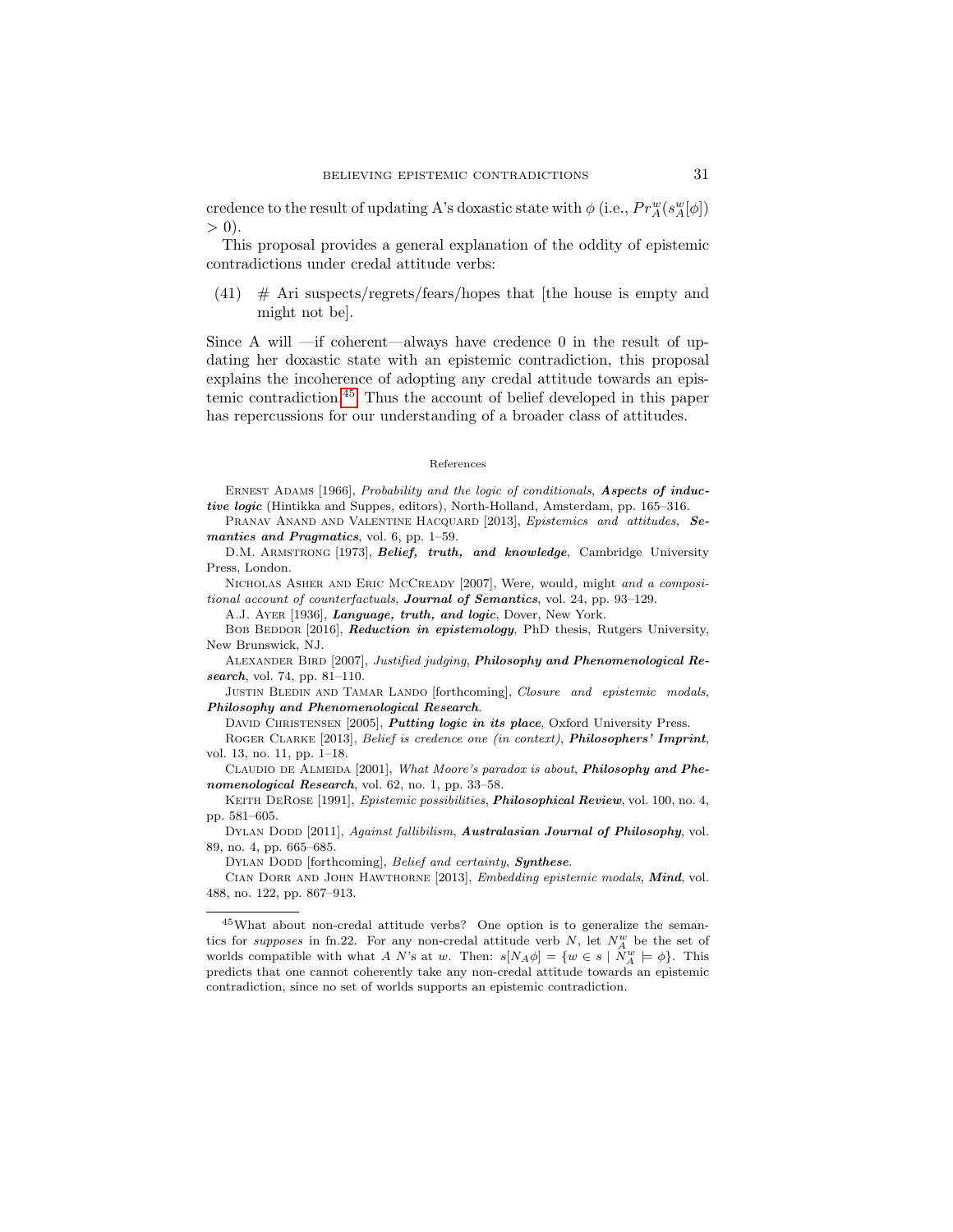Kevin Dorst [2017], Lockeans maximize expected accuracy, manuscript.

J.L. Dowell [2011], A flexible contextualist account of epistemic modals, Philosophers' Imprint, vol. 11, no. 14, pp. 1–25.

DOROTHY EDGINGTON [1997], Vagueness by degrees, Vagueness: A reader (Keefe and Smith, editors), MIT Press, Cambridge, MA.

ANDY EGAN [2007], Epistemic modals, relativism, and assertion, Philosophical Studies, vol. 133, no. 1, pp. 1–22.

ANDY EGAN, JOHN HAWTHORNE, AND BRIAN WEATHERSON [2005], Epistemic

modals in context, Contextualism in philosophy (Preyer and Peter, editors), Oxford University Press, Oxford.

ANDY EGAN AND BRIAN WEATHERSON [2011], Epistemic modals and epistemic modality, Epistemic modality (Egan and Weatherson, editors), Oxford University Press, Oxford.

JEREMY FANTL AND MATTHEW MCGRATH [2009], Knowledge in an uncertain world, Oxford University Press, Oxford.

RICHARD FOLEY [1993], Working without a net, Oxford University Press.

RICHARD FOLEY [2009], Belief, degrees of belief, and the lockean thesis, Degrees of belief (Huber and Schmidt-Petri, editors), Springer, pp. 37–47.

DORIT GANSON [2008], Evidentialism and pragmatic constraints on outright belief, Philosophical Studies, vol. 139, pp. 441-458.

ANTHONY GILLIES [2004], Epistemic conditionals and conditional epistemics, Noûs, vol. 38, no. 4, pp. 585–616.

THONY GILLIES [2001], A new solution to moore's paradox, **Philosophical Studies**, vol. 105, no. 3, pp. 237–250.

Michael Green and John N. Williams (editors) [2007], New essays on moore's paradox, Oxford University Press, New York.

Jeroen Groenendijk and Martin Stokhof [1990], Dynamic montague grammar, Papers from the second symposium on logic and language (Budapest) (Laszlo Kalman and Laszlo Polos, editors), Akademiai Kiado, pp. 3–48.

JEROEN GROENENDIJK AND MARTIN STOKHOF [1991a], Dynamic predicate logic, Linguistics and Philosophy, vol. 14, pp. 39–100.

Jeroen Groenendijk and Martin Stokhof [1991b], Two theories of dynamic semantics, Lecture Notes in Computer Science, vol. 478, pp. 55–64.

Jeroen Groenendijk, Martin Stokhof, and Frank Veltman [1996],

Coreference and modality, The handbook of contemporary semantic theory (Shalom Lappin, editor), Blackwell, Cambridge, MA, pp. 179–214.

IAN HACKING [1967], Possibility, Philosophical Review, vol. 76, pp. 143-168.

JOHN HAWTHORNE [2007], Eavesdroppers and epistemic modals, Philosophical Issues, vol. 17, pp. 92-101.

JOHN HAWTHORNE [2012], Knowledge and epistemic necessity, Philosophical Studies, vol. 158, no. 3, pp. 493–501.

JOHN HAWTHORNE, DANIEL ROTHSCHILD, AND LEVI SPECTRE [2016], Belief is Weak, Philosophical Studies, vol. 173, pp. 1393–1404.

IRENE HEIM [1982], The semantics of definite and indefinite noun phrases, Ph.D. thesis, University of Massachusetts, Amherst, MA.

IRENE HEIM [1983], On the projection problem for presuppositions, Wccfl, vol. 2, pp. 114–125.

IRENE HEIM [1992], *Presupposition projection and the semantics of attitude verbs*, Journal of Semantics, vol. 9, no. 3, pp. 183-221.

JAAKKO HINTIKKA [1962], Knowledge and belief, Cornell University Press.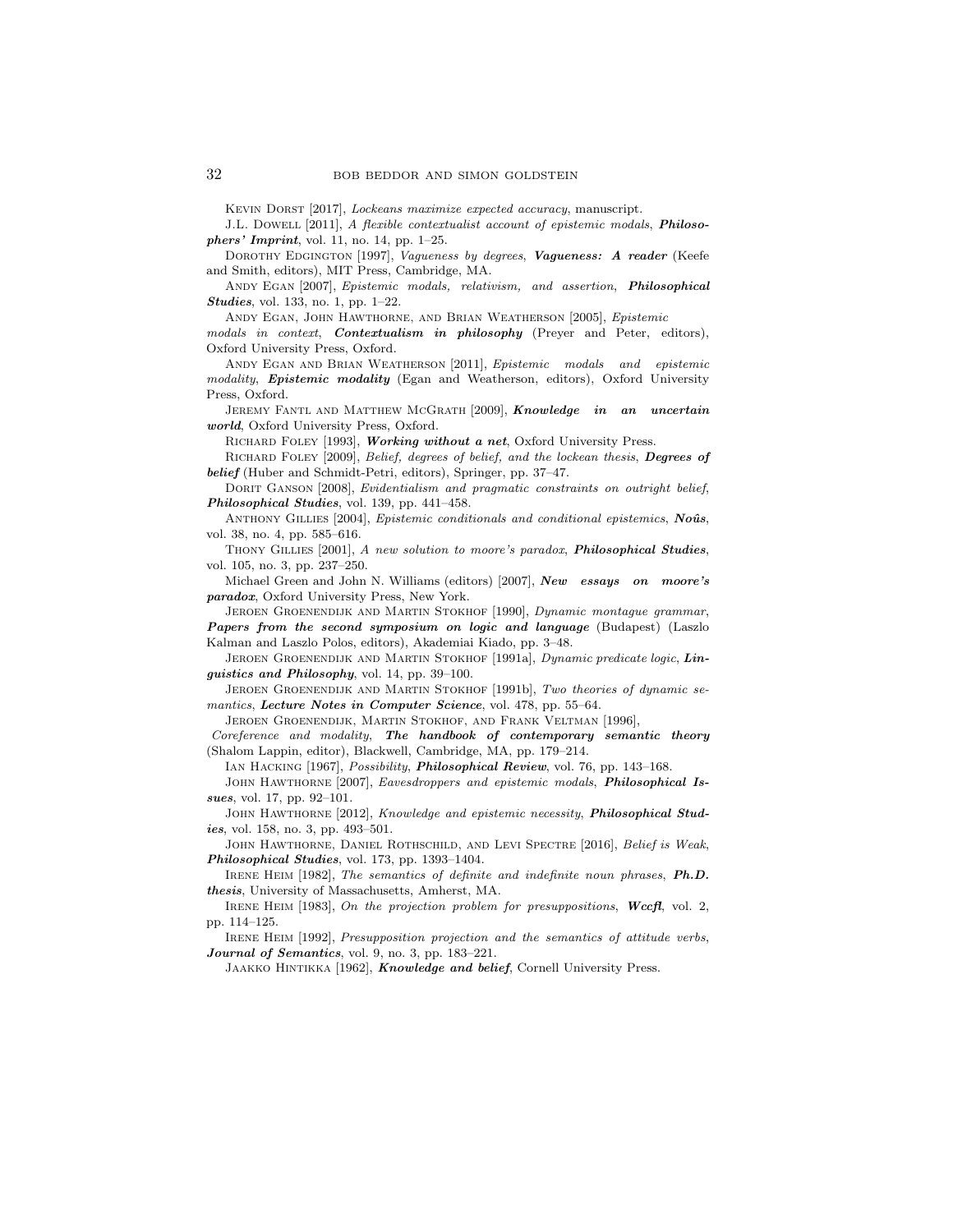JERRY R. HOBBS  $[1985]$ , On the coherence and structure of discourse, Technical Report CSLI-85-37, Stanford University, Center for the Study of Language and Information.

WESLEY HOLLIDAY AND THOMAS ICARD [2010], Moorean phenomena in epistemic logic, (Beklemishev, Goranko, and Shehtman, editors), vol. 8, College Publications, London, pp. 178–199.

MICHAEL HUEMER [2007], Moore's paradox and the norm of belief, Themes from g.e. moore: New essays in epistemology and ethics (Nuccetelli and Seay, editors), vol. 74, Clarendon Press, Oxford, pp. 142–157.

LAURI KARTTUNEN [1974], Presuppositions and linguistic context, Theoretical Linguistics, vol. 1, pp. 181–194.

ANDREW KEHLER [2002], Coherence, reference, and the theory of grammar, CSLI Publications.

CHRIS KENNEDY [2007], The semantics of relative and absolute gradable adjectives, Linguistics and Philosophy, vol. 30, pp. 1–45.

RODGER KIBBLE [1995], Dynamics of epistemic modality and anaphora, Proceedings of the International Workshop on Computational Semantics, ITK, pp. 121–130.

PETER KLECHA [2012], Positive and conditional semantics for gradable modals, Proceedings of sinn und bedeutung 16 (Guevara et al, editor), vol. 2, MIT Working Papers in Linguistics, pp. 363–376.

NATHAN KLINEDINST AND DANIEL ROTHSCHILD [2015], Quantified epistemic modality, Manuscript.

ANGELIKA KRATZER [1981], The notional category of modality, Words, worlds, and contexts: New approaches in word semantics (Eikmeyer and Rieser, editors), W. de Gruyter, Berlin.

ANGELIKA KRATZER [2012], Modals and conditionals, Oxford University Press, Oxford.

HENRY KYBURG [1961], *Probability and the logic of rational belief*, Wesleyan University Press, Middletown, CT.

PETER LASERSOHN [1999], Pragmatic halos, Language, vol. 75, pp. 522-551.

HANNES LEITGEB [2013], Reducing belief simpliciter to degrees of belief, Annals of Pure and Applied Logic, vol. 164, pp. 1338-1389.

HANNES LEITGEB [2014], The stability theory of belief, **Philosophical Review**, vol. 123, no. 3, pp. 131–171.

HANNES LEITGEB [forthcoming], The stability of belief, Oxford University Press, New York.

DAVID LEWIS [1979], Scorekeeping in a language game, Journal of Philosophical Logic, vol. 8, no. 1, pp. 339–359.

DAVID LEWIS [1996], Elusive knowledge, Australasian Journal of Philosophy, vol. 74, no. 4, pp. 549–567.

JOHN MACFARLANE [2011], Epistemic modals are assessment sensitive, Epistemic modality (Egan and Weatherson, editors), Oxford University Press, Oxford.

DAVID MAKINSON [1965], The paradox of the preface, **Analysis**, vol. 25, no. 6, pp. 205–207.

AIDAN MCGLYNN [2013], Believing things unknown, Noûs, vol. 47, no. 2, pp. 385– 407.

AIDAN MCGLYNN [2014], Knowledge first?, Palgrave McMillian, New York.

G.E. Moore [1959], Certainty, **Philosophical papers**, Allen and Unwin, London.

Sarah Moss [2015], On the semantics and pragmatics of epistemic vocabulary, Semantics and Pragmatics, vol. 8, no. 5, pp. 1-81.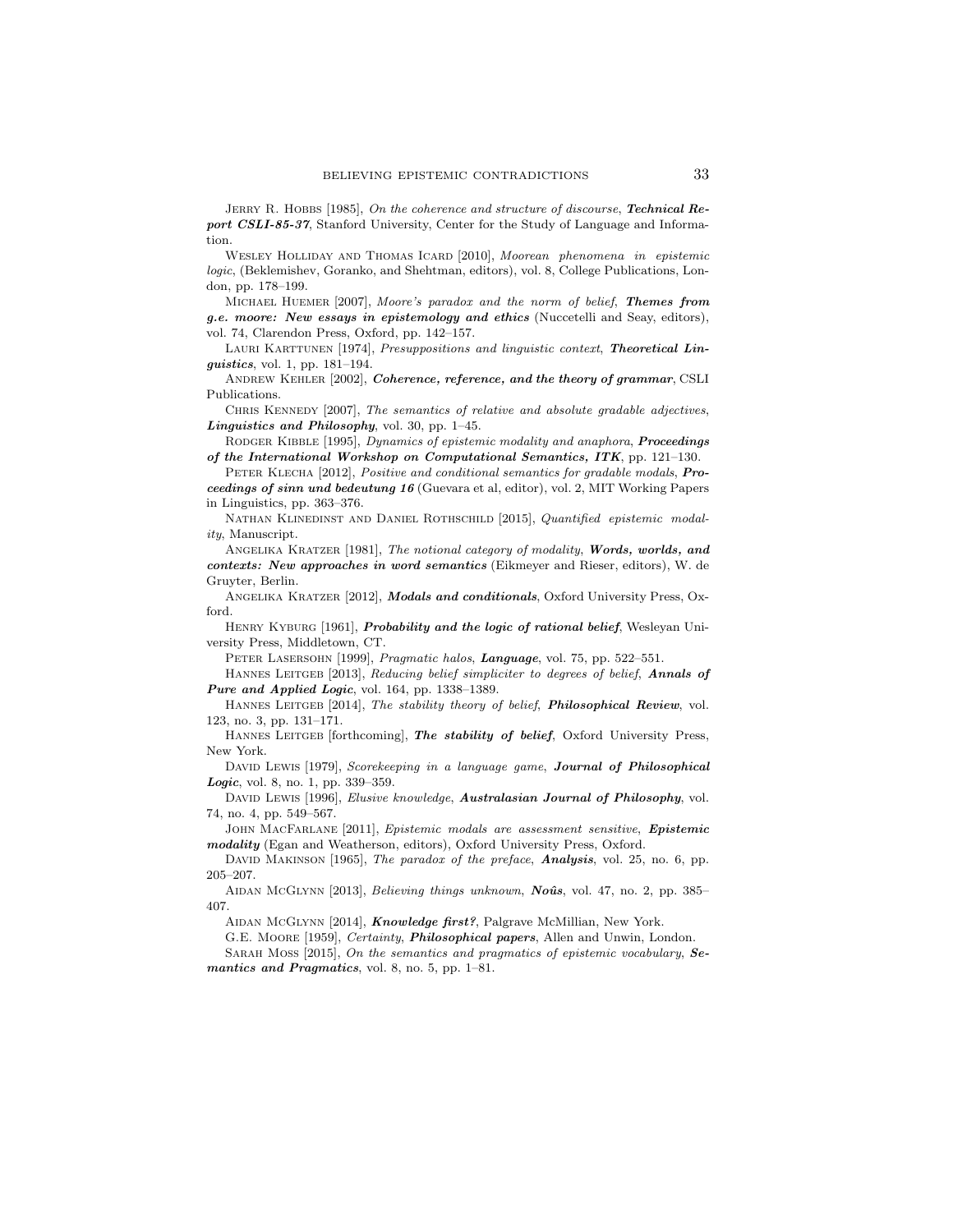RICHARD PETTIGREW [2015], Accuracy and the credence-belief connection, Philosophers' Imprint, vol. 15, no. 16, pp. 1–20.

COLIN RADFORD [1966], Knowledge: By examples, Analysis, vol. 27, pp. 1-11.

CRAIGE ROBERTS [1989], Modal subordination and pronominal anaphora in discourse, Linguistics and Philosophy, vol. 12, no. 6, pp. 683–721.

BERTRAND RUSSELL [1912], The problems of philosophy, Henry Holt and Company, New York.

PATRICK RYSIEW [2001], The context-sensitivity of knowledge attributions, Noûs, vol. 35, no. 4, pp. 477–514.

JOSHUA SCHECHTER [2013], Rational self-doubt and the failure of closure, Philosophical Studies, vol. 163, no. 2, pp. 428-452.

MORITZ SCHULZ [2010], Epistemic modals and informational consequence, **Synthese**, vol. 174, pp. 385–395.

Roy Sorensen [2009], Meta-agnosticism: Higher order epistemic possibility, Mind, vol. 118, no. 471, pp. 777–784.

ROBERT STALNAKER [1973], Presuppositions, Journal of Philosophical Logic, vol. 2, pp. 447–457.

JASON STANLEY [2005], Fallibilism and concessive knowledge attributions, Analysis, vol. 65, no. 2, pp. 126–131.

Jason Stanley [2008], Knowledge and certainty, Philosophical Issues, vol. 18, no. 1, pp. 35–57.

Tamina Stephenson [2007a], Judge dependence, epistemic modals, and predicates of personal taste, Linguistics and Philosophy, vol. 30, no. 4, pp. 487–525.

Tamina Stephenson [2007b], Towards a theory of subjective meaning, Ph.D. Thesis, MIT.

SCOTT STURGEON [2008], Reason and the grain of belief, Noûs, vol. 42, no. 1, pp. 359–396.

JONATHAN SUTTON  $[2005]$ , *Stick to what you know*, *Noûs*, vol. 39, no. 3, pp. 359–396. JONATHAN SUTTON [2007], Without justification, MIT Press, Cambridge, MA. PETER UNGER [1975], Ignorance, Clarendon Press, Oxford.

ROBERT VAN ROOIJ [2005], A modal analysis of presupposition and modal subordination, Journal of Semantics, pp. 281–305.

FRANK VELTMAN [1996], Defaults in update semantics, Journal of Philosophical Logic, vol. 25, no. 3, pp. 221–261.

Kai von Fintel and Anthony Gillies [2010], Must... stay... strong!, Natural Language Semantics, vol. 18, no. 4, pp. 351–383.

KAI VON FINTEL AND THONY GILLIES [2007], An opinionated guide to epistemic modality, Oxford studies in epistemology (Gendler and Hawthorne, editors), vol. 2, Oxford University Press, Oxford, pp. 32–62.

BRIAN WEATHERSON [2005], Can we do without pragmatic encroachment?, Philosophical Perspectives, vol. 19, pp. 417-443.

BRIAN WEATHERSON [2012], Knowledge, bets, and interests, New essays on knowledge ascriptions (Brown and Gerken, editors), Oxford University Press, New York, pp. 75–103.

MALTE WILLER [2013], Dynamics of epistemic modality, Philosophical Review, vol. 122, no. 1, pp. 44–92.

JOHN N WILLIAMS [1994], Moorean absurdity and the intentional 'structure' of assertion, **Analysis**, vol. 54, no. 3, pp.  $24-22$ .

Timothy Williamson [2000], Knowledge and its limits, Oxford University Press, Oxford.